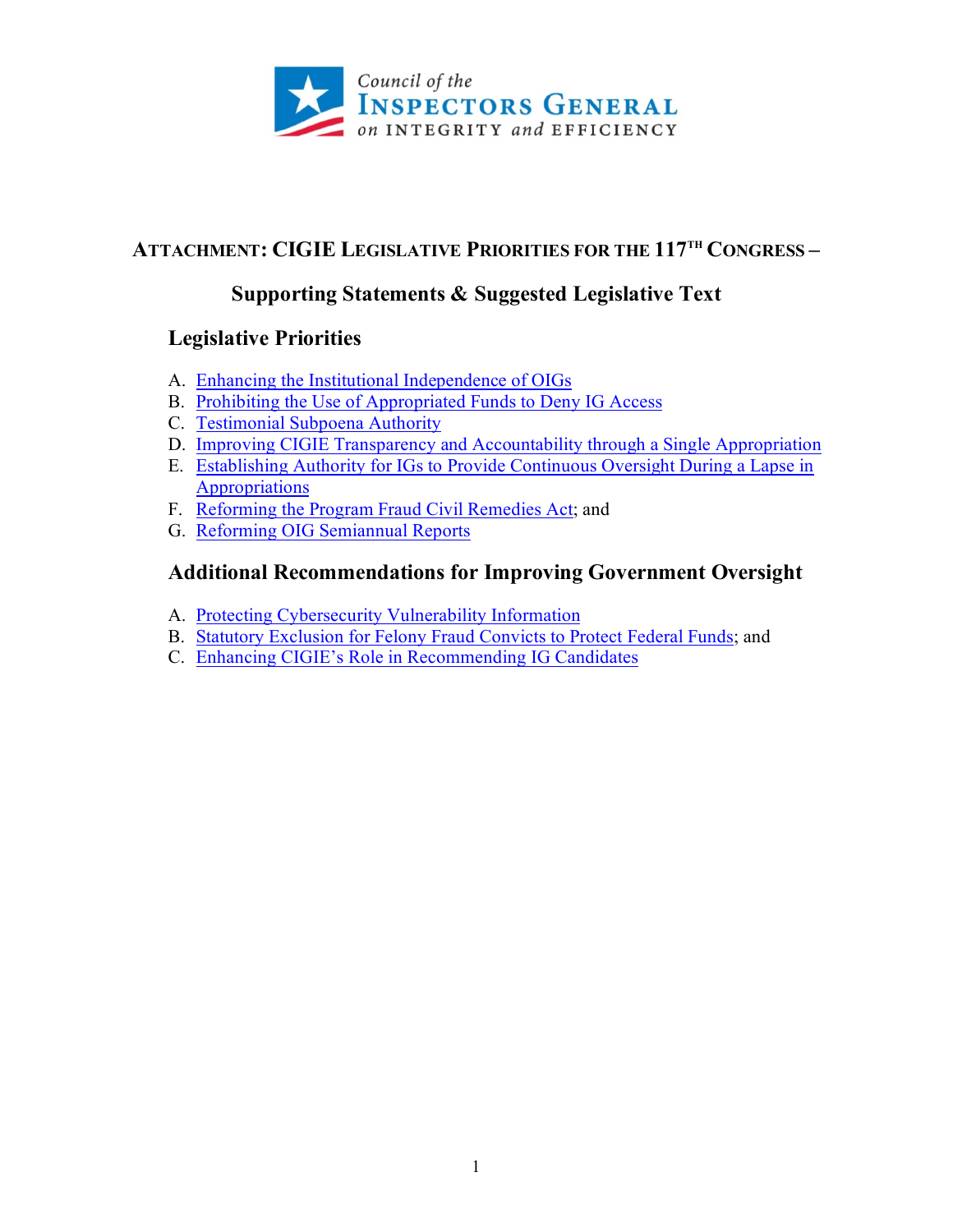## <span id="page-1-0"></span>**A. Enhancing the Institutional Independence of Offices of Inspectors General**

To ensure the institutional independence of IGs, CIGIE recommends two changes to current law:

- 1) Enhance the independence of OIGs through Vacancies Act reform, and
- 2) Require congressional notification when an IG is placed on non-duty status.

## **1) Enhance the independence of OIGs through Vacancies Act reform**

## Suggested legislative text:

Within the Federal Vacancies Reform Act, 5 U.S.C., Section 3345, Acting officer, make the following revisions:

a) In General. – Section 3345 of title 5, United States Code, is amended by inserting after subsection (c) the following:

*''(d)*

- *"(1) Notwithstanding subsection (a), if an Inspector General position that requires appointment by the President by and with the advice and consent of the Senate to be filled is vacant, the first assistant of such position shall perform the functions and duties of the Inspector General temporarily in an acting capacity subject to the time limitations of section 3346.*
- *"(2) Notwithstanding subsection (a), if for purposes of carrying out paragraph (1) of this subsection, by reason of absence, disability, or vacancy, the first assistant to the position of Inspector General is not available to perform the functions and duties of the Inspector General, an acting Inspector General shall be appointed by the President (and only the President) from among individuals serving in an office of any Inspector General, provided that—*
	- *"(A) the individual is a person who serves in an office for which appointment is required to be made by the President, by and with the advice and consent of the Senate; or*

*"(B)* 

- *"(i) during the 365-day period preceding the date of death, resignation, or beginning of inability to serve of the applicable Inspector General, the individual served in a position in an office of any Inspector General for not less than 90 days; and*
- *"(ii) the rate of pay for the position of such individual is equal to or greater than the minimum rate of pay payable for a position at GS–15 of the General Schedule.''*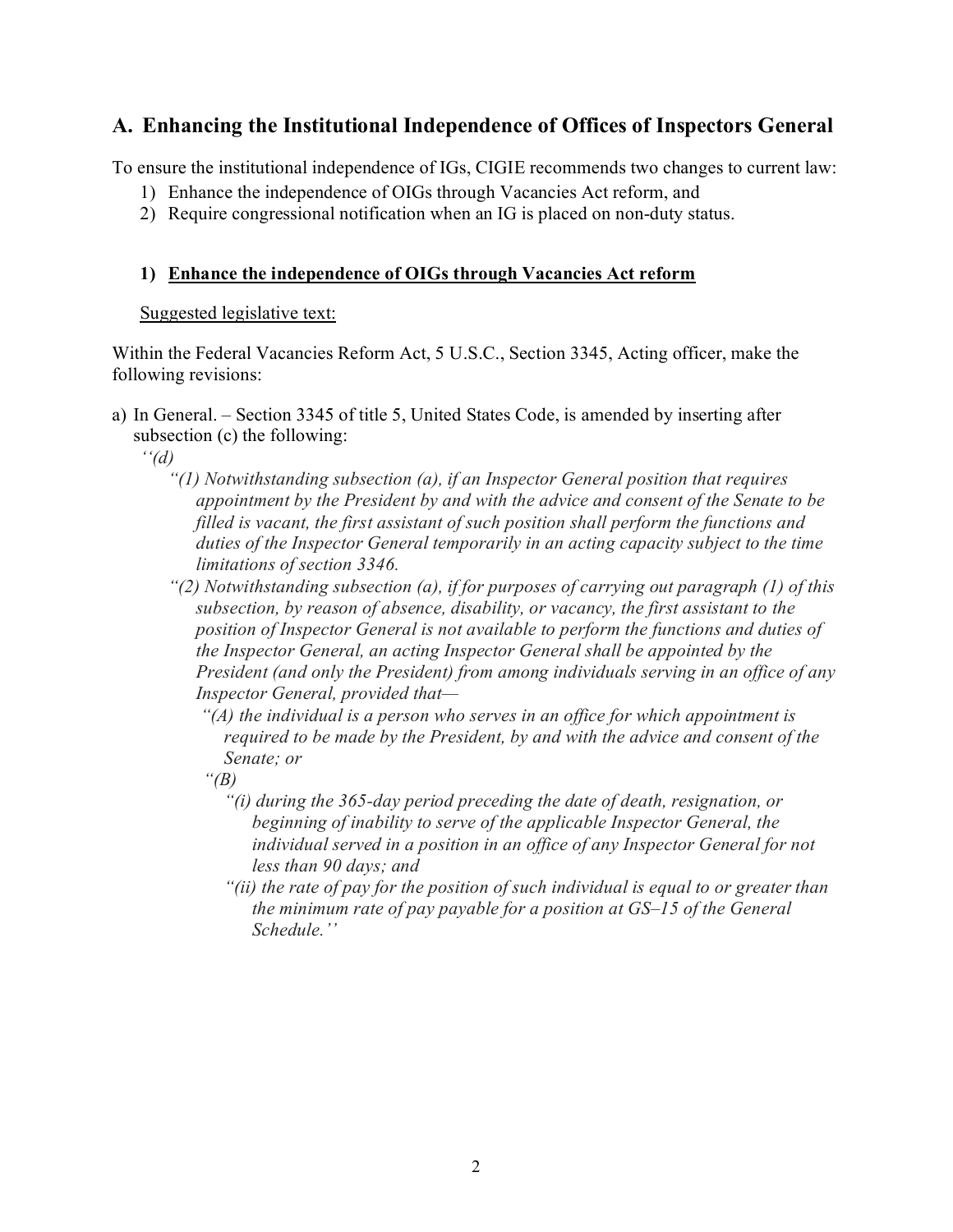#### Supporting Statement:

The Council of the Inspectors General on Integrity and Efficiency (CIGIE) believes that revisions are needed to the Federal Vacancies Reform Act of 1988[1](#page-2-0) (Vacancies Act) to protect the institutional independence of Inspectors General after an Inspector General position becomes vacant. Under the Vacancies Act, the principal deputy to the Inspector General typically becomes acting Inspector General upon the Inspector General position becoming vacant. However, the Vacancies Act provides two alternatives for the President to direct others to serve as acting Inspector General - either (1) another Presidentially appointed, Senate-confirmed appointee or (2) a senior officer or employee of the agency being overseen.

Past administrations have used the options in the Vacancies Act to direct Presidentially appointed, Senate Confirmed (PAS) appointees or senior agency officials to serve as acting IG rather than utilizing the full cadre of independent, experienced, and nonpartisan oversight professionals from within the Inspector General community. Moreover, existing law limits the President's authority to appoint an acting leader from within the Inspector General community to three dozen individuals who serve as Presidentially appointed, Senate-confirmed IGs. The Vacancies Act excludes hundreds of other leaders in the OIG community, including Inspectors General, Deputy Inspectors General, and other senior OIG officials whose experience makes them among the highest qualified and best-suited individuals to serve.

While multiple past administrations have utilized the Vacancies Act alternatives to appoint agency officials as acting IGs, CIGIE is concerned about the increasingly used practice of appointing senior administration officials or PAS appointees within the agency being overseen as acting Inspectors General. This practice is of particular concern because the return of the acting agency official to a political or senior management position comes after overseeing financial and performance audits, hotline reports, whistleblower allegations, investigations, and other sensitive and confidential agency matters. The Vacancies Act also limits the time that an individual can serve as acting IG, all but guaranteeing additional changes in the leadership of the OIG.

The appointment of an acting Inspector General from a political or senior management post in an acting capacity impacts the independence and effectiveness of the office. The U.S. Comptroller General has expressed concerns about the implications of such scenarios for an OIG's independence. GAO recently emphasized that "IGs must be independent both of mind and in appearance" in order to meet Federal auditing standards.<sup>[2](#page-2-1)</sup> The requirement to be independent is no less important for individuals temporarily serving in an acting capacity, or performing the duties of, an Inspector General. Addressing independence principles for Inspectors General, the Government Accountability Office noted in June 2020 that, "the extended use of temporarily assigned agency management staff to head an OIG can affect the perceived independence of the entire office in its reviews of agency operations…the practice is not consistent with the

<span id="page-2-0"></span><sup>&</sup>lt;sup>1</sup> Pub. L. 105–277, div. C, title I, §151(b), 112 Stat. 2681–611 (Oct. 21, 1998), codified in relevant part at 5 U.S.C. § 3345. While the Vacancies Act uses the term "first assistant to the office of such officer", this explanation uses the contextually equivalent term "principal deputy to the Inspector General".

<span id="page-2-1"></span><sup>2</sup> Government Accountability Office, "Inspectors General: Independence Principles and Considerations for Reform", GAO-20- 639R, page 3 (June 8, 2020) [https://www.gao.gov/assets/710/707412.pdf.](https://www.gao.gov/assets/710/707412.pdf)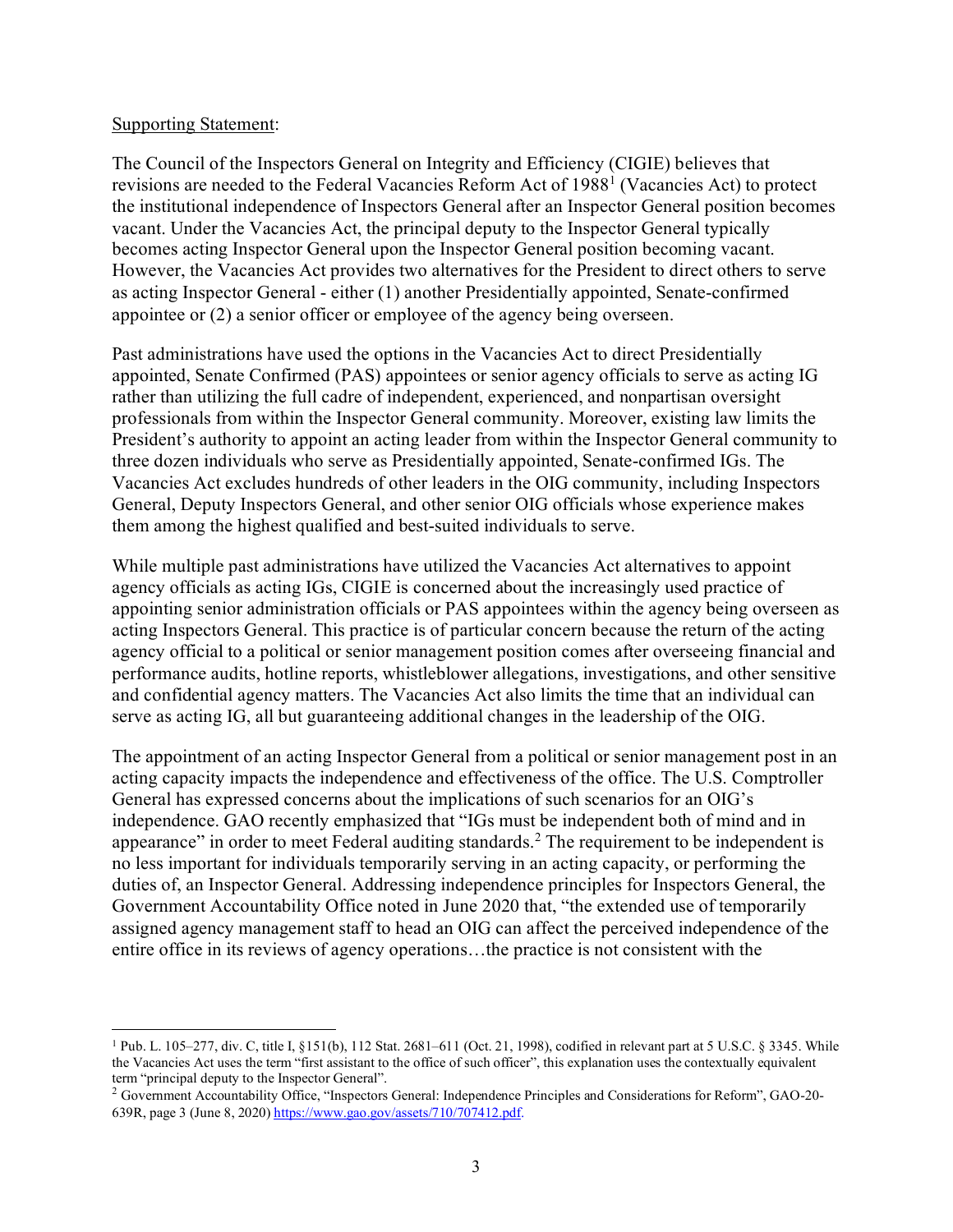independence requirements of generally accepted government auditing standards, other professional standards that IGs follow, and the purposes of the IG Act".<sup>[3](#page-3-0)</sup>

Amending the Federal Vacancies Reform Act by refining who is eligible to temporarily serve as acting IG to include senior OIG officials will broaden the eligible pool of qualified, independent leaders from within the IG community, enhancing the operational efficiency and independence of acting Inspectors General. Our proposal addresses independence challenges associated with acting IG appointments not only by broadening the pool of OIG personnel but by excluding agency officials. Agencies themselves and the public benefit when an acting IG is independent in both fact and appearance. That independence allows IGs to be a critical, credible source for oversight of agency spending as well as to provide answers when controversial allegations of mismanagement or wrongdoing arise. In CIGIE's view, the institutional independence of all OIGs would be strengthened by the revisions proposed in this legislative priority.

## **2) Notification to Congress of Decision to Place an Inspector General on Paid or Unpaid, Non-Duty Status**

Suggested Legislative Text:

*Section 3 of the Inspector General Act of 1978 (5 U.S.C. app.) is amended—*

- *1. By inserting "administrative leave"; after "removal"; and before "political activities"; in the section title.*
- *2. By striking "Nothing in this subsection shall prohibit a personnel action otherwise authorized by law, other than transfer or removal". at the end of subsection (b).*
- *3. By renaming subsection (b) as (b)(1).*
- *4. Insert after subsection (b)(1), as so designated, the following—*

*(2) An Inspector General may not be placed in either a paid or unpaid, non-duty status by the President without the President's communicating in writing to both Houses of Congress. The communication shall include the reasons for such action and must be received by the Congress not later than 48 hours after the Inspector General is placed in either a paid or unpaid, non-duty status by the President. (3) Nothing in this subsection shall prohibit a personnel action otherwise authorized by law.*

*Section 8G of the Inspector General Act of 1978 (5 U.S.C. app.) is amended—*

- *1. By striking "Nothing in this subsection shall prohibit a personnel action otherwise authorized by law, other than transfer or removal". at the end of paragraph (e)(2).*
- *2. Insert after paragraph (e)(2) the following—*

*(3) An Inspector General may not be placed in either a paid or unpaid, non-duty status by the head of the designated Federal entity without such head's communicating in writing to both Houses of Congress. The communication shall* 

<span id="page-3-0"></span><sup>3</sup> Government Accountability Office, "Inspectors General: Independence Principles and Considerations for Reform", GAO-20- 639R, page 5 (June 8, 2020) [https://www.gao.gov/assets/710/707412.pdf.](https://www.gao.gov/assets/710/707412.pdf)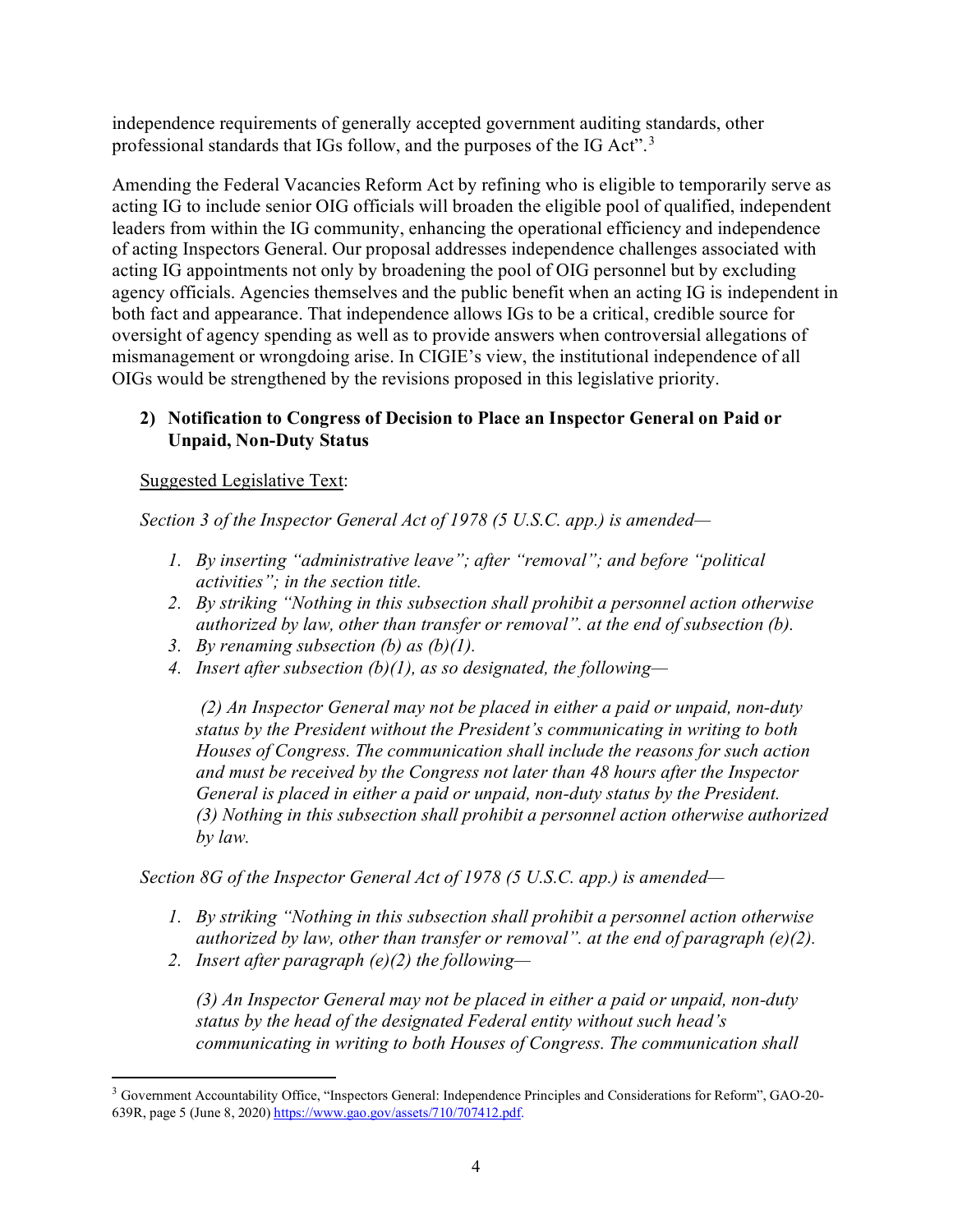*include the reasons for such action and must be received by the Congress not later than 48 hours after the Inspector General is placed in either a paid or unpaid, nonduty status by the head of the designated Federal entity.*

*(4) Nothing in this subsection shall prohibit a personnel action otherwise authorized by law.*

#### Supporting Statement:

Section 3(b) of the IG Act provides a specific process for removal of an IG from office or transfer to another position or location within an "establishment". Similarly, Section 8(G)(e) provides a comparable process for IGs within designated Federal entities. These removal processes require congressional notification not later than 30 days before any such removal. Notifying Congress provides a safeguard to protect the independence of IGs to carry out any audit or investigation or issue any subpoena during the course of any audit or investigation. However, this safeguard is defeated when an IG is placed on "administrative leave" or "suspended without pay" (i.e., a paid or unpaid, non-duty status) by the President in instances involving an IG of an establishment or the head of a designated Federal entity in instances involving an IG of a designated Federal entity. CIGIE recognizes that some very limited circumstances might require placing an IG on paid or unpaid, non-duty status immediately and that prior notification may not be practical. CIGIE supports amending the IG Act to establish a congressional notification requirement for use of either paid or unpaid, non-duty personnel actions involving an IG to ensure Congress is apprised of any such action.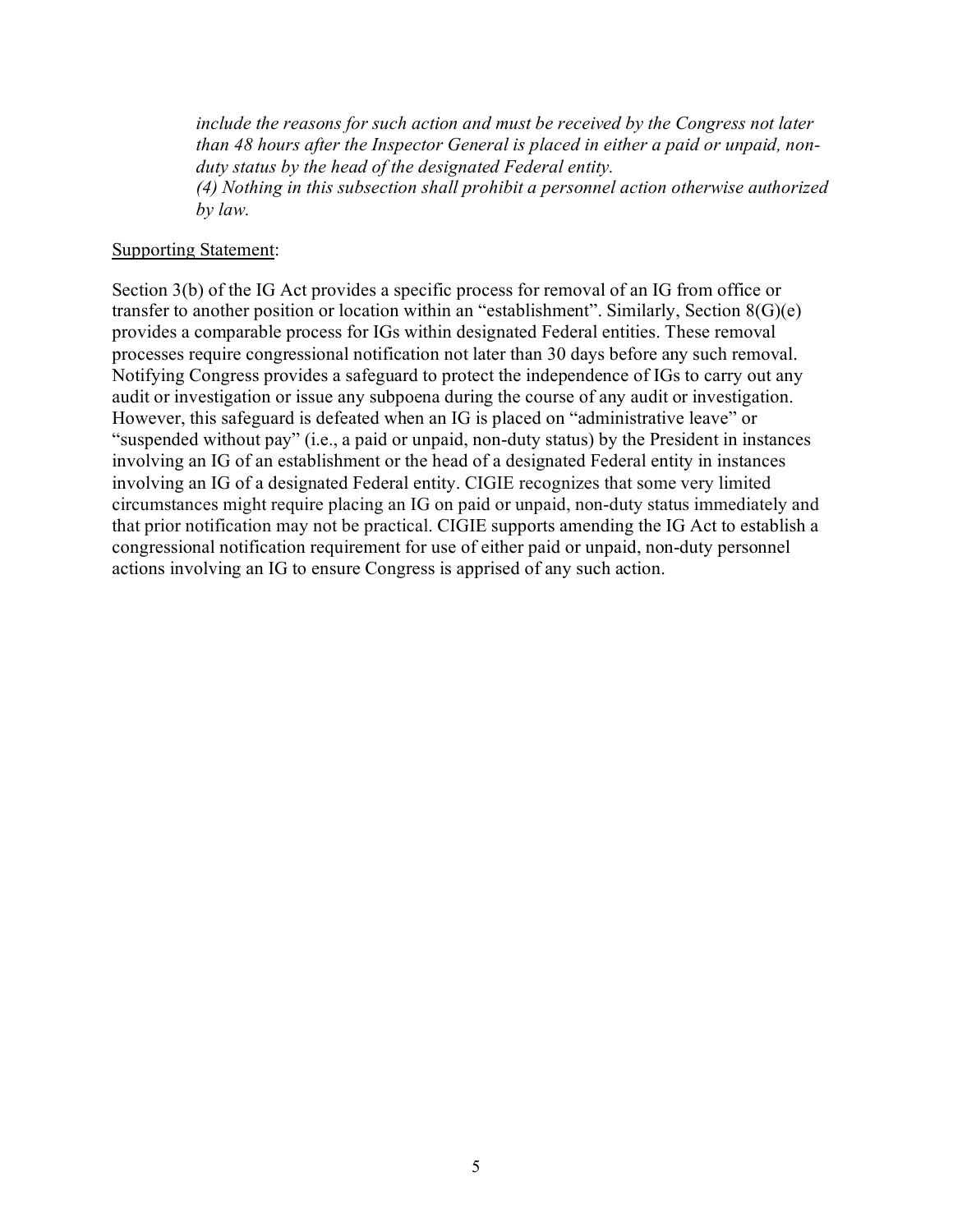## <span id="page-5-0"></span>**B. Prohibiting the Use of Appropriated Funds Government-wide to Deny Inspectors General Full and Prompt Access**

Suggested Legislative Text:

Within the Financial Services and General Government Appropriations Bill title regarding General Provisions – Government-wide, at the appropriate place, insert the following:

*"SEC. XXX. PROHIBITING THE USE OF APPROPRIATED FUNDS TO DENY FULL AND PROMPT ACCESS BY INSPECTORS GENERAL TO AGENCY RECORDS AND INFORMATION*

- *(a) No funds provided in this Act or any other Act shall be used to deny an Inspector General timely access to any records, documents, or other materials available to the department or agency over which that Inspector General has responsibilities under the Inspector General Act of 1978, or to prevent or impede that Inspector General's access to such records, documents, or other materials, under any provision of law, except a provision of law that expressly refers to the Inspector General and expressly limits the Inspector General's right of access.*
- *(b) A department or agency covered by this section shall provide its Inspector General with access to all such records, documents, and other materials in a timely manner.*
- *(c) Each Inspector General shall ensure compliance with statutory limitations on disclosure relevant to the information provided by the establishment over which that Inspector General has responsibilities under the Inspector General Act of 1978.*
- *(d) Each Inspector General covered by this section shall report to the Committees on Appropriations of the House of Representatives and the Senate within 5 calendar days any failures to comply with this requirement".*
- *(e) Under this Section, the term "department or agency" shall be interpreted to include–*
	- *i. any Establishment or designated Federal entity as those terms are defined by the Inspector General Act of 1978 (5 U.S.C. App); and*
	- ii. *the Architect of the Capitol, Government Publishing Office, Government Accountability Office, Library of Congress, and United States Capitol Police".*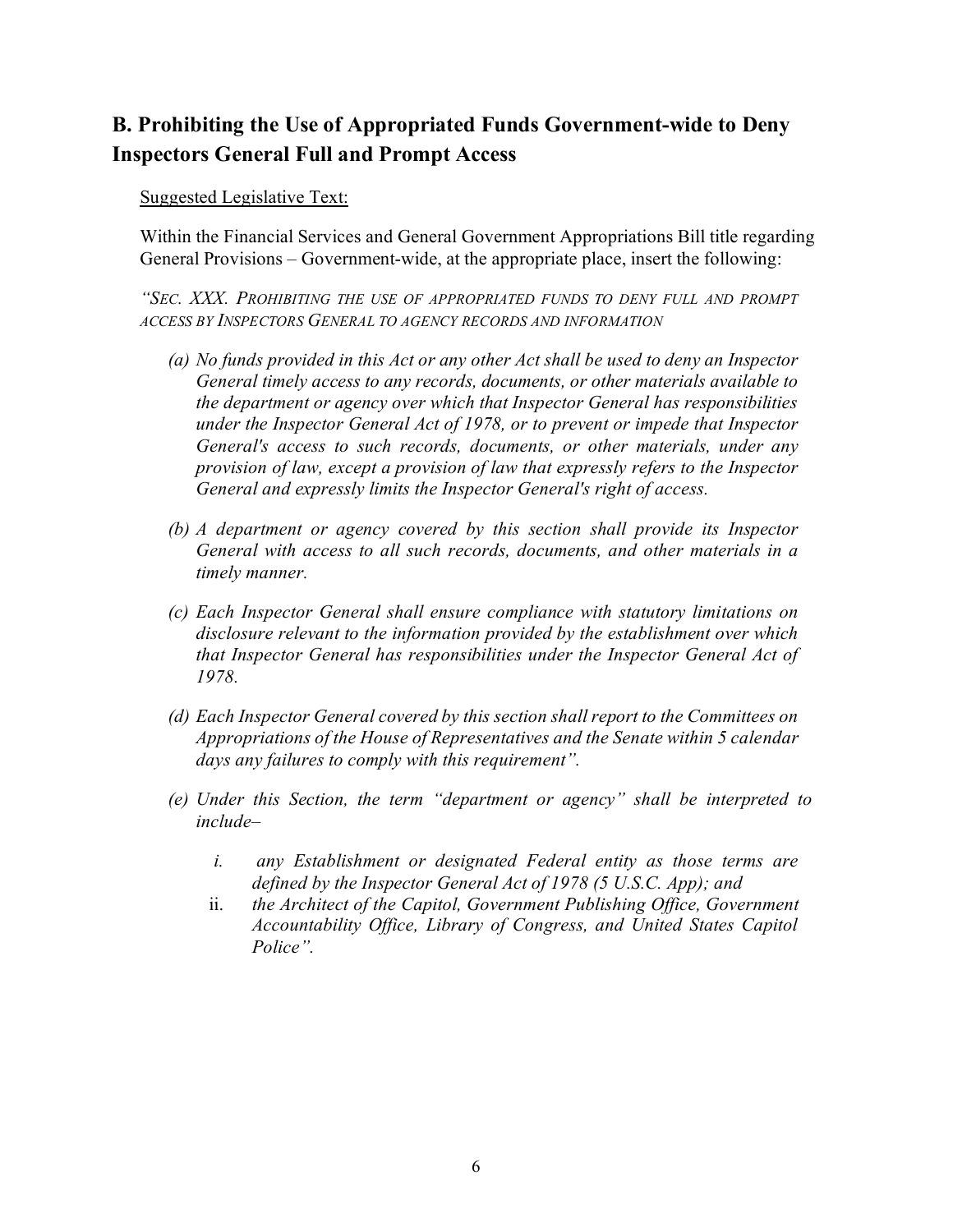#### Supporting Statement:

In December 2016, Congress unanimously passed the Inspector General Empowerment Act, confirming that Federal Inspectors General (IGs) are entitled to full and prompt access to agency[4](#page-6-0) records. The IG Empowerment Act should have eliminated all doubts about whether agencies are legally authorized to disclose sensitive information to IGs. In most cases, but not all, it has.

Unfortunately, agencies have occasionally failed to comply with the Inspector General Act provision guaranteeing the IG full and prompt access to agency records and information. When this occurs, additional congressional action is often needed to ensure that the agency complies with the IG Act and provides the IG the access needed for robust oversight.

The most effective congressional action has been to include a prohibition on an agency's use of appropriated funds to deny an IG full and prompt access within the subcommittee appropriation bills. Such a provision elevates the consequences of denying access. As the Office of Legal Counsel has recognized, a violation of the appropriation rider "might well violate… the Anti-Deficiency Act, 31 U.S.C. §§ 1341 *et seq.*, a statute that subjects federal officers and employees who expend or obligate funds in excess of appropriated amounts to administrative and, in the case of knowing and willful violations, criminal penalties". [5](#page-6-1) The prohibition is, in essence, Congress using the power of the purse to express the seriousness of any agency denial of full and prompt IG access.

While rooted in Congress's constitutional authority, the appropriation prohibition is far from academic. The suggested prohibition<sup>[6](#page-6-2)</sup> has appeared in substantially similar form in several appropriation acts, including those pre-dating the IG Empowerment Act, to great practical effect. For example, in 2016, Section 540 of the Commerce, Justice, Science, and Related Agencies Appropriations Act, 2016 effectively overrode the OLC's opinion supporting the denial of access and required the Department of Justice to disclose information it previously withheld from the IG. In a more recent example, in June 2018, a bi-partisan group of 15 Senators introduced the same appropriation rider in response to the Department of Veterans Affairs' delays in providing its IG with access and more generally not cooperating with IG requests for information. In each example, the prohibition effectively addressed the consequences of the agency's continued denial of full and prompt IG access and resulted in the IG obtaining access to the necessary information.

Conversely, OIGs overseeing agencies not subject to the appropriation prohibition have recently faced access challenges. For example, in 2020, the Corporation for National and Community Service OIG (CNCS-OIG) requested access to correspondence from the Federal Bureau of

<span id="page-6-0"></span><sup>&</sup>lt;sup>4</sup> OIGs oversee a variety of Federal agencies, commissions, bureaus, and other entities. For simplicity, this supporting statement uses the term "agency" to denote the Federal entities overseen by OIGs.

<span id="page-6-1"></span><sup>&</sup>lt;sup>5</sup> See "Authority of the Department of Justice to Disclose Statutorily Protected Materials to Its Inspector General in Light of Section 540 of the Commerce, Justice, Science, and Related Agencies Appropriations Act, 2016", Memorandum Opinion for the Deputy Attorney General (Apr. 27, 2016); available at [https://www.justice.gov/opinion/file/847181/download\).](https://www.justice.gov/opinion/file/847181/download).(internal) (internal citations omitted).

<span id="page-6-2"></span> $6$  To be effective government-wide, the phrase "or any other Act" has been added to the provisions previously passed, as those provisions applied to individual Divisions of appropriation acts. In such cases, provisions referring to "this Act" under each Division of the appropriation act referred only to that Division. The addition of "or any other Act" reproduces the formulation of other government-wide prohibitions. Additionally, some appropriation acts do not break out the provision into subsections.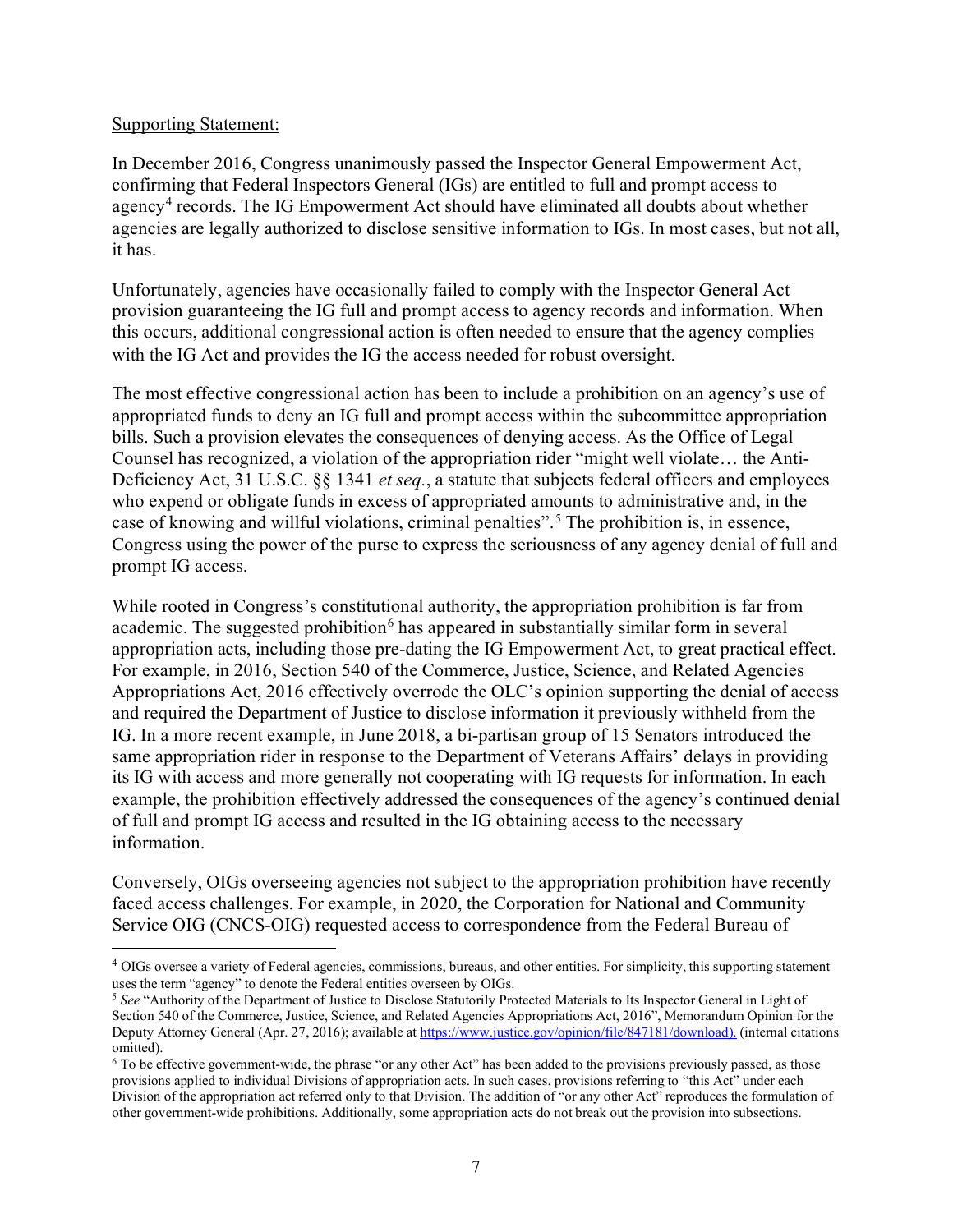Investigation (FBI) to CNCS, raising substantive concerns about a proposed regulation. Specifically, CNCS informed CNCS-OIG that the FBI had expressed serious reservations concerning aspects of a proposed regulation needed to improve compliance with the statutory requirement that national service volunteers and staff undergo criminal history checks. CNCS denied CNCS-OIG access to the requested materials within its possession, hampering the CNCS-OIG's ability to provide recommendations about how best to protect the safety of national service beneficiaries, a subject of prior audits and investigations. The contrast in the above examples clearly demonstrates the effectiveness of the appropriation prohibition.

CIGIE believes that the appropriation prohibition should be enacted government wide and proactively. Appropriation prohibitions are often enacted only after an agency has denied or delayed access. Additionally, once enacted, they apply only to the small subset of agencies funded by the particular appropriation act or division in which the prohibition appears. This piecemeal approach results in unnecessary expenditure of OIG, agency, and congressional resources to resolve an issue where there should be no doubts. The appropriation prohibition can avoid the delay between when the IG reports to Congress the denied or delayed access and when the next appropriation act is passed, ensuring the timely, robust oversight that the taxpayer deserves. Thus, CIGIE recommends enacting the prohibition on an ongoing and governmentwide basis.

To achieve government-wide application, the current legislative text should be amended in two ways to cover Federal entities overseen by OIGs that are not strictly considered a "department or agency." First, the definitions within the Inspector General Act that define "Establishment" and "designated Federal entities" can be incorporated to ensure coverage of most agencies that IGs oversee. Separate authorizing statues for Legislative branch IGs incorporate and therefore make applicable certain provisions of the IG Act. However, the legislative text should specifically incorporate the Legislative branch IGs to ensure there is no question as to the provision's applicability to such entities.

The suggested appropriation prohibition includes two important guardrails that mirror those in the Inspector General Act. First, each IG subject to the provision is required to comply with any statutory limitations on disclosure. This provision conforms to the identical prohibitions included in the Inspector General Act[.7](#page-7-0) Second, the provision similarly conforms to access provisions in the Inspector General Act by stating that it does not apply to a provision of law expressly referring to the IG and expressly limiting the IG's access.<sup>[8](#page-7-1)</sup> Thus, it does not modify the statutory right of IGs to full and prompt access or acts that allow an agency to deny IG access or curtail the IGs oversight but instead provides an additional, needed tool for ensuring agency compliance with existing law.

The suggested provision also includes an important congressional reporting requirement. It requires the Inspector General covered by such provision to report to relevant congressional committees within 5 days of any failure to provide full and prompt access. This ensures that Congress will be swiftly notified of an agency failure, further encouraging agency compliance.

<span id="page-7-0"></span><sup>7</sup> *E.g.*, Inspector General Act of 1978, as amended, 5 U.S.C. App. § 6(b) ("Nothing in this section shall be construed as authorizing an Inspector General to publicly disclose information otherwise prohibited from disclosure by law".).

<span id="page-7-1"></span><sup>8</sup> Inspector General Act of 1978, as amended, 5 U.S.C. App. § 6(a)(1).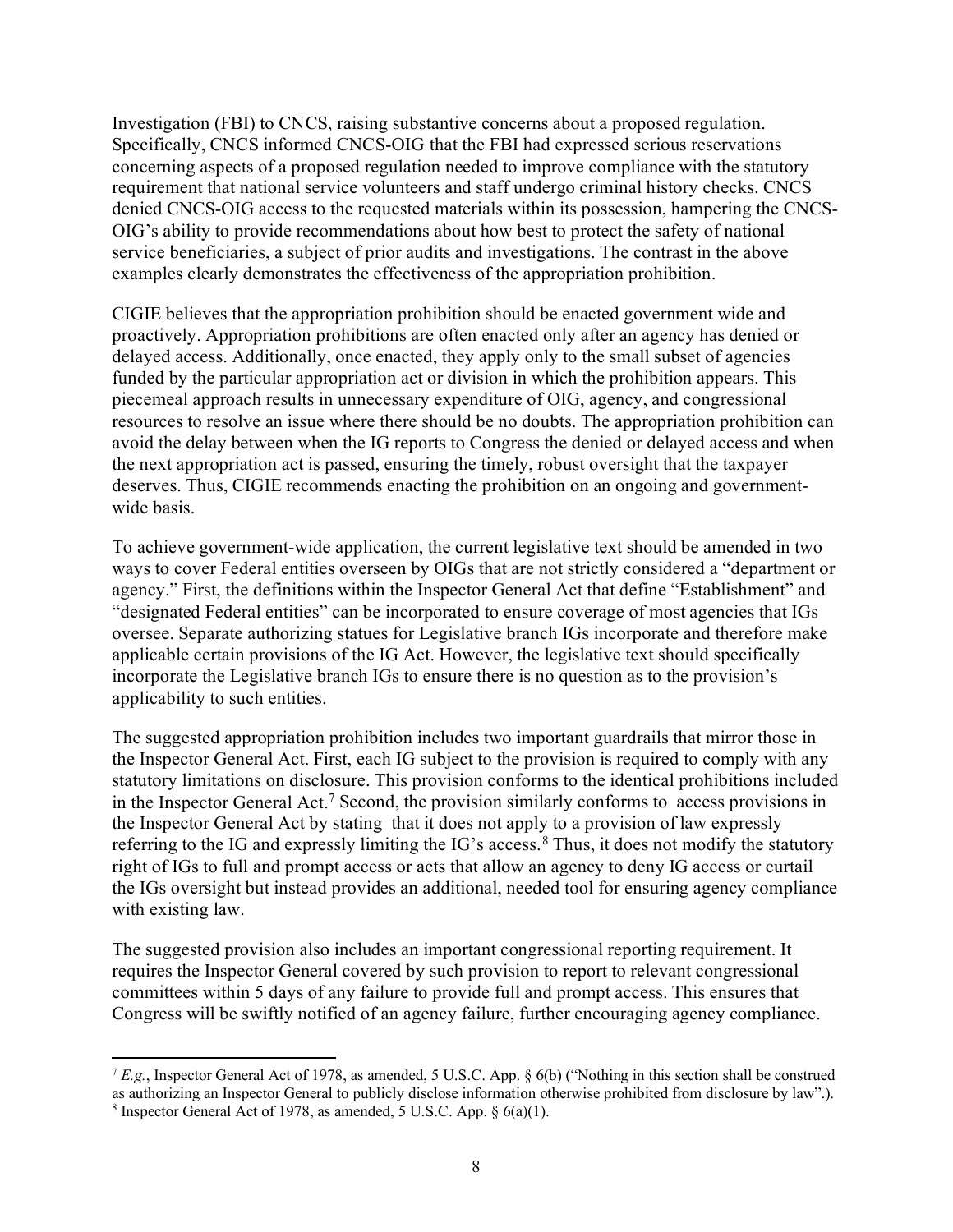Further, the provision is clear that the Inspector General involved determines when access has not been fully provided or is not being provided promptly.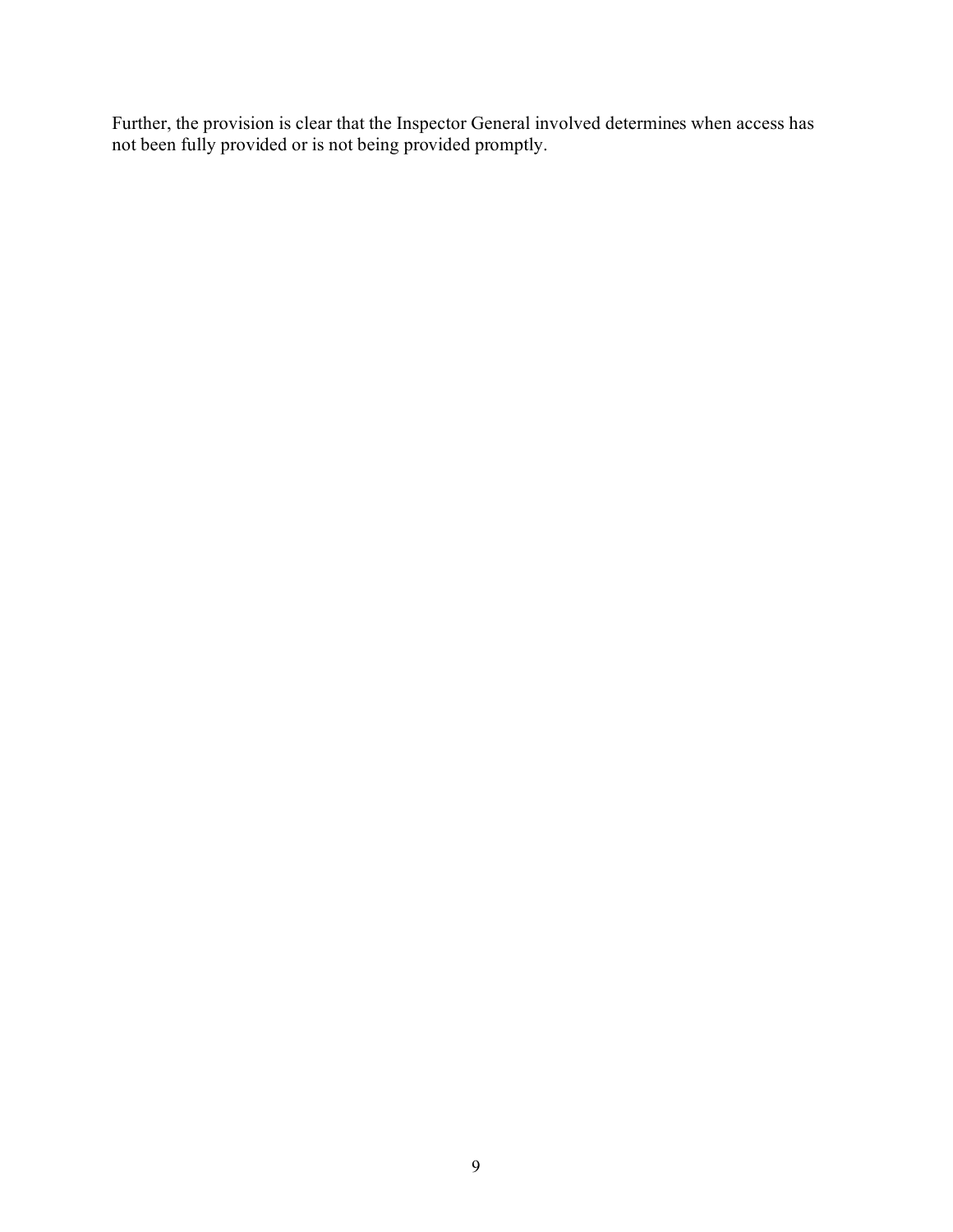## <span id="page-9-0"></span>**C. Testimonial Subpoena Authority**

## Suggested Legislative Text:

*The Inspector General Act of 1978 (5 U.S.C. app.) is amended by inserting after section 6(k) the following new subsection:*

*"(l) An Inspector General is authorized to require by subpoena the attendance and testimony of witnesses as necessary in the performance of functions assigned to the Inspector General by this Act, which subpoena, in the case of contumacy or refusal to obey, shall be enforceable by order of any appropriate United States district court, except that the Inspector General shall use procedures other than subpoenas to obtain attendance and testimony from current Federal employees and from non-Federal employees at designated Federal entities".*

*The National Security Act of 1947 (50 U.S.C. § 3033(g)) is amended –*

- *1. by redesignating subparagraph 5(C) to 5(D)*
- *2. by redesignating subparagraph 5(D) to 5(E)*
- *3. by inserting after subparagraph 5(B) a new subparagraph 5(C):*

*"5(C) The Inspector General is authorized to require by subpoena the attendance and testimony of witnesses as necessary in the performance of the duties and responsibilities of the Inspector General, pursuant to subsection (e). The Inspector General shall use procedures other than subpoenas to obtain attendance and testimony from current Federal employees and from non-Federal employees at Designated Federal Entities".*

*The Central Intelligence Agency Act of 1949 (50 U.S.C. §3517(e)) is amended—*

- *1. by redesignating subparagraph 5(C) to 5(D)*
- *2. by redesignating subparagraph 5(D) to 5(E)*
- *3. by inserting after subparagraph 5(B) a new subparagraph 5(C):*

*"5(C) The Inspector General is authorized to require by subpoena the attendance and testimony of witnesses as necessary in the performance of the duties and responsibilities of the Inspector General, pursuant to subsection (c). The Inspector General shall use procedures other than subpoenas to obtain attendance and testimony from current Federal employees and from non-Federal employees at Designated Federal Entities".*

## Supporting Statement:

OIG oversight can be substantially hampered by the inability to compel the testimony of witnesses who have information that cannot be obtained by other means. The amendment would authorize Inspectors General (IGs) to subpoena the attendance and testimony of certain witnesses as necessary in the performance of the functions of the IG Act, the National Security Act, and the Central Intelligence Agency Act. For example, in cases involving a Federal employee, that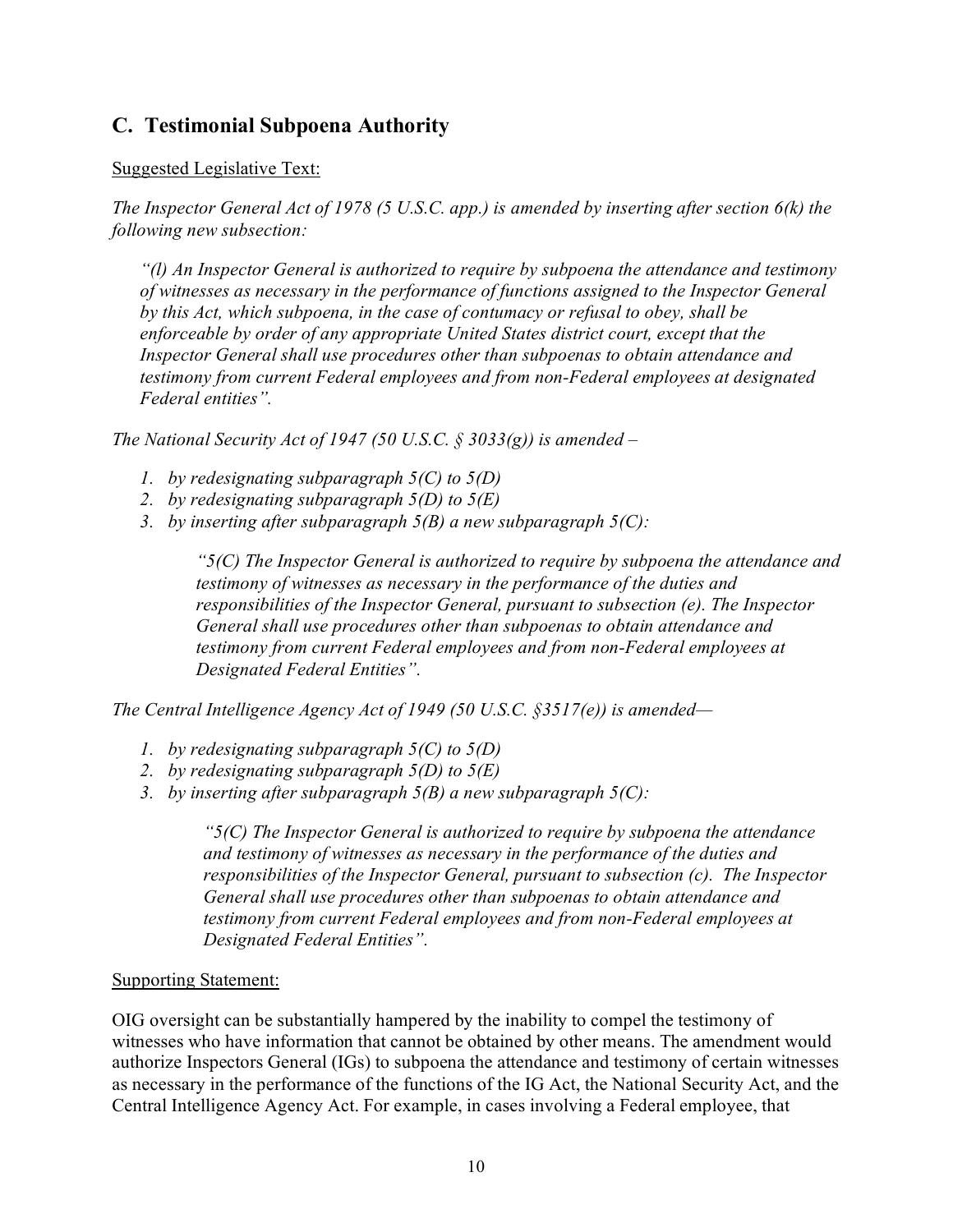employee's resignation can substantially hamper an audit, investigation, or other review into matters within the scope of that individual's former responsibilities.

Congress has already granted some IGs testimonial subpoena authority (TSA) under the IG Act or through other laws. The Department of Defense Office of Inspector General (DoD OIG) was provided TSA under Section 1042 of the National Defense Authorization Act of 2010, codified at Section 8(i) of the IG Act. As noted in the Congressional record, DoD OIG has used this authority judiciously and sparingly[.9](#page-10-0) The HHS OIG also has testimonial subpoena power in certain circumstances[.10](#page-10-1) Moreover, IGs overseeing appropriations under the American Recovery and Reinvestment Act of 2009 received TSA to be exercised through the now-sunsetted Recovery Accountability and Transparency Board.[11](#page-10-2) Most recently, the Pandemic Response Accountability Committee of CIGIE received TSA in furtherance of its oversight of COVID-19 pandemic response funding and to support its member IGs.

The new authority would be most effective in assisting IG work if it does not limit the allowable recipients of a subpoena. Requiring that the testimonial subpoena be necessary for performance of the functions assigned by the IG Act, the National Security Act, and the Central Intelligence Agency Act provides the same limitation found in the IGs' existing authority to subpoena documents. That authority, set forth in section  $6(a)(4)$  of the IG Act, 50 U.S.C. § 3033 (g)(5)(A), and 50 U.S.C.  $\S 3517(e)(5)(A)$ , does not specify the recipients to whom IGs may issue subpoenas; rather, it only requires that a subpoena must be necessary in the performance of IG work. However, the testimonial subpoena authority should not include within an IG's subpoena purview current Federal employees or non-Federal employees employed by designated Federal entities.<sup>[12](#page-10-3)</sup> Such employees should not be subpoenaed because they are already obligated to provide testimony and cooperate with the IG.

<span id="page-10-0"></span> $9$  In a 2015 case study, it was reported that, since 2010, a total of six testimonial subpoenas were authorized by the DoD IG and four of those testimonial subpoenas were never served because the interviewees voluntarily cooperated with the interview. See "A Case Study: DoD IG's Use of Testimonial Subpoena Authority", introduced by Chairman Grassley, Cong. Rec. for Dec. 15, 2015, p. S 8670.

<span id="page-10-1"></span><sup>&</sup>lt;sup>10</sup> HHS OIG was provided this authority through delegation by the Secretary of HHS under 42 U.S.C. Section 1320a7a(j).

<span id="page-10-2"></span><sup>&</sup>lt;sup>11</sup> Section 1524(c)(1) Pub. L. No. 111-5, 123 Stat. 115, 291 (Feb. 17, 2009). The authority was further extended over later, additional supplemental appropriation bills.

<span id="page-10-3"></span><sup>&</sup>lt;sup>12</sup> For example, the Smithsonian Institution considers employees of its trust to be non-Federal employees, though those employees are already under Smithsonian OIG's purview.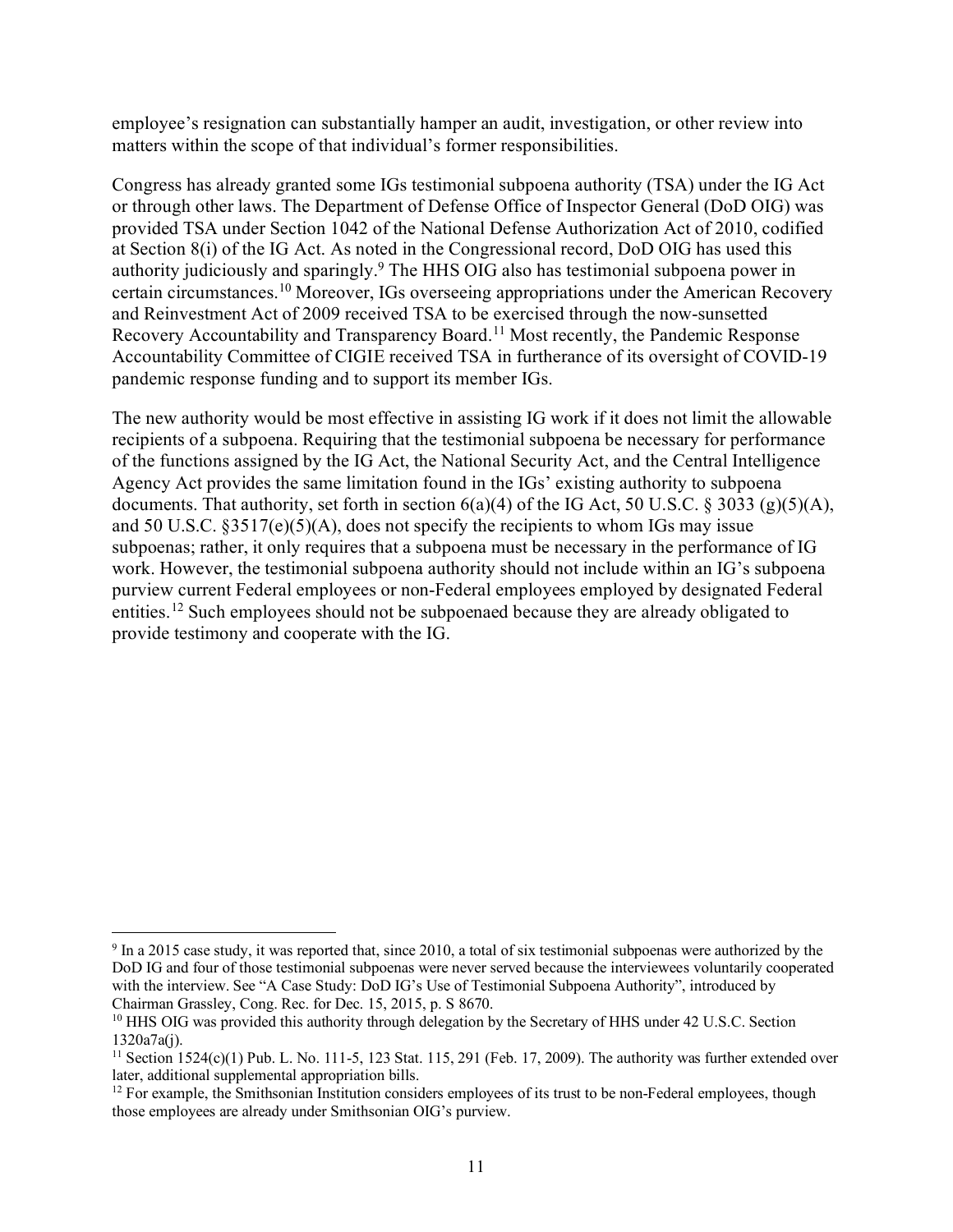# <span id="page-11-0"></span>**D. Improving CIGIE Transparency and Accountability through a Single Appropriation**

#### Suggested Legislative Text:

After Section 11(c)(3)(C) of the Inspector General Act of 1978, insert:

*(D) Authorization of appropriations-*

- *(i) In addition to any funds that may be available through the Inspectors General Council Fund established pursuant to Subsection (c)(3)(B) there are authorized to be appropriated such sums as necessary to carry out the functions and duties of the Council under this subsection.*
- *(ii) Amounts authorized to be appropriated under subparagraph (i) for a fiscal year are authorized to remain available for that fiscal year and the subsequent fiscal year.*

#### Appropriation:

*"For an additional amount to be used for the purposes of the Inspectors General Council Fund established pursuant to Section 11(c)(3)(B) of the Inspector General Act of 1978 (5 U.S.C. App.), as amended, \$X,000,000 which shall remain available until September 30, 2023".* [13](#page-11-1)

Individual Inspector General Budgets & Enactment:

Sec. 1 – Removing Council Funding from Individual Inspector General Budget Requests. —

Section  $6(g)$  of the Inspector General Act of 1978 is amended by:

- (a) In paragraph (1), striking ", and any resources necessary to support the Council of the Inspectors General on Integrity and Efficiency. Resources necessary to support the Council of the Inspectors General on Integrity and Efficiency shall be specifically identified and justified in the budget request;"
- (b) In subparagraph (2)(B) adding "and" after the semicolon;
- (c) Striking subparagraph  $(2)(C)$ ; and
- (d) Renumbering subparagraph " $(2)(D)$ " as " $(2)(C)$ ."

Sec. 2 - Effective Date—

The amendments made by Section 1 shall take effect on the date that is 30 days after the date of receipt by the Council of the Inspectors General on Integrity and Efficiency of an

<span id="page-11-1"></span><sup>&</sup>lt;sup>13</sup> The suggested availability date and amount are time sensitive. The suggested appropriation text regarding expiration of availability and amount have been provided assuming enactment for the Fiscal Year 2022. CIGIE encourages an ongoing discussion regarding availability date and amounts needed.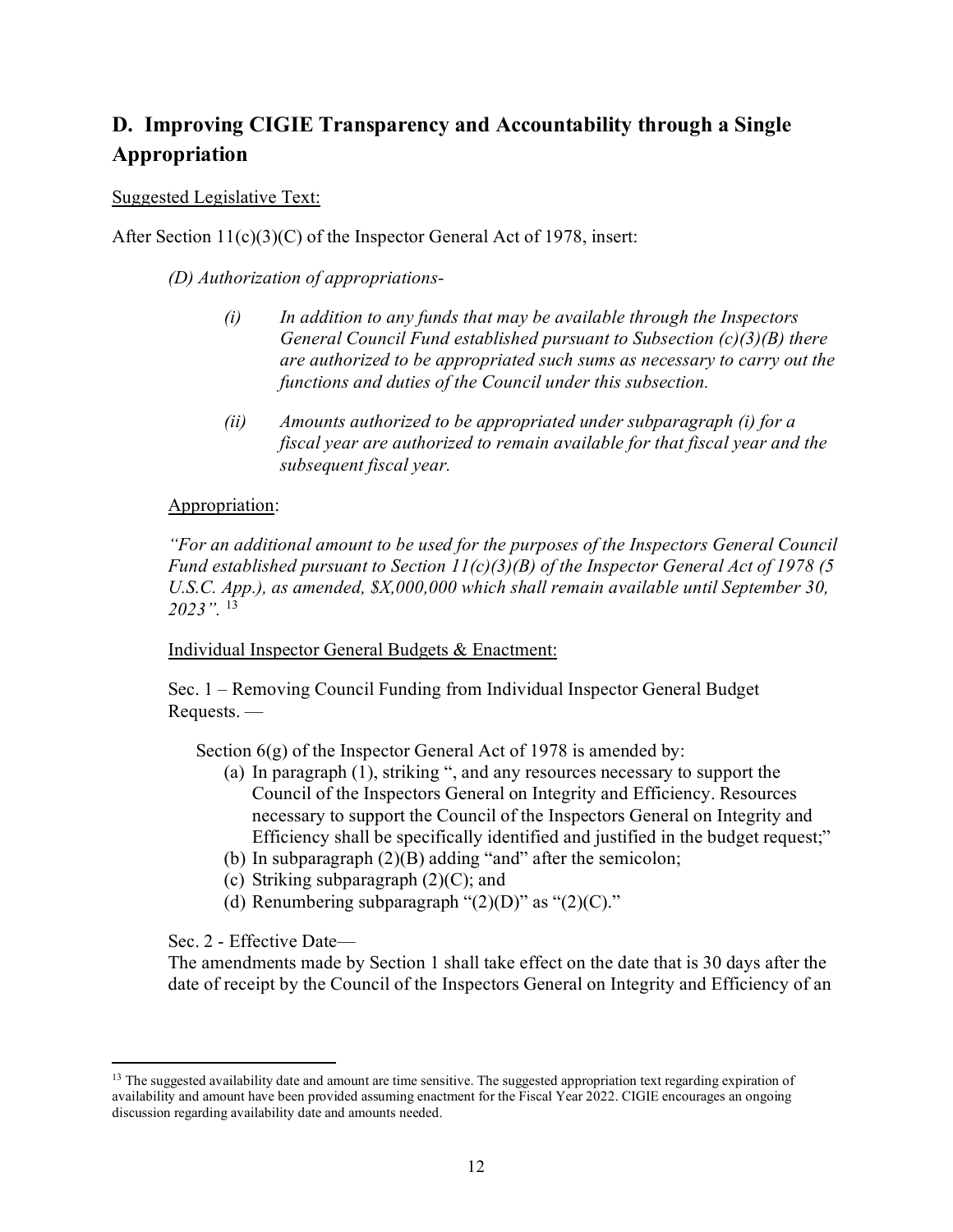appropriation for the Council to carry out the functions and duties of the Council under Section 11 of the Inspector General Act (5 U.S.C. App §11).

#### Supporting Statement:

CIGIE is composed of 75 Inspectors General from across the Federal government. Acting as the collective body of these IGs, CIGIE fulfills its twin mission to (1) "address integrity, economy, and effectiveness issues that transcend individual Government agencies" and (2) increase the professionalism and effectiveness of IG community employees. While CIGIE has steadily increased the amount and scope of its work over its 10 years of existence, the organization is still primarily funded through an inefficient and complicated process of interagency collections individually deposited into a revolving fund.<sup>[14](#page-12-0)</sup>

Although the IG Reform Act authorized CIGIE's revolving fund as a separate appropriation account and Congress recently authorized partial funding for CIGIE operations, the Council has never received a full appropriation for its operations. The absence of an appropriation has led to an inefficient and unreliable CIGIE funding process. Typically, in any given fiscal year, the Council is funded through pro rata voluntary contributions from member OIGs. However, in FYs 2011-2015, OMB provided additional money to 17 OIGs as part of the President's annual budget, with the expectation that the 17 OIGs would subsequently "pass through" the additional funds to CIGIE. During this period less than 40 percent of CIGIE operating funds were received through this process. Consequently, funding amounts were insufficient, and voluntary contributions from member OIGs were required to fund the shortfall. Additionally, in some instances, the proposed pass-through funds were removed by an OIG's parent agency before submission of the request or simply not provided by appropriators. Finally, some OIGs simply received less (in some cases considerably less) than their budget request without specific explanation, leaving it unclear whether the OIGs received funding for their share of CIGIE expenses.

A direct, annual appropriation will streamline and make more transparent the process by which CIGIE is funded, providing Congress and the taxpayers better insight into the use of appropriated dollars. Instead of CIGIE's funding being distributed across multiple appropriations (with IGs individually requesting funds for CIGIE based on an annual percentage of the IG's budget determined by CIGIE), Congress will be able to better assess and control CIGIE's funding. This change will enable Congress to directly tie CIGIE's funding to specific work that it believes appropriate and thus will better position Congress to strengthen CIGIE's focus on addressing issues that transcend individual IG offices and providing professional training to the IG community.

An appropriation more directly linked to CIGIE's mandates would also allow CIGIE to request and Congress to establish adequate funding levels for CIGIE through the regular appropriation process. Over the years, internal and external demands on CIGIE have increased. CIGIE provides required and specialized training to OIG staff and new IGs, has taken over operation of the Integrity Committee from the Federal Bureau of Investigation, supports the President and

<span id="page-12-0"></span><sup>&</sup>lt;sup>14</sup> The current authorizing language of the revolving fund states that, upon the authorization of the Executive Chairperson, the members of CIGIE may provide interagency funding to a revolving fund managed and used by CIGIE. Once transferred to the revolving fund from IG offices, the funds remain available to CIGIE without fiscal year limitation.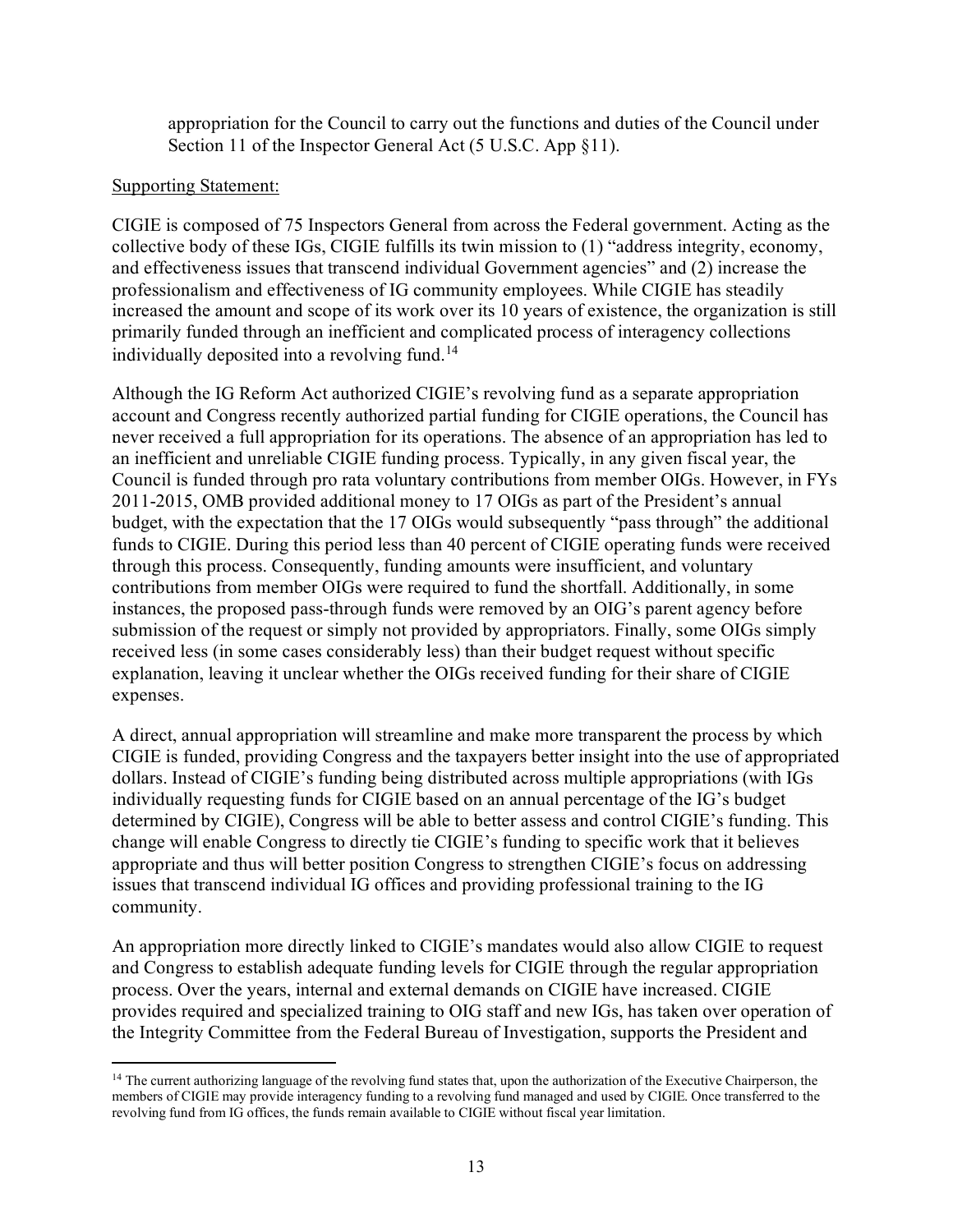agency heads seeking to fill vacant IG positions, and coordinates oversight and anti-fraud activities that affect multiple agencies. The public facing CIGIE website Oversight.gov consolidates and shares OIG information and resources with external stakeholders and customers.[15](#page-13-0) Dedicated funding for CIGIE will allow Congress to recognize and prioritize funding for these and other additional responsibilities, which will, in turn, make it easier for CIGIE to undertake work congressional stakeholders frequently request, such as the further development of shared services. CIGIE will also be able to seek funding to invest in new professional development technology and opportunities that help ensure the OIG workforce has the necessary skills and competencies to work at peak efficiency in a rapidly changing environment. An appropriation will also enable the Council to more effectively justify strategic hiring initiatives that will benefit the OIG community by saving money and optimizing work.

We are aware that there are complications with shifting to a direct appropriation from the current pro-rata model. We look forward to further engagement with Congress and remain open to continued dialogue in the hope of finding common ground on this proposal.

<span id="page-13-0"></span><sup>15</sup> Starting in FY 2019, CIGIE has received three, one-time appropriations for enhancements to Oversight.gov. *E.g.*, Pub. L. No. 116-6, § 633.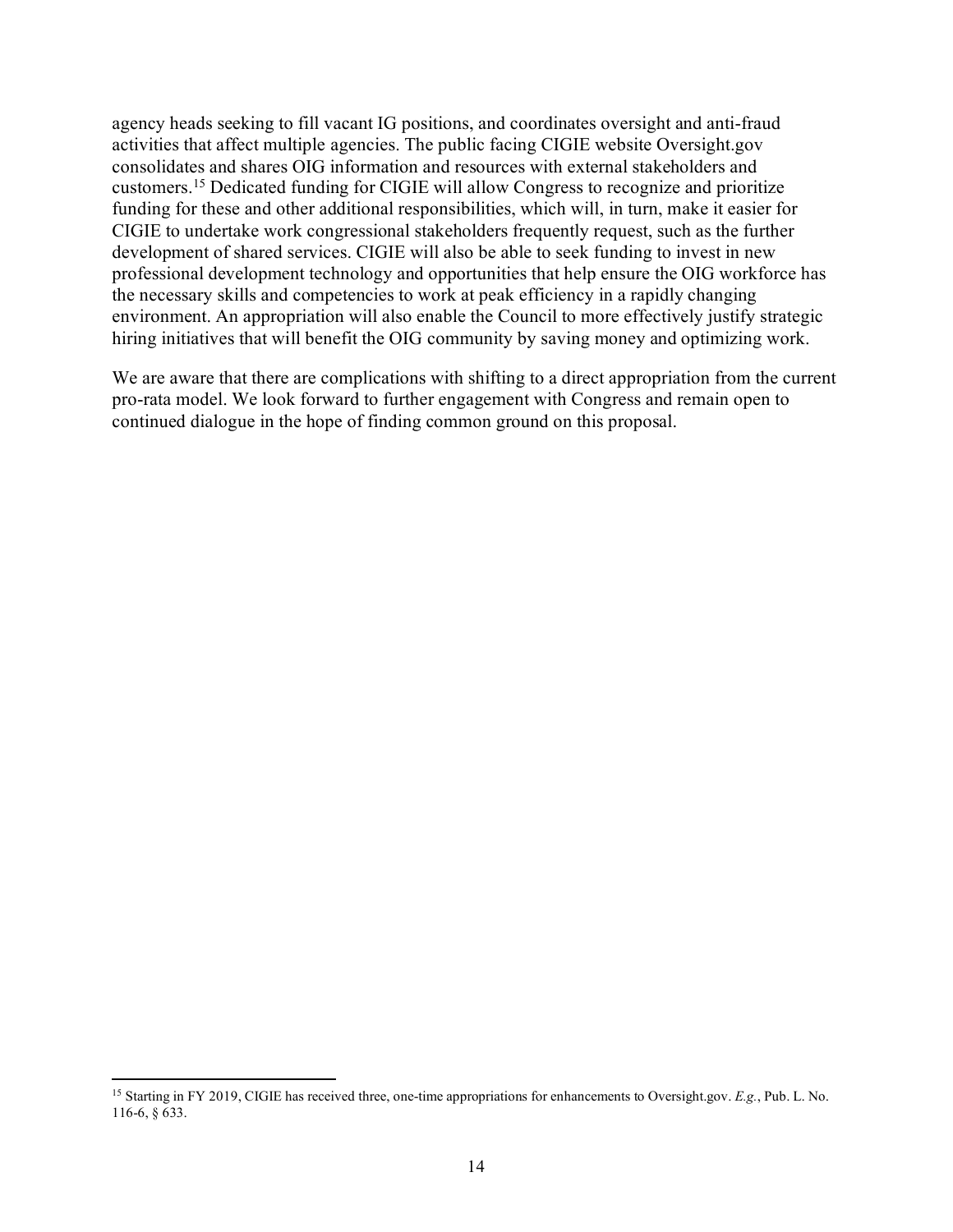## <span id="page-14-0"></span>**E. Establishing Authority for IGs to Provide Continuous Oversight During a Lapse in Appropriations**

#### Suggested Legislative Text:

In Section  $6(g)$  of the Inspector General Act of 1978 (5 U.S.C. app.), insert the following:

*"(4) Notwithstanding any other provision of law, and in addition to any other authority, during a covered lapse in appropriations specified in 31 U.S.C. § 1341(c), an Inspector General may incur obligations in advance of appropriations for such amounts as may be necessary, at a rate for operations as provided in the most recently enacted appropriations Acts and under the authority and conditions provided in such acts, to perform the duties of the office with respect to programs and operations of the establishment which continue during the covered lapse in appropriations".*

#### Supporting Statement:

CIGIE proposes giving Inspectors General specific authority to continue oversight of agency operations during lapses in appropriations (also known as government shutdowns). Lapses in appropriations generally require government agencies, including OIGs, to shut down and furlough employees. However, many agencies are authorized to continue certain operations despite lapses in appropriations, either due to the continuing availability of multi-year or no-year appropriations or due to emergency exceptions for protection of life and property. The result, as seen in recent government shutdowns, is that critical government activities, such as law enforcement operations and award of billions of dollars in contracts and grants, continue to operate without oversight, while OIGs are required to shut down.

For example, agencies such as the Federal Deposit Insurance Corporation and the U.S. Postal Service are funded independently of the appropriations process and continue to operate during government shutdowns, while their OIGs are funded by annual appropriations and subject to shutdown. Other agencies such as the Department of Homeland Security and Department of Justice continue a large proportion of their activities during government shutdowns pursuant to emergency exceptions for public safety and law enforcement operations, but such exceptions are not necessarily available for the OIGs to oversee those activities. Agencies such as the Social Security Administration and Internal Revenue Service continue to make mandatory payments which are not subject to appropriations, while their OIGs are limited by the absence of appropriations.

The proposal would amend the section of the IG Act designed to ensure that OIGs have sufficient budgetary resources to perform their duties. It would add language that authorizes OIGs to continue operations as if they were operating under a continuing resolution during a lapse in appropriations, to the extent necessary to oversee operations of their agency that continue during a lapse in appropriations. This authority would be in addition to any existing funding authority, so OIGs could also use available multi-year appropriations or emergency exceptions for protection of life and property, if applicable, to continue operations during a government shutdown.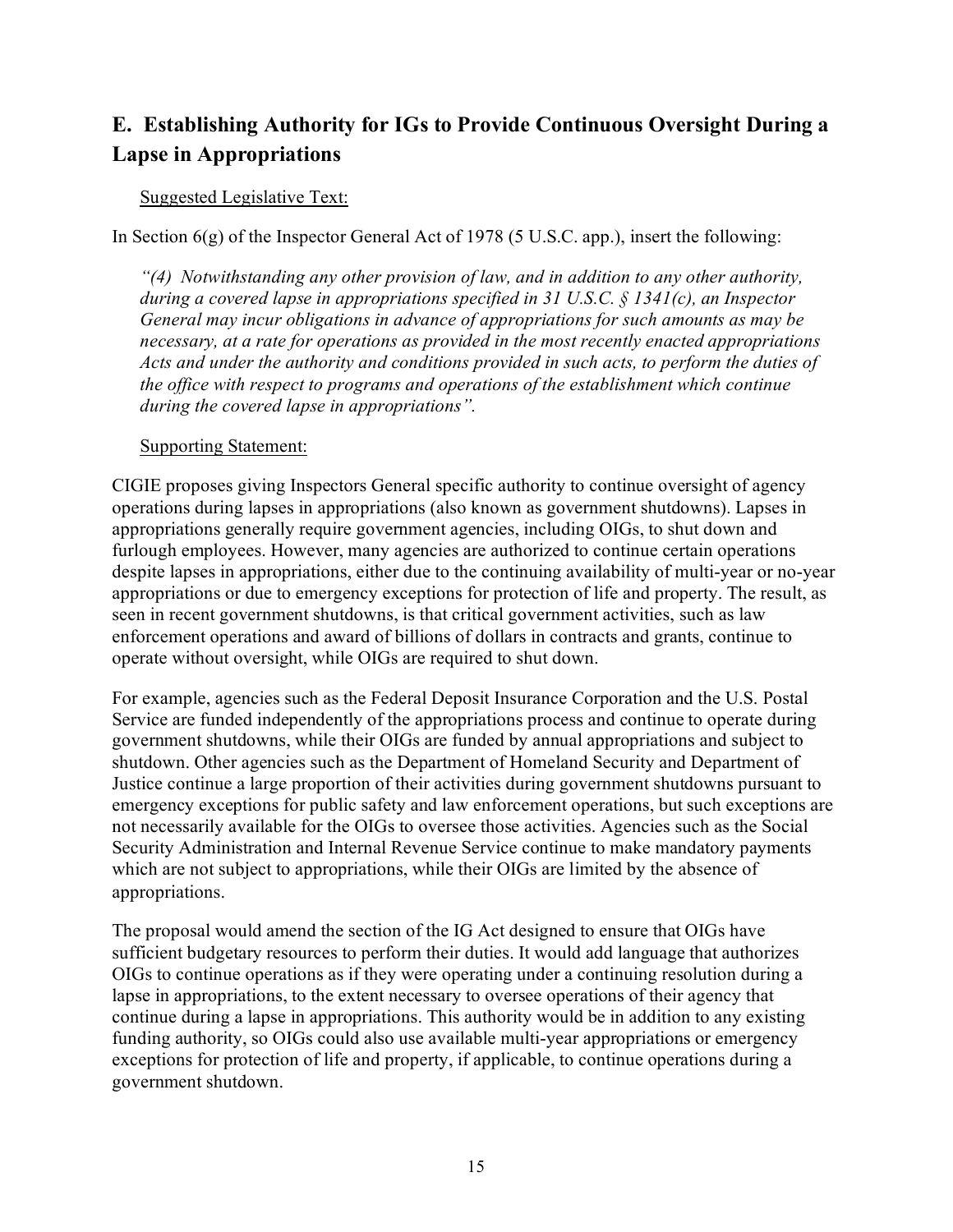## <span id="page-15-0"></span>**F. Reforming the Program Fraud Civil Remedies Act (PFCRA)**

Like the False Claims Act (FCA), PFCRA is a statutory remedy for combating fraud. PFCRA permits Federal agencies to recover taxpayer funds and seek damages when a person knowingly presents to the government a false, fictitious, or fraudulent claim for payment, as well as false statements. Unlike the FCA, PFCRA is an administrative remedy.

To promote the use of PFCRA, a CIGIE working group of experts developed a comprehensive package of reforms designed to update and streamline this remedy. These reforms provide agencies with the ability to fairly and effectively recover smaller-dollar fraudulent claims.

CIGIE proposes to:

- 1. Increase the dollar amount of claims subject to the PFCRA.
- 2. Increase the efficiency of DOJ processing PFCRA requests for authorization by allowing delegation of PFCRA approval authority at a lower level than the Assistant Attorney General.
- 3. Add a provision to the Act to revise the statute of limitations language in the PFCRA to be consistent with the False Claims Act.
- 4. Allow PFCRA recovery for "reverse false claims" cases in which a party withholds information material to that party's obligation to pay the Government.
- 5. Add a definition of "material" to the PFCRA that is similar to the False Claims Act.
- 6. Revise the definition of Hearing Officials.
- 7. Allow agencies to retain PFCRA recoveries to the extent needed to make them whole.
- 8. Amend the statute to encourage the PFCRA as an alternative for low-dollar False Claims Act claims by specifying that a PFCRA case is an alternate remedy.

\*\*\*

## **1. Increase the dollar amount of claims subject to the PFCRA.**

CIGIE proposes to amend of 31 U.S.C. § 3803(c)(1) to read:

*(c)(1) No allegations of liability under section 3802 of this title with respect to any claim made, presented, or submitted by any person shall be referred to a presiding officer under paragraph (2) of subsection (b) if the reviewing official determines that--*

*(A) an amount of money in excess of \$150,000500,000; or (B) property or services with a value in excess of \$150,000500,000, is requested or demanded in violation of section 3802 of this title in such claim or in a group of related claims which are submitted at the time such claim is submitted.*

#### Supporting Statement:

Dollar values set in the PFCRA have not changed since 1986. The statute contains, for example, a jurisdictional cap that prohibits the Government from referring claims in excess of \$150,000 to a presiding official. 31 U.S.C. § 3803(c)(1). According to the U.S. Bureau of Labor Statistics, \$150,000 in 1986 dollars now has purchasing power in excess of \$300,000.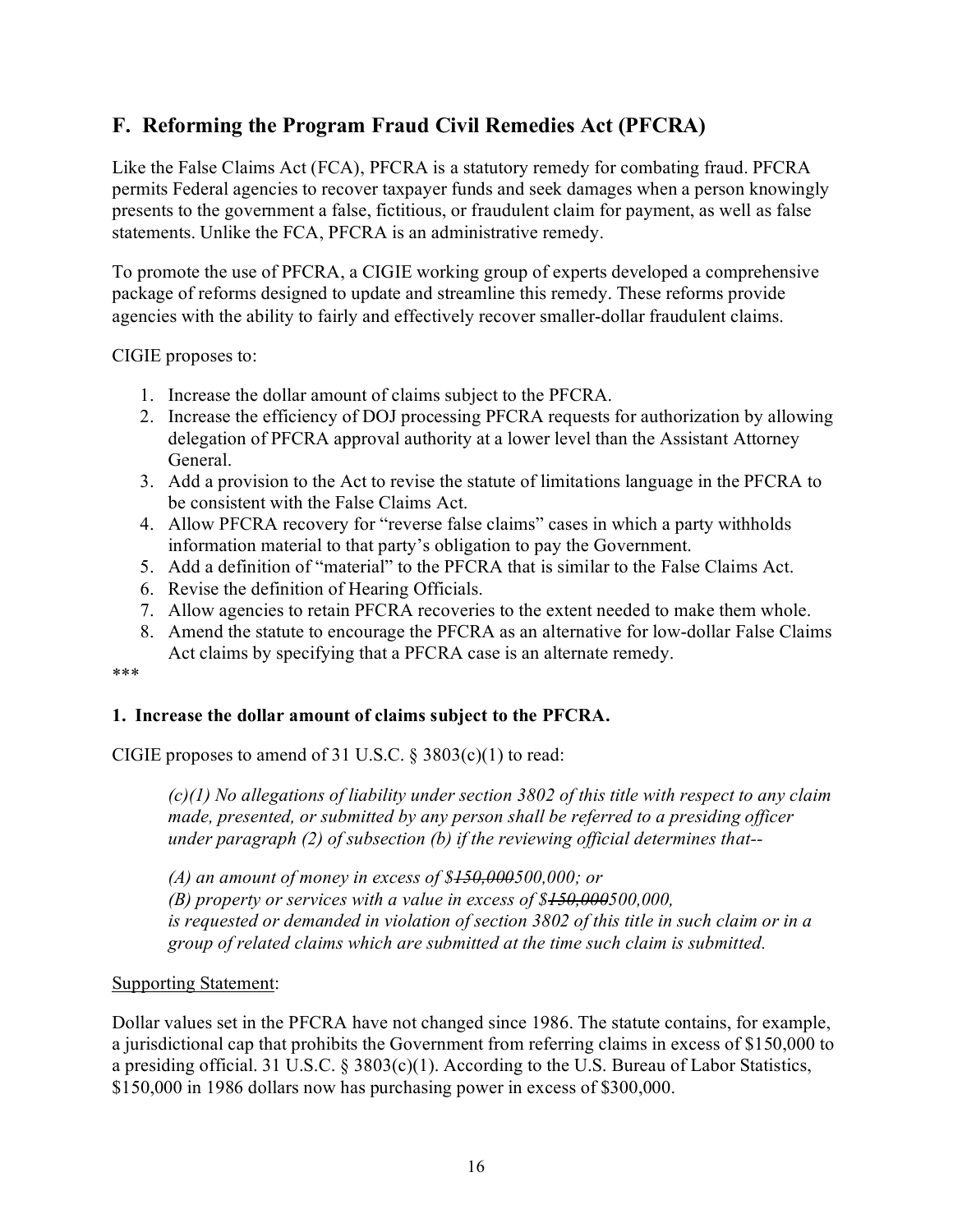A simple adjustment for inflation, however, may not be enough. In 1991, GAO documented widespread concern that the cost of processing a PFCRA claim might exceed the recovery. Today, surveys indicate Federal agencies have not embraced PFCRA to the degree Congress expected. The reluctance of some Federal agencies to make widespread use of PFCRA has resulted in an enforcement gap in which many cases are not prosecuted because the Department of Justice often lacks the resources to be able to accept low-dollar cases - it is the experience of IGs that a number of DOJ offices decline prosecution of many cases under \$500,000. In cases that are declined by DOJ due to financial thresholds and are not pursued by Federal agencies due to the challenges and factors identified above, illegally obtained funds remain in the hands of those who defrauded the Government. Increasing the dollar limits will likely make PFCRA more attractive to agencies, result in additional PFCRA recoveries, and better deter fraud.

## **2. Increase the efficiency of DOJ processing PFCRA requests for authorization by allowing delegation of PFCRA approval authority at a lower level than the Assistant Attorney General.**

*Amend 31 U.S.C. § 3812 so it reads as follows:*

*Any function, duty, or responsibility which this chapter specifies be carried out by the Attorney General or an Assistant Attorney General designated by the Attorney General, shall not may be delegated to, or carried out by, any other officer or employee of the Department of Justice.*

#### Supporting Statement:

Experience has shown that requiring involvement of the highest-ranking Department of Justice officials may contribute to PFCRA delays. The proposed revision would change the PFCRA authority delegation limits so that this authority could be delegated similar to claims under the False Claims Act.

#### **3. Add a provision to the Act to revise the statute of limitations language in the PFCRA to be consistent with the False Claims Act.**

*Subsection (a) of 31 U.S.C. § 3808 is amended to read as follows:*

*(a) An action hearing under section 3802 3803(d)(2) of this title with respect to a claim or statement shall be commenced by sending the notice identified in section 3803(d)(1) within:*

*(1) 6 years after the date on which such claim or statement is made, presented, or submitted., or*

*(2) 3 years after the date when facts material to the right of action are known or reasonably should have been known by the official of the United States charged with responsibility to act in the circumstances, but in no event more than 10 years after the date on which the violation is committed, whichever occurs last.*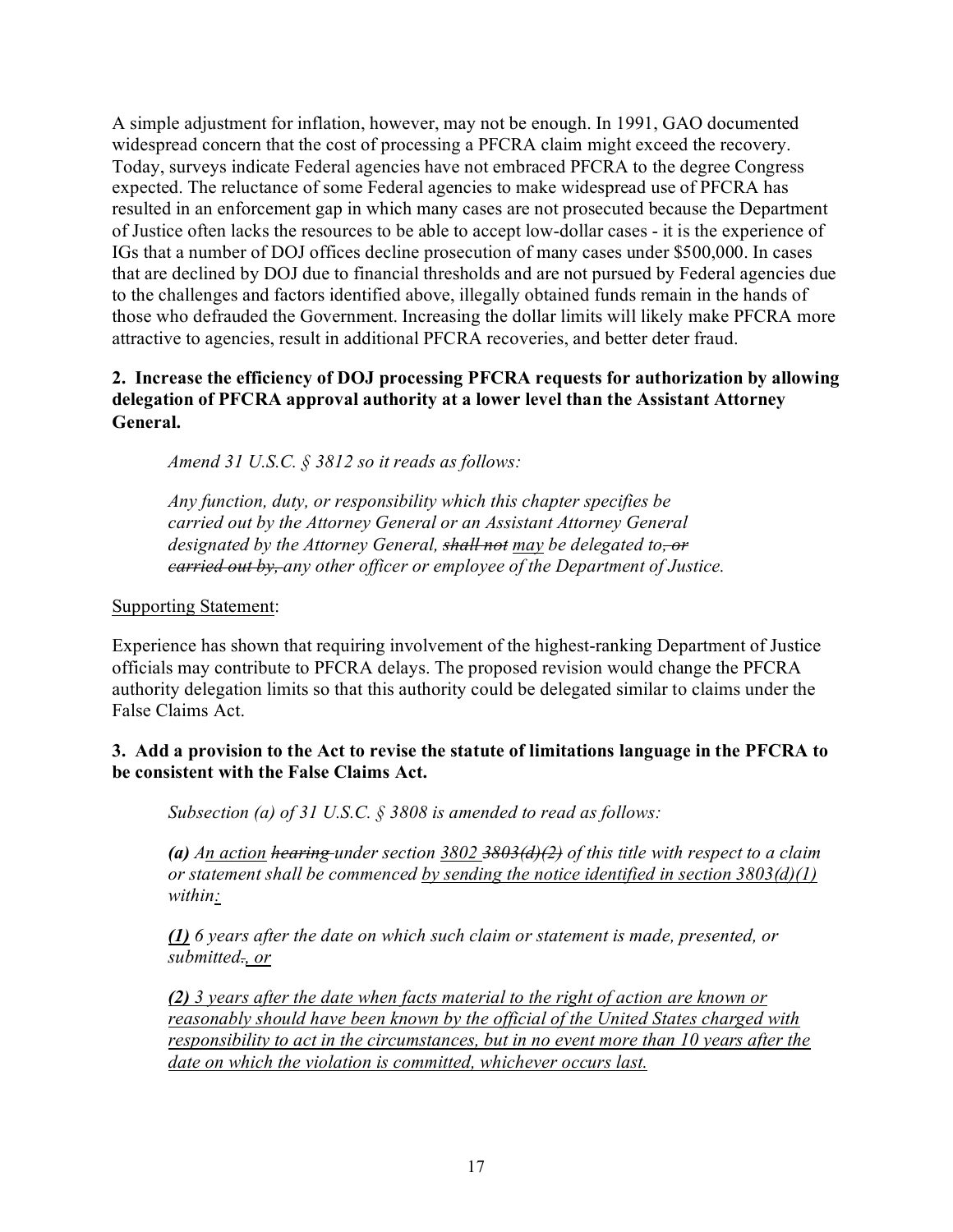#### Supporting Statement:

CIGIE proposes amending the PFCRA to provide a statute of limitations (SOL) that is not unduly restrictive and that is more consistent with the SOL in the False Claims Act. The SOL in the PFCRA provides that a hearing "shall be commenced within six years after the date on which" an allegedly false claim or statement is made. If the presiding officer does not commence a hearing within this deadline, the claim is barred.

This language is problematic for several reasons: (1) it gives the Government less time to file a fraud claim than is available under the False Claims Act; and (2) unlike the False Claims Act, there is no provision tolling the SOL when the Government has not learned of the fraudulent act. The False Claims Act requires the Government to file a complaint within six years of the fraudulent act, a structure similar to most civil actions, which provide that the party must file a complaint within the allotted SOL. The PFCRA, however, requires the presiding official to commence a hearing within six years, which can only take place after an agency has (1) obtained DOJ approval to proceed; (2) notified the defendant of the proposed action; (3) received a response from the defendant requesting a hearing; (4) notified the presiding official of the defendant's response; and (5) received notice from the presiding official that a hearing has been commenced.[16](#page-17-0)

As a result, the Government has less time to bring a case under the PFCRA than it does under the False Claims Act. The defendant, however, is fully aware of the Government's intent to proceed with a PFCRA case upon receiving the Government's notice or complaint. Consequently, requiring additional steps before ending the period in which the statute of limitations can run does not further any significant policy goals.

Additionally, unlike the False Claims Act, the PFCRA contains no provision allowing for the tolling of the SOL if the Government is unaware of the false claim or statement. CIGIE's proposal would amend the PFCRA to provide that the agency must notify the defendant of the intent to refer the matter to a presiding officer within six years of the fraudulent act. It would also include a "discovery" provision with wording that is similar to text in the False Claims Act.

#### **4. Allow PFCRA recovery for "reverse false claims" cases in which a party withholds information material to that party's obligation to pay the Government.**

*Paragraph 3801(a)(3) is amended to read as follows, which would provide that a claim includes a submission:*

*(3) "claim" means any request, demand or submission—*

*\* \* \**

<span id="page-17-0"></span><sup>&</sup>lt;sup>16</sup> This phrasing has been interpreted as the date that the presiding official issues a scheduling order, not the date when a trial actually commences.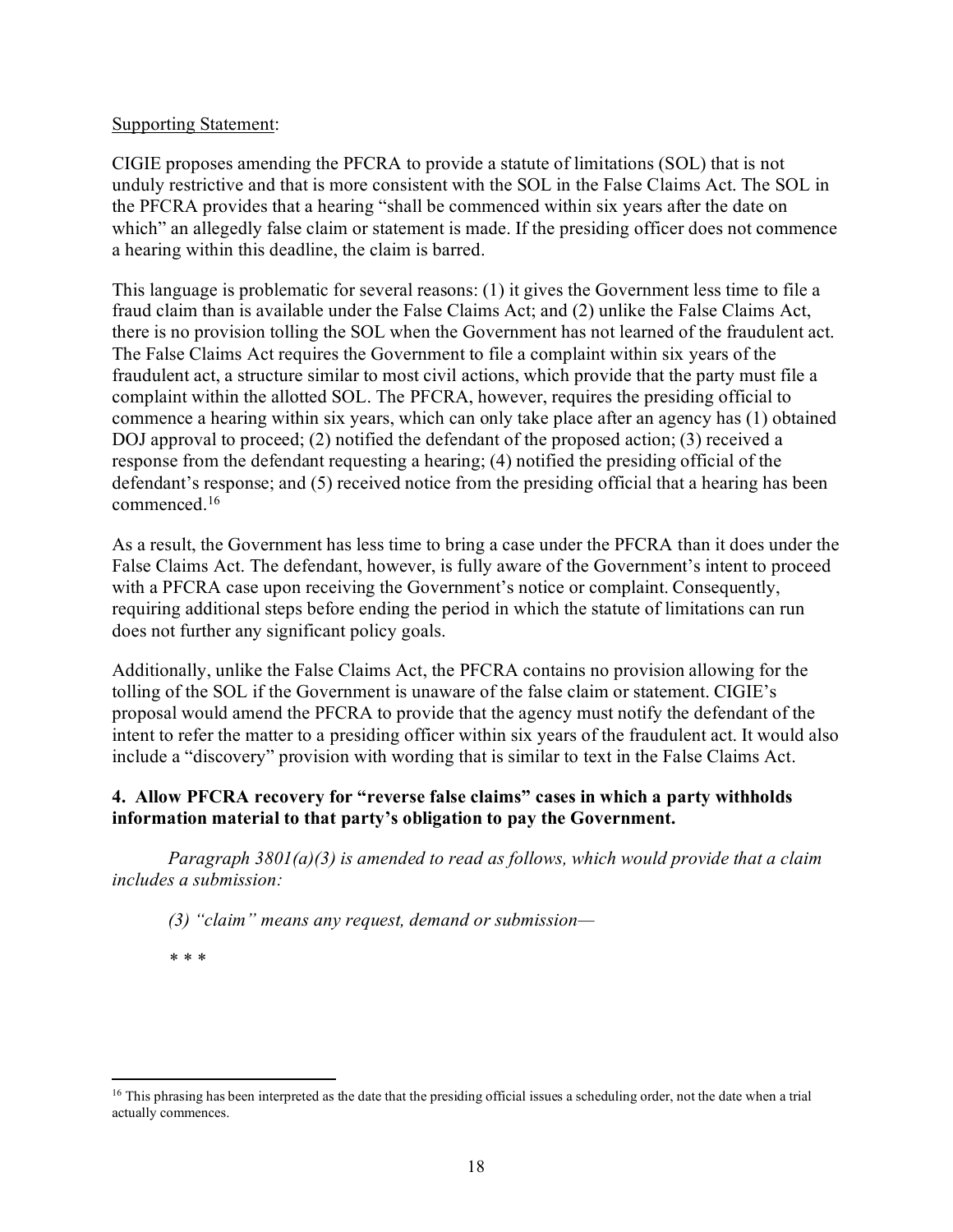*(C) made to an authority which has the effect of concealing or improperly avoiding or decreasing an obligation to pay or account for transmit property, services, or money to the authority.*

*Paragraph 3802(a)(3) is amended to read as follows,*

*(3) (A) Except as set forth in subparagraph (B), Aan assessment shall not be made under the second sentence of paragraph (1) with respect to a claim if payment by the Government has not been made on such claim.[17](#page-18-0)*

*(B) In the case of a claim as defined in section 3801(a)(3)(C), an assessment shall not be made under the second sentence of paragraph (1) in an amount more than double the value of property, services or money that was wrongfully withheld from the authority.* 

Supporting Statement:

Unlike the False Claims Act, the PFCRA does not clearly allow for the recovery of damages if a person withholds information or submits a false record or statement to understate how much money is owed to the Government (commonly referred to as a "reverse false claim").

It is possible that this is due to a drafting error. The definition of "claim" in section 3801(a) includes a "submission … made to an authority [i.e., a Federal agency] which has the effect of decreasing an obligation to pay or account for property, services or money". This language suggests that submitting a false statement to reduce the amount purportedly owed to the Government would be actionable. However, paragraph (a)(3) in section 3802 prohibits recovery of an "assessment", *i.e*., the double recovery of any false claim made to the Government, "if payment by the Government has not been made on such claim". As a result, if a person falsely understates how much he or she owes to the Government, there is no governmental payment, and the double recovery assessment is unavailable.

To address this discrepancy, CIGIE proposes amending the PFCRA to include language that is substantially similar to the reverse false claims language in the False Claims Act and to clarify that an assessment can be recovered for such claims.

## **5. Add a definition of "material" to the PFCRA that is similar to the False Claims Act.**

CIGIE proposes including a new subparagraph (10) in section 3801(a) to incorporate the False Claims Act's definition of "material":

*"(10) the term "material", when used as an adjective, means having a natural tendency to influence, or be capable of influencing, the payment or receipt of money or property".*

<span id="page-18-0"></span><sup>&</sup>lt;sup>17</sup> The referenced sentence states: "Except as provided in paragraph  $(3)$  of this subsection, such person shall also be subject to an assessment, in lieu of damages sustained by the United States because of such claim, of not more than twice the amount of such claim, or the portion of such claim, which is determined under this chapter to be in violation of the preceding sentence".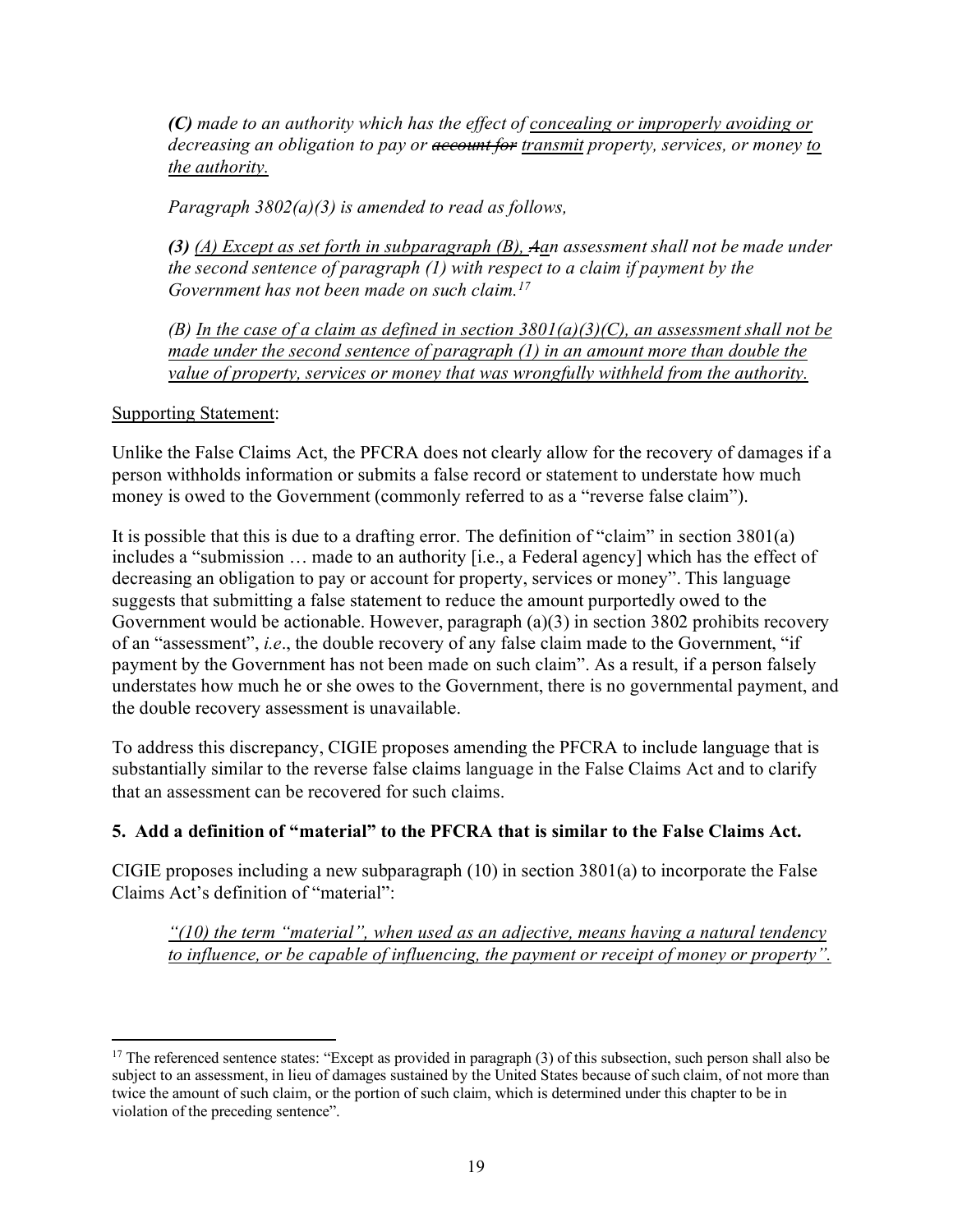#### Supporting Statement:

PFCRA does not define the term "material", which is a term used throughout the statute. Moreover, the word is used both as an adjective (to mean important) and as a noun (to mean information). The statute of limitations proposal, discussed above, also includes the word "material". CIGIE proposes amending PFCRA to incorporate the definition of material from the False Claims Act when the term is used as an adjective.

### **6. Revise the definition of Hearing Officials.**

*A. Subsection (a) of 31 U.S.C. § 3801, is amended to read as follows:*

*(7) "presiding officer" means—*

*(A) in the case of an authority to which the provisions of subchapter II of chapter 5 of title 5 apply, an administrative law judge appointed in the authority pursuant to section 3105 of such title or detailed to the authority pursuant to section 3344 of such title; or* 

*(B) in the case of an authority to which the provisions of such subchapter do not apply, an officer or employee of the authority who—*

*(i) is selected under chapter 33 of title 5 pursuant to the competitive examination process applicable to administrative law judges;*

*(ii) is appointed by the authority head to conduct hearings under section 3803 of this title;* 

*(iii) is assigned to cases in rotation so far as practicable;* 

*(iv) may not perform duties inconsistent with the duties and responsibilities of a presiding officer;* 

*(v) is entitled to pay prescribed by the Office of Personnel Management independently of ratings and recommendations made by the authority and in accordance with chapter 51 of such title and subchapter III of chapter 53 of such title;* 

*(vi) is not subject to performance appraisal pursuant to chapter 43 of such title; and* 

*(vii) may be removed, suspended, furloughed, or reduced in grade or pay only for good cause established and determined by the Merit Systems Protection Board on the record after opportunity for hearing by such Board; or*

*(C) a member of a board of contract appeals pursuant to 41 U.S.C. § 7105, if the authority does not employ an available presiding officer under subsection (A).*

*B. Subsection (d) of 31 U.S.C. § 3803, is amended to read as follows:*

*(d)(1) On or after the date on which a reviewing official is permitted to refer allegations of liability to a presiding officer under subsection (b) of this section, the reviewing*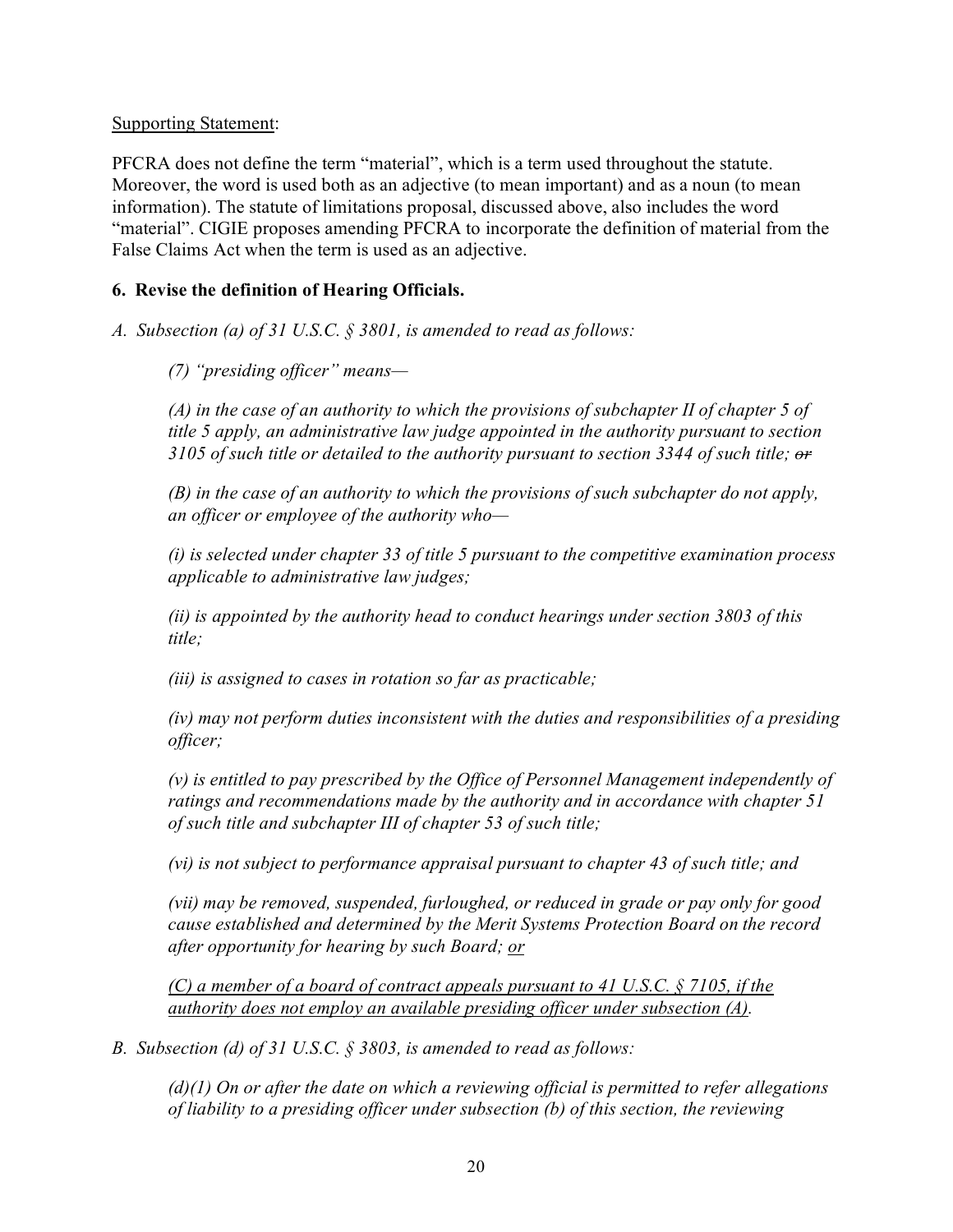*official shall mail, by registered or certified mail, or shall deliver, a notice to the person alleged to be liable under section 3802 of this title. Such notice shall specify the allegations of liability against such person and shall state the right of such person to request a hearing with respect to such allegations.*

*(2) If, within 30 days after receiving a notice under paragraph (1) of this subsection, the person receiving such notice requests a hearing with respect to the allegations contained in such notice (A) the reviewing official shall refer such allegations to a presiding officer for the commencement of such hearing; and*

*(B) (1) In the case of a referral to a presiding officer as defined in subparagraphs (a)(7)(A) or (a)(7)(B) of section 3801, the presiding officer shall commence such hearing by mailing by registered or certified mail, or by delivery of, a notice which complies with paragraphs (2)(A) and (3)(B)(i) of subsection (g) to such person.; or*

*(2) In the case of a referral to a presiding officer as defined in paragraph (a)(7)(C) of section 3801, the reviewing official shall submit a copy of the notice required by paragraph (d)(1) and of the response of the person receiving such notice requesting a hearing (i) to the board of contract appeal[s] which has jurisdiction over matters arising from the reviewing official's agency pursuant to 41 U.S.C. § 7105(e)(1) or (ii) if the Chairman of such board declines to accept the referral, to any other board of contract appeals. The reviewing official shall simultaneously mail, by registered or certified mail, or shall deliver, notice to the person alleged to be liable under section 3802 of this title that the referral has been made to a board of contract appeals with an explanation as to where such person can obtain the relevant rules of procedure promulgated by the board.* 

*\* \* \**

*(g)(1) Each hearing under subsection (f) of this section shall be conducted--*

*(A) in the case of an authority to which the provisions of subchapter II of chapter 5 of title 5 apply, in accordance with--*

*(i) the provisions of such subchapter to the extent that such provisions are not inconsistent with the provisions of this chapter; and*

*(ii) procedures promulgated by the authority head under paragraph (3) of this subsection; or*

*(B) in the case of an authority to which the provisions of such subchapter do not apply, in accordance with procedures promulgated by the authority head under paragraphs (2) and (3) of this subsection.; or*

*(C) in the case of a hearing conducted by a presiding officer as defined in paragraph (a)(7)(C) of section 3801, according to the rules of procedure promulgated by such board. Any such hearing will not be subject to the provisions in paragraph (g)(2) or subsections (h) or (i).*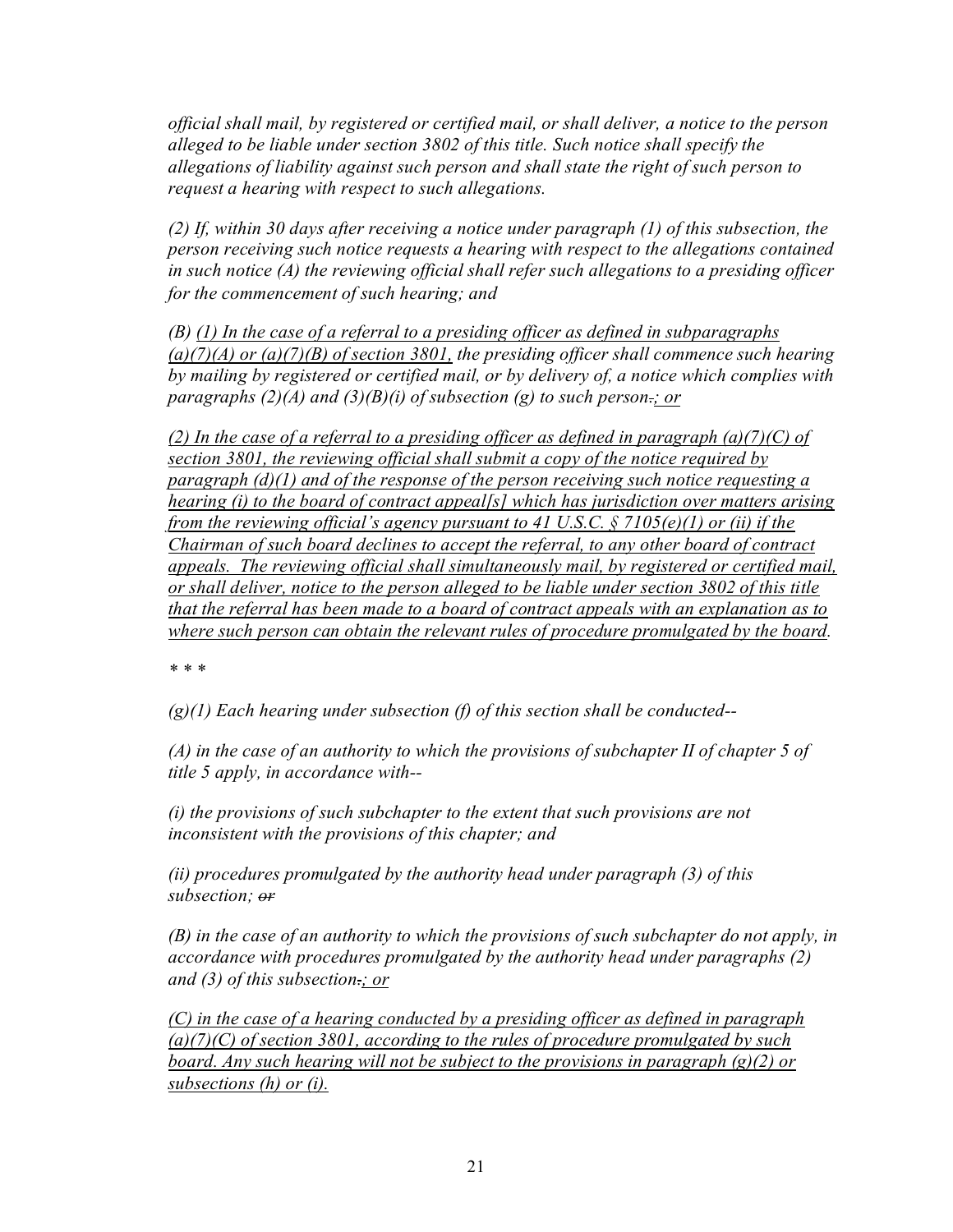*C. Subsection (e) of 41 U.S.C. § 7105 is amended to read as follows:*

*(e) Jurisdiction.—*

*(1) In general.—*

*(A) Armed Services Board.--The Armed Services Board has jurisdiction to decide any appeal from a decision of a contracting officer of the Department of Defense, the Department of the Army, the Department of the Navy, the Department of the Air Force, or the National Aeronautics and Space Administration relative to a contract made by that department or agency.*

*(B) Civilian Board.--The Civilian Board has jurisdiction to decide any appeal from a decision of a contracting officer of any executive agency (other than the Department of Defense, the Department of the Army, the Department of the Navy, the Department of the Air Force, the National Aeronautics and Space Administration, the United States Postal Service, the Postal Regulatory Commission, or the Tennessee Valley Authority) relative to a contract made by that agency.*

*(C) Postal Service Board.--The Postal Service Board of Contract Appeals has jurisdiction to decide any appeal from a decision of a contracting officer of the United States Postal Service or the Postal Regulatory Commission relative to a contract made by either agency.* 

*(D) Other agency boards. --Each other agency board has jurisdiction to decide any appeal from a decision of a contracting officer relative to a contract made by its agency.*

*(E) The Civilian Board, the Postal Service Board, and other agency boards also have jurisdiction to hear any Program Fraud Civil Remedies Act case referred to such board of contract appeals under subsection (d) of 31 U.S.C. § 3803. If the Chairman of a board determines that accepting a PFCRA referral would prevent adequate consideration of other cases currently being handled by such board, the Chairman may decline to accept the referral.*

*(2) Relief.--In exercising this jurisdiction, an agency board may grant any relief that would be available to a litigant asserting a contract claim in the United States Court of Federal Claims or, in the event that a Program Fraud Civil Remedies Act case is filed under chapter 38 in title 31, any relief that would be available to a litigant under that Act.* 

*D. The authorizing legislation should also include the following language:*

*Within 180 days after the date of enactment of this amendment, each authority head shall promulgate rules and regulations necessary to implement the provisions of this amendment, and each Board of Contract Appeal shall revise their procedures as necessary to implement the provisions of this amendment.*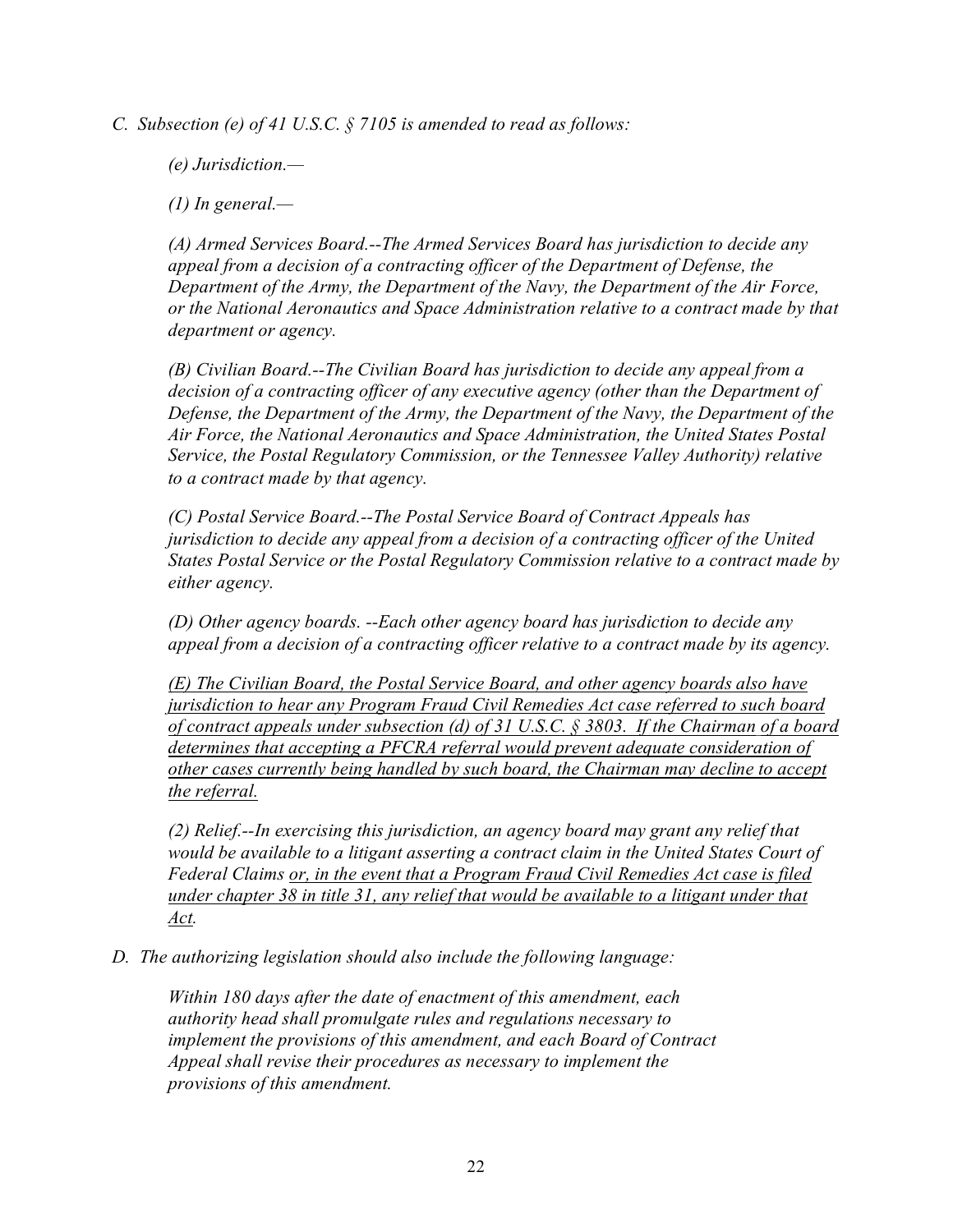#### Supporting Statement:

CIGIE proposes amending 31 U.S.C. § 3801(a)(7) to provide that the definition of a "presiding officer" in PFCRA includes "a member of an agency board of contract appeals (BCA) with jurisdiction under 41 U.S.C. § 7105", to revise PFCRA to clarify that BCA rules of procedures would govern their cases and that agency heads cannot overturn BCA decisions, and to revise section 7105 to amend BCA jurisdiction to include PFCRA cases.

## **7. Allow agencies to retain PFCRA recoveries to the extent needed to make them whole.**

## *Amend 31 U.S.C. § 3806(g)(1) to read as follows:*

*(g)(1) Except as provided in paragraph (2) of this subsection, any amount collected under this chapter shall be credited, first to reimburse the appropriation(s) that suffered the damages; and then, pro rata, to reimburse the appropriation(s) that suffered the administrative costs of the proceedings (including the cost of any investigation, litigation or other costs associated with the proceeding). If the appropriation(s) that suffered the damages or expended funds for administrative costs are no longer available for obligation, then to an appropriation(s) for similar purposes currently available for obligation. Any amount collected under this chapter and subsequently credited to appropriations in accordance with the preceding sentence shall be available for obligation until expended. Any amount remaining after reimbursement of the appropriations described above shall be deposited as miscellaneous receipts in the Treasury of the United States.* 

#### Supporting Statement:

One obstacle for agencies in PFCRA actions is the non-reimbursable costs associated with pursuing a PFCRA action, including investigative expenses, and costs of discovery and litigation. Allowing agencies to retain some or all of the funds collected under PFCRA would be a logical way to address this problem, but such an arrangement may be illegal under current fiscal law. PFCRA specifies that all but two agencies must deposit any PFCRA recoveries into the Treasury Miscellaneous Receipts account. This is a disincentive to investing significant time or effort into pursuing PFCRA claims. In fact, PFCRA not only disallows agency reimbursement, but pursuing a PFCRA claim requires the agency to spend money beyond what it has already lost, without any anticipated compensation.

Allowing agencies to be made whole for damages suffered and administrative costs expended would provide an incentive for agencies to pursue PFCRA claims, and it would better fulfill one of the key reasons Congress enacted PFCRA: "to provide Federal agencies which are the victims of false, fictitious, and fraudulent claims and statements with an administrative remedy to recompense such agencies for losses resulting from such claims and statements". The proposed statute is analogous to the existing HHS Fraud Abuse Control Program. 42 U.S.C. § 1320A–7C. This program has proven highly successful and is often cited as a best practice for ensuring program integrity.

Under the proposed statute, the funds credited to an appropriation would remain available until expended. This is appropriate because the administrative burdens arising from time limitations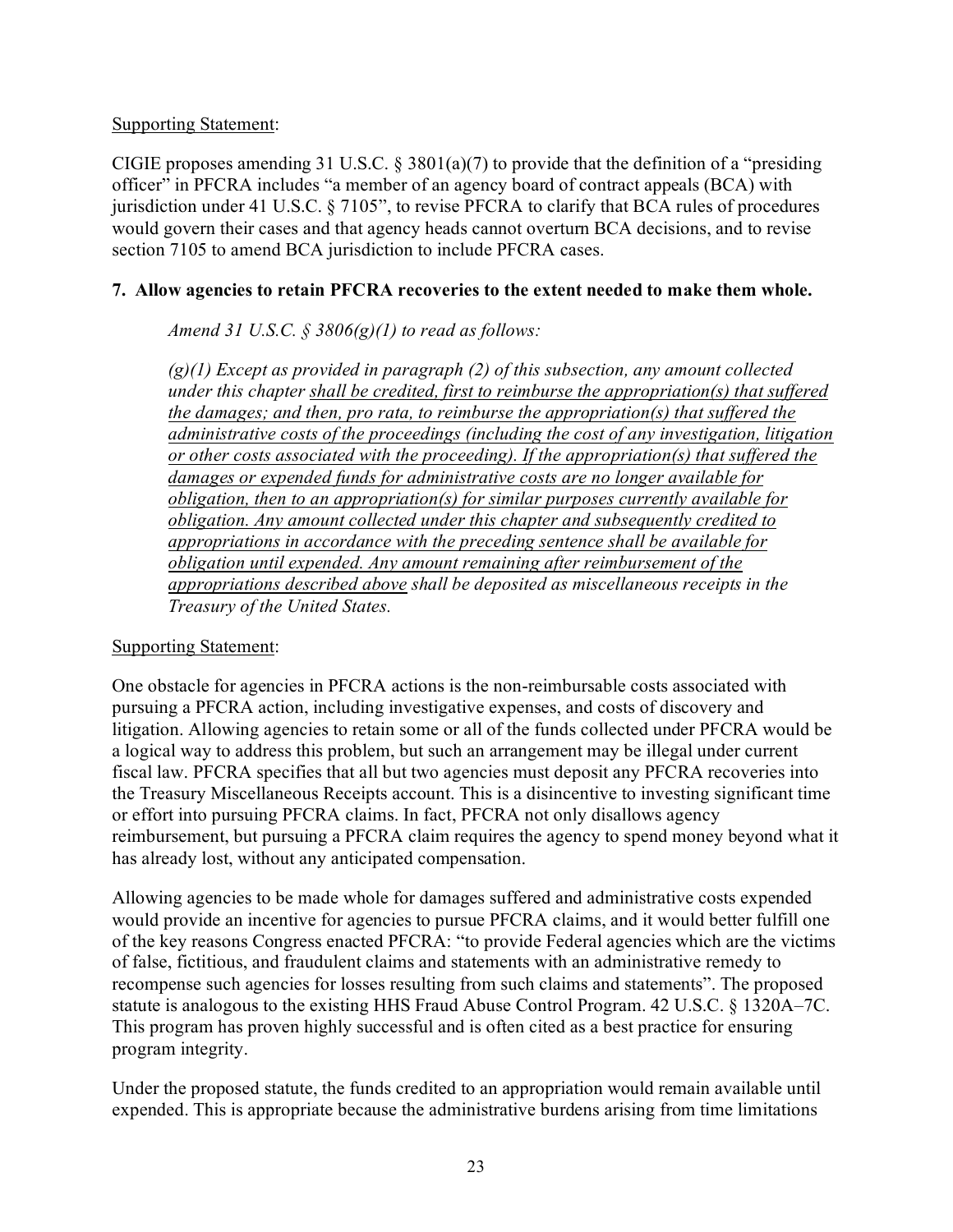on what may be multiple recoveries to several separate appropriations are inconsistent with the remunerative nature of the provision. The amount credited would be limited to making the Government whole for both the damages suffered and administrative costs of the PFCRA proceedings, with any remainder credited back to the Treasury.

## **8. Amend the statute to encourage the PFCRA as an alternative for low-dollar False Claims Act claims by specifying that a PFCRA case is an alternate remedy.**

CIGIE proposes amending the PFCRA to clarify that certain actions are not required when the Government has already investigated a *qui tam* suit. The proposal would add the following new provision in the PFCRA:

## *31 U.S.C. § 3813 – Alternate Remedy to Resolve Actions by Private Persons*

*With the written consent of the Attorney General or designee, an authority may elect to use this chapter as an alternate remedy under paragraph (c)(5) of section 3730 of this title for any claim that could be brought under sections 3802 and 3803. In the event of such an election, the Attorney General may move to dismiss an action by a private party under 3730(c)(2)(A), and the reviewing official may provide notice to the person alleged to be liable and refer the matter to a presiding official pursuant to subsection (d) of section 3803 of this title, without the need to fulfill the requirements of subsections (a) and (b). In such event, the reviewing official will be deemed authorized to compromise or settle the allegations of liability under subsection (j).*

### Supporting Statement:

The False Claims Act allows private parties (known as "relators") to file *qui tam* actions alleging submission of false statements by another party to obtain a governmental payment. The Government has a period of time to investigate and decide whether to take over the case or allow the relator to litigate the case. The relator is entitled to a portion of any recovery, earning a greater share if he or she litigates the case.

The False Claims Act also provides that the Government can dismiss a *qui tam* suit, and that, notwithstanding a relator's rights under the Act, the Government can "elect to pursue its claim through any alternate remedy available to the Government, including any administrative proceeding to determine a civil money penalty" per 31 U.S.C. § 3730(c)(5). This could include a PFCRA action; however, it is unclear whether the PFCRA would still require the Investigating Official to refer the matter to the Reviewing Official and the Reviewing Official to then seek DOJ authorization to proceed, even though all three parties had already investigated the case in connection with the *qui tam* suit.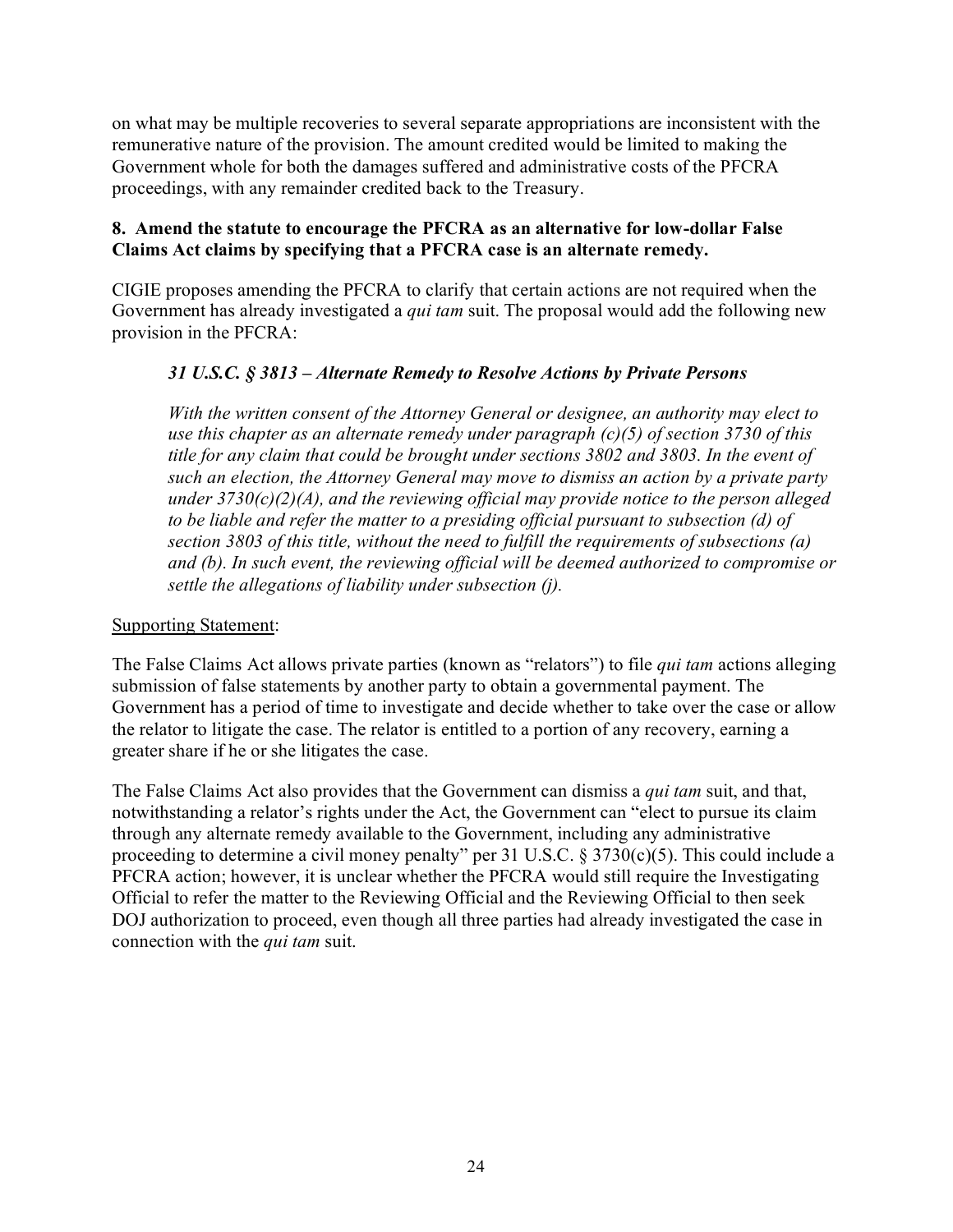## <span id="page-24-0"></span>**G. Reforming OIG Semiannual Reports**

Since the IG Act was enacted in 1978, IGs have been required to report semiannually on the major activities of their office. While the speed and methods by which information is shared has evolved in the intervening decades, the semiannual reporting requirements have not kept pace.

The CIGIE Legislation Committee recently convened a working group to respond to a congressional initiative to streamline and modernize the semiannual reporting requirement. The working group included a cross-section of senior officials, professional staff, and communications specialists from across the IG community. As a result, the Committee developed a legislative proposal to streamline the semiannual reporting requirements, increase transparency, provide flexibility to IGs to use the semiannual report as a conduit for already public information, and to leverage existing resources like Oversight.gov. CIGIE believes reforming OIG semiannual reports in the ways discussed below will allow OIGs to better focus semiannual reports on their most significant activities and the most critical issues facing the agencies they oversee.

For ease of presentation, the specifics regarding CIGIE's proposal for amending the semiannual reporting requirement in Sections 4 and 5 of the Inspector General Act have been broken into eleven parts. Each part contains an explanation of what changes should be made to the IG Act and why, using redline or abbreviated redline text. Unless otherwise stated, all statutory references are to sections of the IG Act.

## **Part 1**

Amend IG Act Section 4(a)(2) to read:

(a) It shall be the duty and responsibility of each Inspector General, with respect to the establishment within which his Office is established—

. . . .

(2) to review existing and proposed legislation and regulations relating to programs and operations of such establishment and to make recommendations in the semiannual reports required by section 5(a) *or otherwise* concerning the impact of such legislation or regulations on the economy and efficiency in the administration of programs and operations administered or financed by such establishment or the prevention and detection of fraud and abuse in such programs and operations;

#### Supporting Statement

CIGIE recommends amending Section  $4(a)(2)$  to add "or otherwise" to reflect the current reality that the information is often also reported elsewhere in a timelier fashion.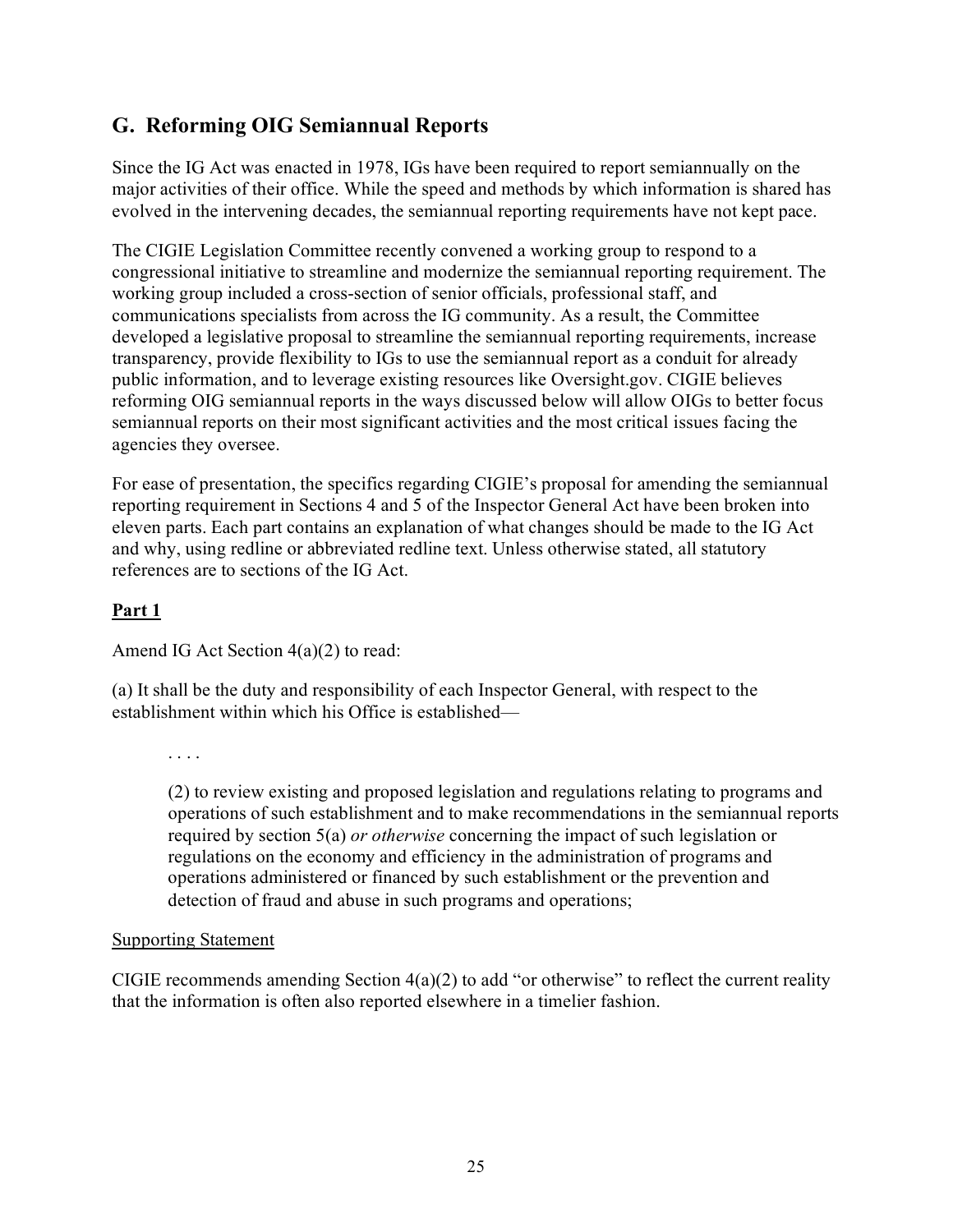Amend Section 5 of the Inspector General Act by striking (a)(2) and (a)(7), and making the following changes to Section  $5(a)(1)$ :

§5. Semiannual reports; transmittal to Congress; availability to public; immediate report on serious or flagrant problems; disclosure of information; definitions

(a) Each Inspector General shall, not later than April 30 and October 31 of each year, prepare semiannual reports summarizing the activities of the Office during the immediately preceding six‐month periods ending March 31 and September 30. Such reports shall include, but need not be limited to‐

(1) a description of significant problems, abuses, and deficiencies relating to the administration of programs and operations of such establishment *disclosed by such activities during the reporting period and associated reports and recommendations for corrective action made by the Office;* 

#### Supporting Statement

By including "and associated reports" in IG Act Section  $5(a)(1)$ , CIGIE believes this amendment incorporates the requirement under (a)(7), "a summary of each particularly significant report", reducing redundancy and better linking significant issues found and reported on by IGs. Likewise, by including "and associated … recommendations for corrective action made by the Office" in Section  $5(a)(1)$ , this amendment consolidates the current  $(a)(2)$ , "a description of the recommendations for corrective action made by the Office during the reporting period with respect to significant problems, abuses, or deficiencies identified pursuant to paragraph (1)", into (a)(1). By striking the phrase "disclosed by such activities during the reporting period", this amendment reduces repetition as Section 5(a) already includes the requirement for each OIG to report in the SAR on "the activities of the Office during the immediately preceding six-month periods…".

## **Part 3**

Amend Section  $5(a)(3)$  and strike  $5(a)(10)$ :

*(32)* an identification of *each significant recommendations made prior to the reporting period, for which corrective action has not been completed, including the potential costs savings associated with such recommendations; described in previous semiannual reports on which corrective action has not been completed;*

(*43*) a summary of *significant investigations closed during the reporting period; matters referred to prosecutive authorities and the prosecutions and convictions which have resulted;*

*(54) an identification of the total number of convictions during the reporting period resulting from investigations; a summary of each report made to the head of the establishment under section 6(c)(2) during the reporting period;*

. . . .

*(10) a summary of each audit report issued before the commencement of the reporting period‐‐*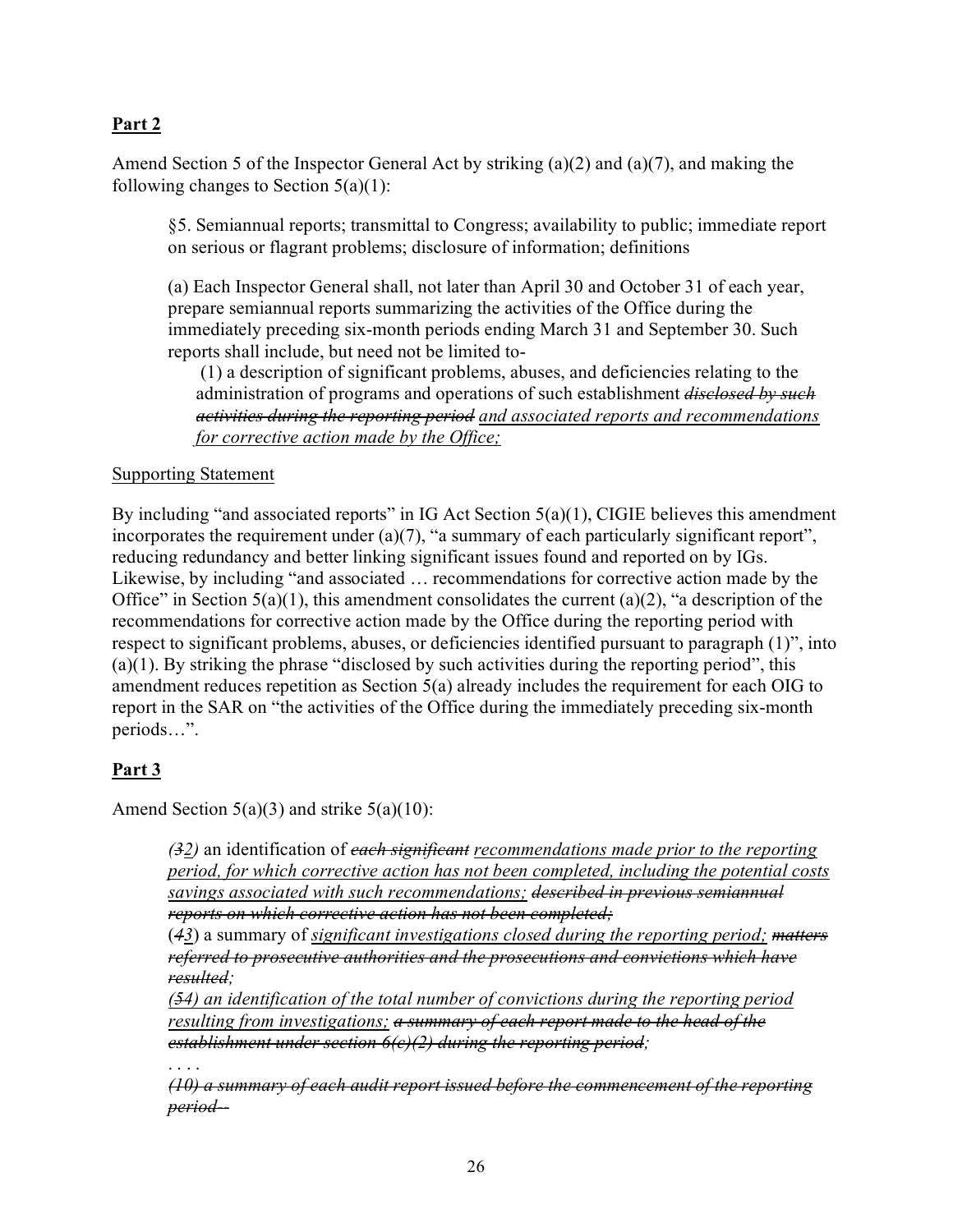#### Supporting Statement

CIGIE identified changes to combine and simplify the current Section  $5(a)(3)$  and  $5(a)(10)$ requirements regarding recommendations. Although all open and unimplemented recommendations are required to be included in the SAR, other proposed amendments would give IGs flexibility to omit information regarding recommendations in the SAR if the OIG lists them on Oversight.gov or its website. Further, although the proposed (a)(2) requires reporting on "potential cost savings", many impactful IG recommendations do not have potential cost savings. In such scenarios, the IG would not report on cost savings for that recommendation.

CIGIE also recommends consolidating reporting requirements by amending Section 5(a)(4) of the Inspector General Act to include the concept from  $(a)(22)(B)$  that there may be significant investigations that were closed but were not disclosed to the public (e.g., unsubstantiated investigations into senior Government officials). That concept was a significant equity for congressional stakeholders, and legislative history could be developed to ensure that concept is maintained in a new Section 5(a)(3). However, many IGs noted that they are very limited in what details they can provide of unsubstantiated investigations, given that such information is often protected from disclosure by law

CIGIE also recommends deleting the current Section 5(a)(5)'s requirement to provide summaries of reports made pursuant to Section  $6(c)(2)$  [reports to head of establishment upon unreasonable refusal of information or assistance by agency or others] because the requirement is redundant, given that the proposed Section  $5(a)(1)$  already incorporates this requirement.

## **Part 4**

Strike Section  $5(a)(6)$ ,  $(8)$ ,  $(9)$ , and  $(22)(A)$  and insert:

| (5) information regarding each audit, inspection, or evaluation report issued during the |
|------------------------------------------------------------------------------------------|
| reporting period, including -                                                            |
| $(A)$ a list of each audit, inspection, or evaluation; and                               |
| (B) where applicable, the total dollar value of questioned costs (including a separate   |
| category for the dollar value of unsupported costs) and the dollar value of              |
| recommendations that funds be put to better use, including whether or not a              |
| management decision had been made by the end of the reporting period;                    |
| (6) information regarding management decisions made during the reporting period with     |
| respect to audits, inspections, and evaluations issued during a prior reporting period.  |

## Supporting Statement

CIGIE believes the current requirements for information, including statistical tables, can be consolidated and simplified. The current reporting requirements under Section  $5(a)(6)$ ,  $(8)$ ,  $(9)$ , and (22)(A) focus on audits, inspections, and evaluations issued or closed (including those not released to the public), whether management has made a management decision for associated recommendations, and the value or potential value of resulting action by the agency in response to those recommendations. They also seek information about reports that were issued during prior reporting periods, issued during the current reporting period, and those matters that were closed and not disclosed to the public.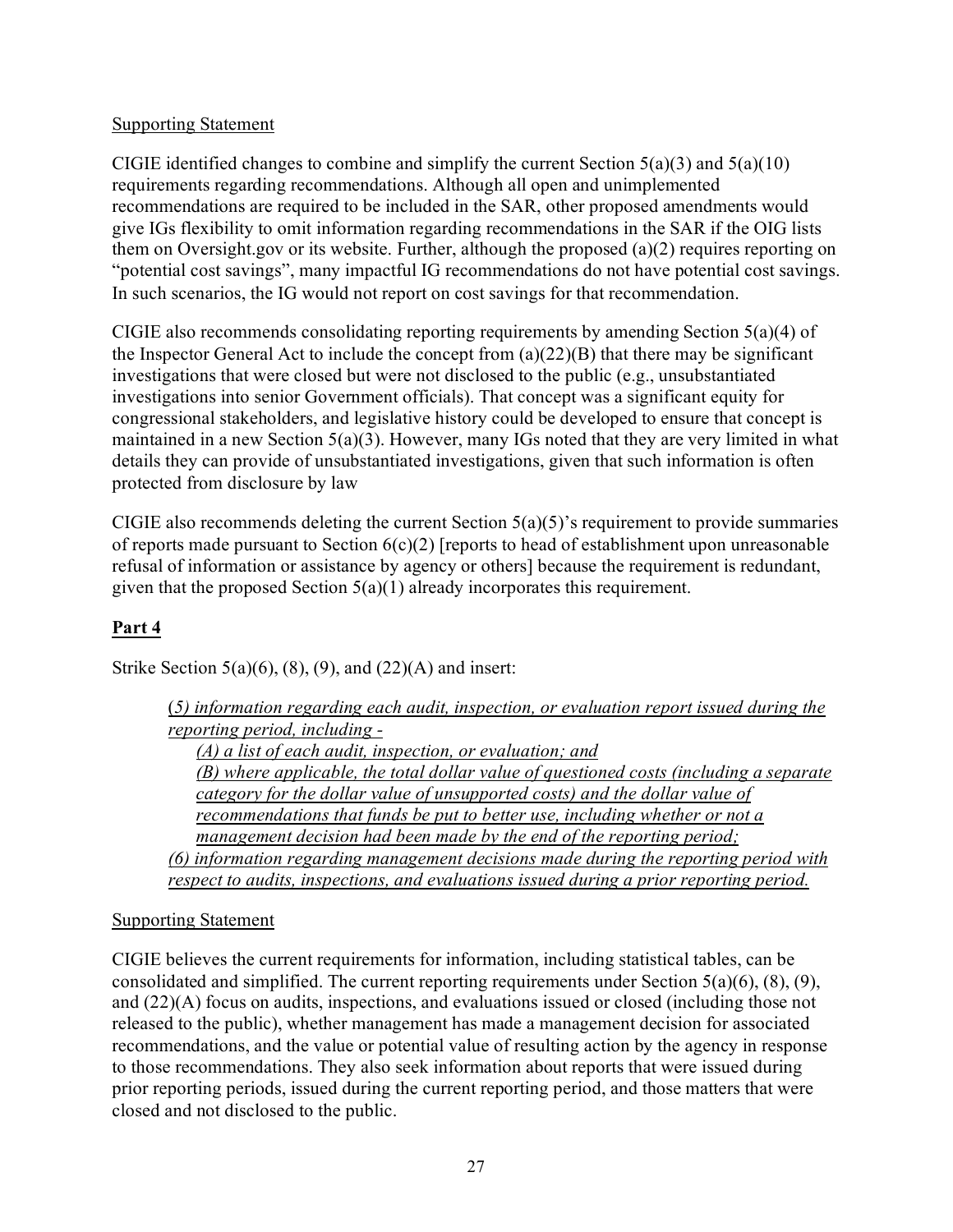CIGIE offers new text in Section  $5(a)(5)$ , which should be read to include the concept from (a)(22)(A) that there may be reviews that were completed and closed but were not disclosed to the public. That concept was a significant equity for congressional stakeholders, and legislative history could be developed to ensure that concept is maintained in the new (a)(5).

## **Part 5**

Strike Section 5(a)(10).

- *(10) a summary of each audit report, inspection reports[,1](https://uscode.house.gov/view.xhtml?hl=false&edition=prelim&req=granuleid%3AUSC-prelim-title5a-node20-section5&num=0&saved=%7CZ3JhbnVsZWlkOlVTQy1wcmVsaW0tdGl0bGU1YS1ub2RlMjAtc2VjdGlvbjY%3D%7C%7C%7C0%7Cfalse%7Cprelim#5_1_target) and evaluation reports [1](https://uscode.house.gov/view.xhtml?hl=false&edition=prelim&req=granuleid%3AUSC-prelim-title5a-node20-section5&num=0&saved=%7CZ3JhbnVsZWlkOlVTQy1wcmVsaW0tdGl0bGU1YS1ub2RlMjAtc2VjdGlvbjY%3D%7C%7C%7C0%7Cfalse%7Cprelim#5_1_target) issued before the commencement of the reporting period-*
	- *(A) for which no management decision has been made by the end of the reporting period (including the date and title of each such report), an explanation of the reasons such management decision has not been made, and a statement concerning the desired timetable for achieving a management decision on each such report;*
	- *(B) for which no establishment comment was returned within 60 days of providing the report to the establishment; and*
	- *(C) for which there are any outstanding unimplemented recommendations, including the aggregate potential cost savings of those recommendations.*

## Supporting Statement

As noted above in Part 3, CIGIE recommends combining the following into the proposed  $5(a)(2)$ :

- current  $(a)(10)(C)$ ,
- (a) $(10)(A)$ 's requirement to provide a summary of each report where a management decision has not been made by the end of the reporting period, and
- $(5)(a)(3)$ , "an identification of each significant recommendation described in previous semiannual reports on which corrective action has not been completed"

CIGIE also proposes deleting  $(a)(10)(A)$ 's requirement to explain why a management decision has not been made and the timetable for a management decision because the agency, not the IG, is ultimately responsible for making these decisions. Since the agency must report on these decisions, pursuant to Section 5(b), CIGIE recommends deleting these requirements from  $(a)(10)(A).$ 

With respect to (a)(10)(B), CIGIE has found that IGs do not typically face obstacles in obtaining establishment comment within 60 days, and CIGIE has not identified a significant value on reporting this metric.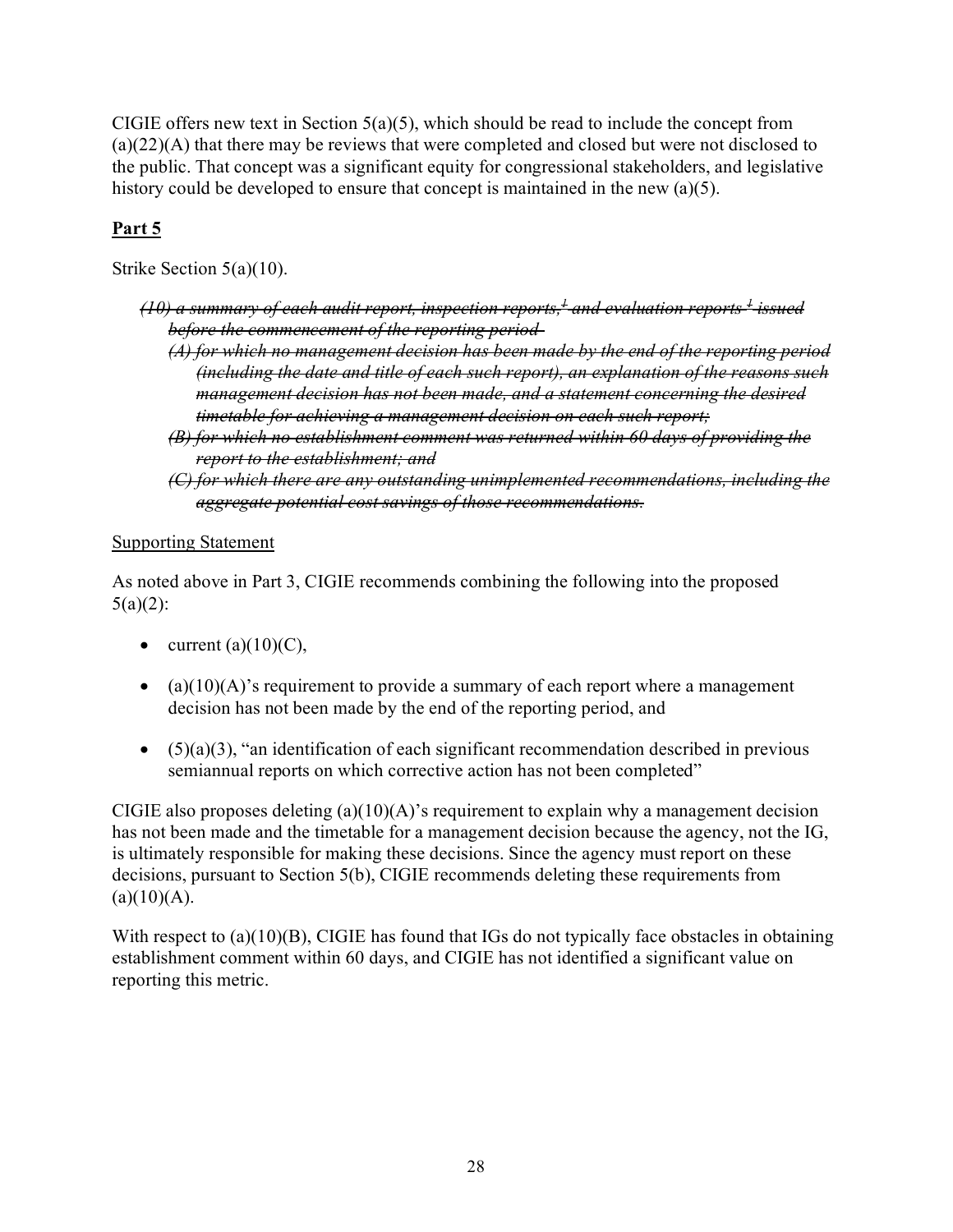Strike Section  $5(a)(11)$  and  $(12)$ .

*(11) a description and explanation of the reasons for any significant revised management decision made during the reporting period; (12) information concerning any significant management decision with which the Inspector General is in disagreement;*

#### Supporting Statement

CIGIE proposes striking Sections  $5(a)(11)$  and  $(12)$  because they are duplicative of  $(a)(1)$ 's requirement to report on "significant problems, abuses, and deficiencies…". Furthermore, IGs rarely have reported on "significant revised management decisions" pursuant to (a)(11). To the extent congressional stakeholders were still interested in why the agency revised management decisions, the agency is in a better position to report on its rationale.

## **Part 7**

Strike Section 5(a)(17) and (18).

```
(17) statistical tables showing-
```
*(A) the total number of investigative reports issued during the reporting period; (B) the total number of persons referred to the Department of Justice for criminal prosecution during the reporting period;*

*(C) the total number of persons referred to State and local prosecuting authorities for criminal prosecution during the reporting period; and*

*(D) the total number of indictments and criminal information during the reporting period that resulted from any prior referral to prosecuting authorities;*

*(18) a description of the metrics used for developing the data for the statistical tables under paragraph (17);*

#### Supporting Statement

CIGIE believes the requirements in Section  $5(a)(17)$  can be removed given their narrow scope, low interest from current congressional stakeholders, and the potential for lack of consistency among reporting OIGs. The requirements were added in 2016, mainly due to a particular member's interest in the number of OIG investigations being declined by prosecutors. However, current congressional stakeholders with a strong equity in this information have not been identified. Further, as Congress was aware when drafting these provisions, OIGs do not track or report on this information consistently (e.g., tracking each individual as a separate referral or multiple individuals involved in the same criminal conduct as one referral). This means that Congress and the public have a limited ability to make useful comparisons between an OIG and other OIGs or law enforcement agencies.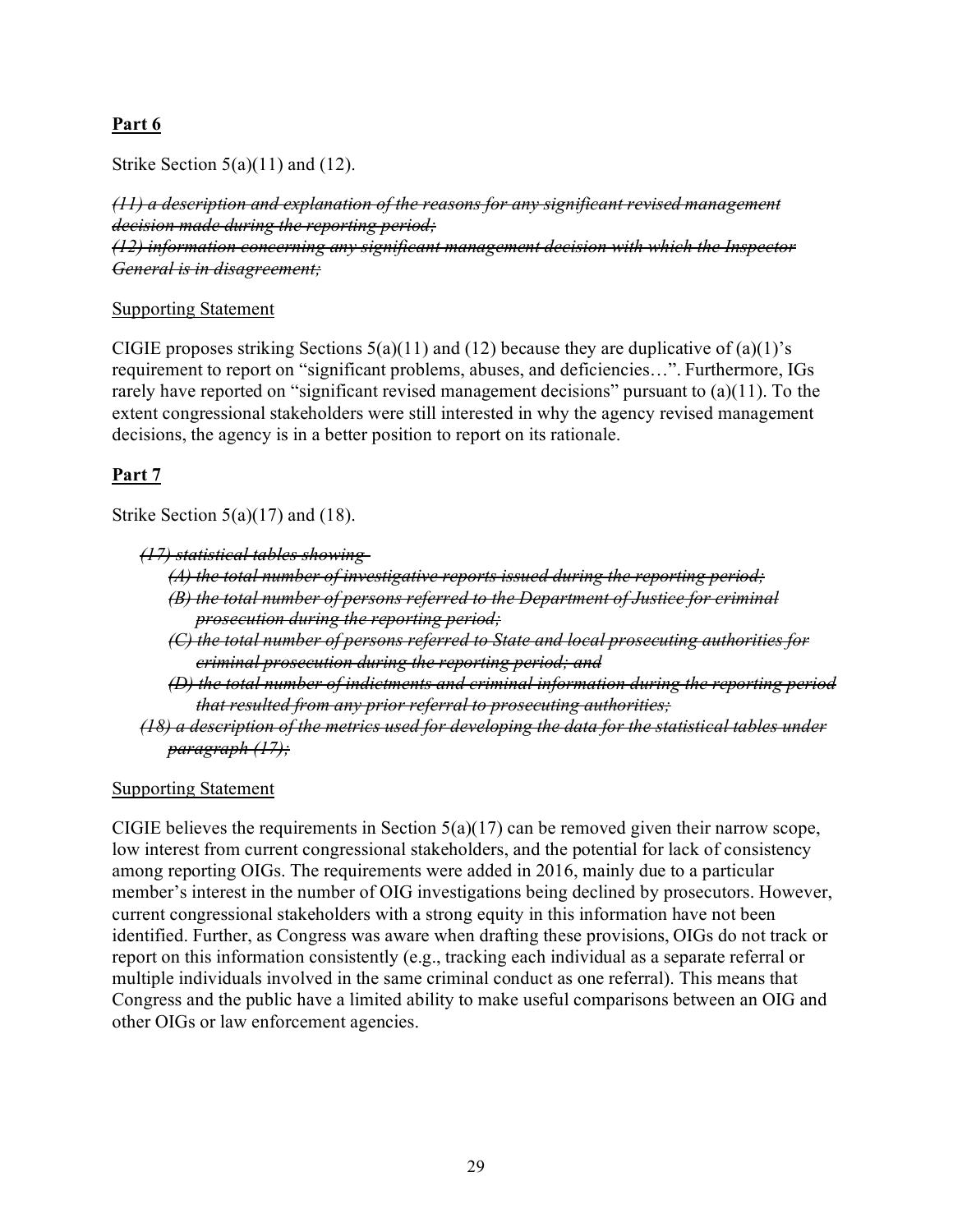Make the following changes at Section 5(a)(19):

*(A)* a report on each investigation conducted by the Office where allegations of misconduct were substantiated *involving a senior Government employee or senior official (as defined by the Office) if the establishment does not have senior Government employees;* and

*(B) the report required in (A) shall* include the name of the senior *Government employee or senior official, government official (as defined by the department or agency)* if already made public by the Office, and a detailed description of‐

*(A)(*i) the facts and circumstances of the investigation; and

*(B)(*ii) the status and disposition of the matter, including‐

 $\hat{H}(\hat{a})$  if the matter was referred to the Department of Justice, the date of the referral; and

*(ii)(*b) if the Department of Justice declined the referral, the date of the declination;

(*20* 12)

(A) a detailed description of any instance of whistleblower retaliation, including information about the official found to have engaged in retaliation; and

(B) what, if any, consequences the establishment actually imposed to hold the official described in subparagraph (A) accountable;

(*21* 13) a detailed description of any attempt by the establishment to interfere with the independence of the Office, including‐

(A) any attempt by the establishment to interfere with the independence of the Office, including‐

*(i)* with budget constraints designed to limit the capabilities of the Office; and

*(ii)* incidents where the establishment has resisted or objected to oversight activities of the Office or restricted or significantly delayed access to information, including the justification of the establishment for such action; and

*(B) a summary of each report made to the head of the establishment under section 6(c)(2) during the reporting period.*

…

#### Supporting Statement

These requirements have been important to OIGs, key congressional stakeholders, and the public. CIGIE, however, recommends a technical correction to the current (a)(19) to use the term describing senior officials already defined within Section 5 and tracked by OIGs. This technical correction would also avoid the suggestion that the agency defines the reporting requirement. Note that the cross-reference in the agency reporting requirement under Section  $5(b)(4)$  would also need to be amended. Where an agency does not have a 'senior government employee', the text will refer to 'senior officials'.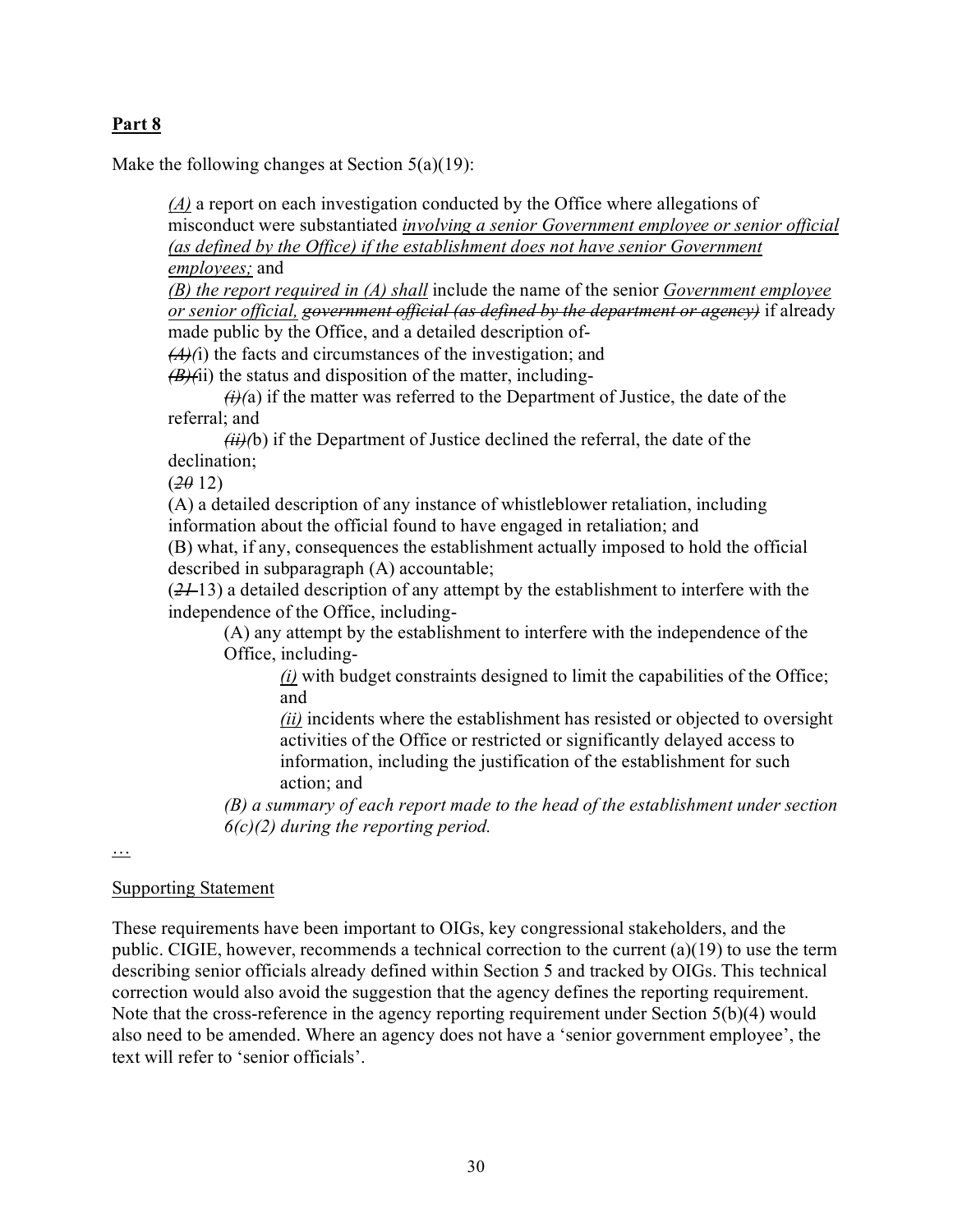Remove Section 5(a)(22)(A) and (B) of the Inspector General Act.

*(22) detailed descriptions of the particular circumstances of each- (A) inspection, evaluation, and audit conducted by the Office that is closed and was not disclosed to the public; and (B) investigation conducted by the Office involving a senior Government employee that is closed and was not disclosed to the public.*

Supporting Statement

CIGIE recognizes that this requirement seeks to provide transparency in matters where an OIG performed oversight work but the results of that work were not made public. This goal can be consolidated into the reporting requirements elsewhere describing significant closed investigations [the new (a)(3)] or closed audits, inspections, or evaluations [the new (a)(5)(A)]. Those new requirements requiring reporting on matters that are "closed" should be read to include matters regardless of whether they were reported to the public. Just as was the case with the current (a)(22), the new requirements would be subject to laws governing the disclosure of information (such as the Privacy Act).

## **Part 10**

Strike Section 5(b)(2), (3), and (5). Insert new Section 5(b)(2). Renumber Section 5(b)(4) as Section  $5(b)(3)$  and add new Section  $5(b)(4)$ .

b) Semiannual reports of each Inspector General shall be furnished to the head of the establishment involved not later than April 30 and October 31 of each year and shall be transmitted by such head to the appropriate committees or subcommittees of the Congress within thirty days after receipt of the report, together with a report by the head of the establishment containing‐

(1) any comments such head determines appropriate;

*(2) where final action on audit, inspection, and evaluation reports had not been taken before the commencement of the reporting period, tables showing:*

*(A) with respect to management decisions‐*

*(i) for each report, whether a management decision was made during the reporting period; (ii) if a management decision was made during the reporting period, the dollar value of disallowed costs, costs not disallowed, and funds to be put to better use as agreed to in the management decision; and*

*(iii)* total number of reports where a management decision was made during the reporting period *and the total corresponding dollar value of disallowed costs and funds to be put to better use as agreed to in the management decision;*

*(B) with respect to final actions‐*

*(i) whether, if a management decision was made prior to the end of the reporting period, final action was taken during the reporting period;*

*(ii) if final action was taken, the dollar value of‐*

*(a) disallowed costs that were recovered by management through collection, offset, property in lieu of cash, or otherwise;*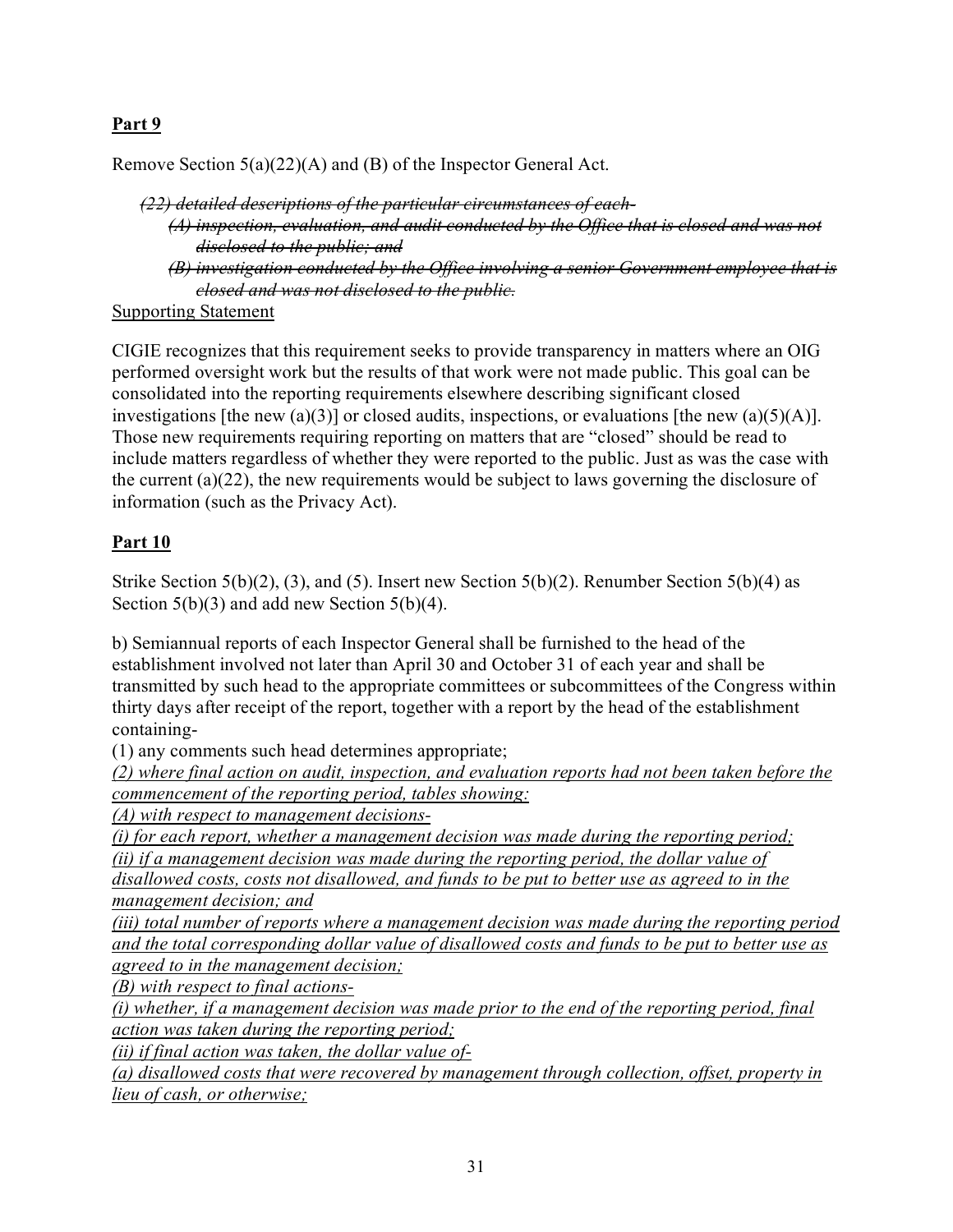*(b) disallowed costs that were written off by management;*

*(c) disallowed costs and funds to be put to better use not yet recovered or written off by management;*

*(d) recommendations that were actually completed; and*

*(e) recommendations that management has subsequently concluded should not or could not be implemented or completed; and*

*(iii) Total number of reports where final action was not taken and total number of reports where final action was taken, including the total corresponding dollar value of disallowed costs and funds to be put to better use as agreed to in the management decision;*

(3) Whether the establishment entered into a settlement agreement with the official described in subsection (a)(12)(A), which shall be reported regardless of any confidentiality agreement relating to the settlement agreement; and

(4*5*) *A statement explaining why final action has not been taken with respect to each audit, inspection, and evaluation report in which a management decision has been made but final action has not yet been taken, except that such statement may exclude reports if: (A) a management decision was made within the preceding year; or (B) the report is under formal administrative or judicial appeal or management of an establishment has agreed to pursue a legislative solution, but the statement shall identify the number of reports in each category so excluded.*

## Supporting Statement

It is the agency's responsibility to undertake IG Act Section 5(b)'s reporting requirements, and they have a strong equity in reporting the results of their efforts to respond to OIG reports. The suggested edits do not seek to change the agency's reporting requirements but rather to simplify them to more closely mirror the draft reporting requirements for IGs in (a). Agencies should be consulted on what is important for them to report in the semiannual report prior to any suggested reform; moreover, agency management decisions regarding costs disallowed and not disallowed is best reported by the agency rather than by the IG. As a result, the requirement has been removed from  $5(a)(5)$  and  $5(a)(6)$  and placed in  $5(b)(2)(A)(ii)$ . We note that some of this information is also required as a part of the GAO-IG Act.

## **Part 11**

After Section 5(f) of the Inspector General Act, insert:

*(g) If an Office has published any portion of the report or information required under subsection*

*(a) to the website of the Office or on Oversight.gov, the Office may elect to provide links to the relevant webpage or website in the report of the Office under subsection (a) in lieu of including such information in that report.*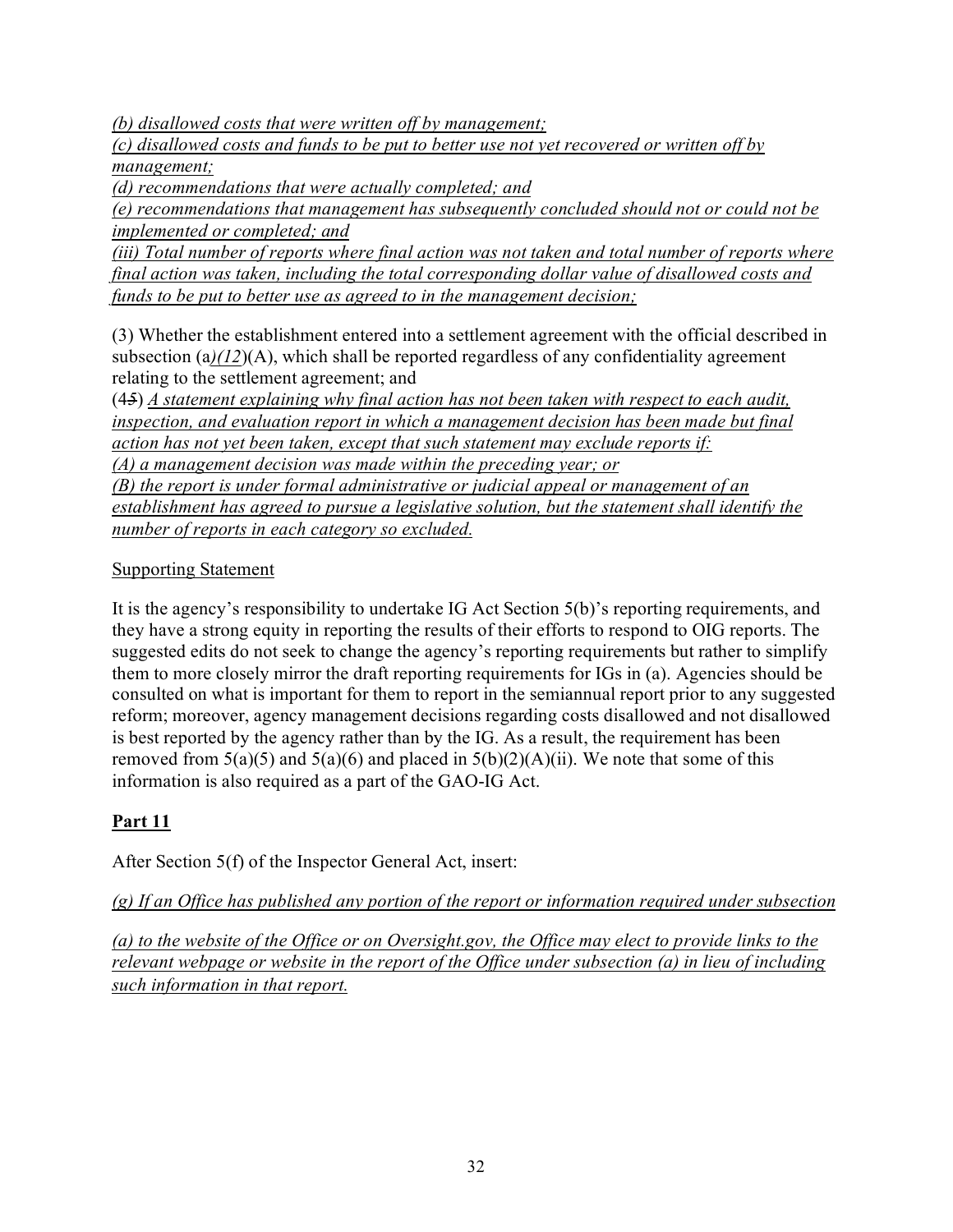## Supporting Statement

CIGIE recommends giving OIGs the flexibility of using the SAR as a conduit to information that is otherwise publicly posted by OIGs, saving space and citing source information available elsewhere.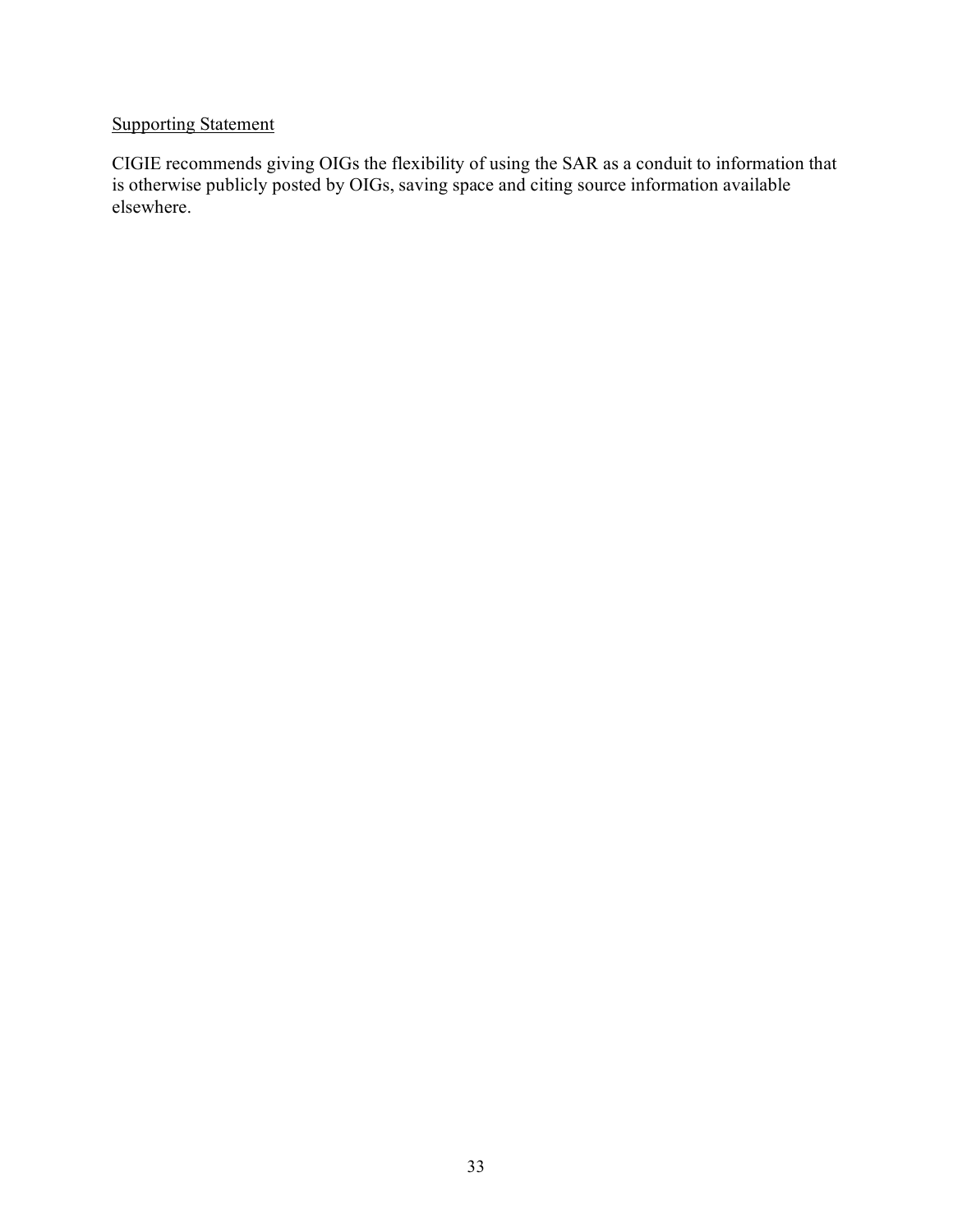## **ADDITIONAL REFORMS TO ENHANCE GOVERNMENT OVERSIGHT**

In addition to the above CIGIE Legislative Priorities for the  $117<sup>th</sup>$  Congress, the Committee believes that government oversight and the IG community would benefit from the following additional reforms:

- A. Protecting Cybersecurity Vulnerability Information
- B. Statutory Exclusion for Felony Fraud Convicts to Protect Federal Funds; and
- C. Enhancing CIGIE's Role in Recommending IG Candidates.

#### <span id="page-33-0"></span>**A. PROTECTING CYBERSECURITY VULNERABILITY INFORMATION**

*Section \_\_\_\_\_\_\_.*

*(a) Information related to a Federal agency's information security program or practices shall be exempt from disclosure under section 552(b)(3) of title 5, United States Code, if disclosure could reasonably be expected to lead to or result in unauthorized—*

- *(1) access,*
- *(2) use,*
- *(3) disclosure,*
- *(4) disruption,*
- *(5) modification, or*
- *(6) destruction*

*of a Federal agency's information system or the information that system controls, processes, stores, or transmits.*

*(b) Federal agencies' use of this section shall be conducted in accordance with an agency's obligation to reasonably segregate non-exempt information under section 552(b) of title 5, United States Code.*

#### Supporting Statement:

For years, Offices of Inspector General (OIGs) across the Federal Government have raised serious concerns that information related to Federal agencies' information security may be unprotected from disclosure under the Freedom of Information Act (FOIA). Although other FOIA exemptions apply to classified information and documents compiled for law enforcement purposes, no single exemption covers the varied area of documents that analyze, audit, and discuss in detail the information security vulnerabilities of the Federal Government. Previously, a number of Federal agencies, including OIGs, used the "high 2" form of FOIA's Exemption 2 to protect this sensitive information, including audit workpapers and agency records related to agency information security vulnerabilities. After the Supreme Court's decision in Milner v. Department of the Navy, 562 U.S. 562 (2011), this exemption is no longer available. Protecting this information, whether found in records controlled by OIGs or agencies, will help prevent hackers and others from using these vulnerability reports as roadmaps to exploit gaps in Government information systems. Accordingly, CIGIE believes that FOIA's Exemption 3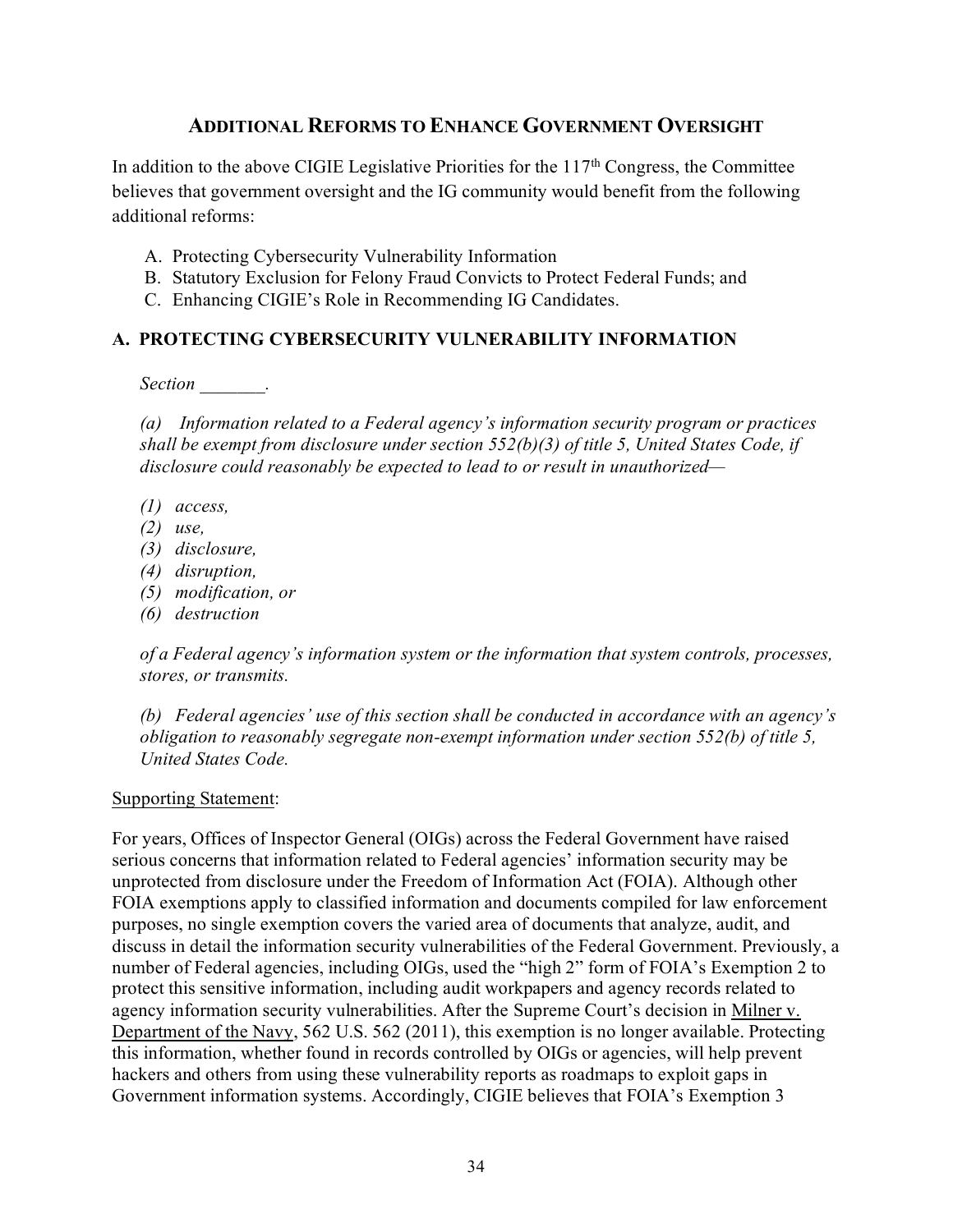(which incorporates other statutes prohibiting disclosure) would be an appropriate vehicle to address CIGIE's concerns.

CIGIE is aware of the requirements under the FOIA to take reasonable steps necessary to segregate and release nonexempt information. Here, CIGIE is proposing a narrow protection covering information that "could reasonably be expected to lead to or result in unauthorized access, use, disclosure, disruption, modification, or destruction of an agency's information system or the information that system controls, processes, stores, or transmits". This language emulates existing FISMA language found in 44 USC § 3552(b)(3), and CIGIE suggests that this intention be included in any legislative history that may be developed.

## <span id="page-34-0"></span>**B. STATUTORY EXCLUSION FOR FELONY FRAUD CONVICTS TO PROTECT FEDERAL FUNDS**

Suggested Legislative Text:

*"§ 4713. Protecting Federal contract, grant, cooperative agreement, loan and other financial assistance funds from individuals convicted of certain Federal felonies implicating Federal programs*

*"(a) PROHIBITION. -* 

*"(1) An individual who is convicted of a Covered Felony arising out of any Agency contract, grant, cooperative agreement, loan, or other financial assistance shall be identified as an excluded source on the System for Award Management Exclusions list described in part 9 of title 48, Code of Federal Regulations, and part 180 of title 2 of such Code, or successor regulations.*

*"(2) Except as provided in subsection (b), the identification as an excluded source described in paragraph (1) shall apply for three years after the date of the conviction.* 

*"(3) For each individual convicted of a Covered Felony, the Attorney General shall ensure that the Administrator of the General Services Administration receives notification of such conviction so that the Administrator may take appropriate steps to ensure that the three-year exclusions are promptly entered into the System for Award Management, or any successor system.* 

*"(b) WAIVER. –* 

*"(1) The head of an Agency may exempt an individual described in subsection (a)(1) from the prohibition in that subsection whenever the Agency head determines, in* 

*<sup>(</sup>a) PROCUREMENT INTEGRITY. –*

*<sup>(1)</sup> IN GENERAL. – Chapter 47 of title 41, United States Code, is amended by adding at the end the following new section:*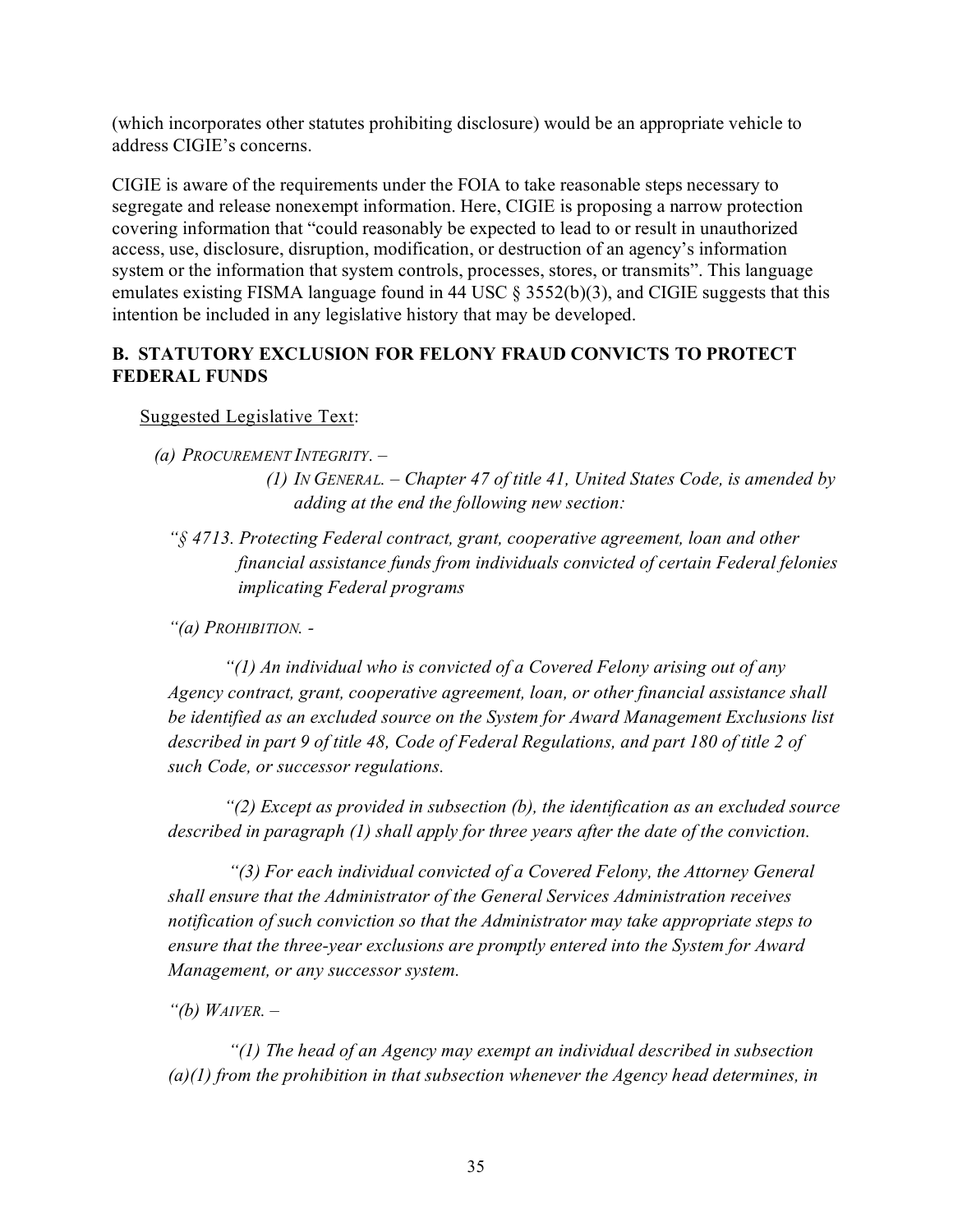*writing, that such an exemption is warranted. The Agency head shall transmit a copy of each such written exemption to Congress immediately after making such determination.*

*"(c) DEFINITIONS. – For the purposes of this section –*

*"(1) The term "Agency" means any Executive department, military department or defense agency, or other agency or independent establishment of the executive branch.*

*"(2) The term "Convicted" means –*

*"(A) when a judgment of conviction has been entered against the individual by a Federal court, regardless of whether there is an appeal pending or whether the judgment of conviction or other record relating to criminal conduct has been expunged;*

*"(B) when there has been a finding of guilt against the individual by a Federal court;*

*"(C) when a plea of guilty or nolo contendere by the individual has been accepted by a Federal court; or*

*"(D) when the individual has entered into participation in a first offender, deferred adjudication, or other arrangement or program where judgment of conviction has been withheld.*

*"(3) The term "Covered Felony" means a felony described at sections 286, 287, 641, 666, and 1001 of title 18 of the United States Code.*

*"(d) RULES OF CONSTRUCTION*

*"(1) Nothing in this section shall be construed to prohibit an agency from seeking or taking any other available criminal, civil, or administrative action to protect Federal government interests, to include proposing and implementing suspension or debarment actions of affiliated or imputed parties pursuant to 48 C.F.R. Subpart 9.4 and 2 C.F.R. Part 180.*

*"(2) Nothing in paragraph (b) shall be construed to affect any other statute, or the requirements therein, that provides an authority to issue a waiver of the requirement that an agency not engage in business with a contractor or other recipient of funds listed as an excluded party in the System for Award Management".*

*(b) ENACTMENT. – Not later than one year after the date of the enactment of this Act, the Attorney General, in consultation with the Administrator of the General Services Administration, shall issue guidance for the implementation of, and compliance with, the requirements of this Act.*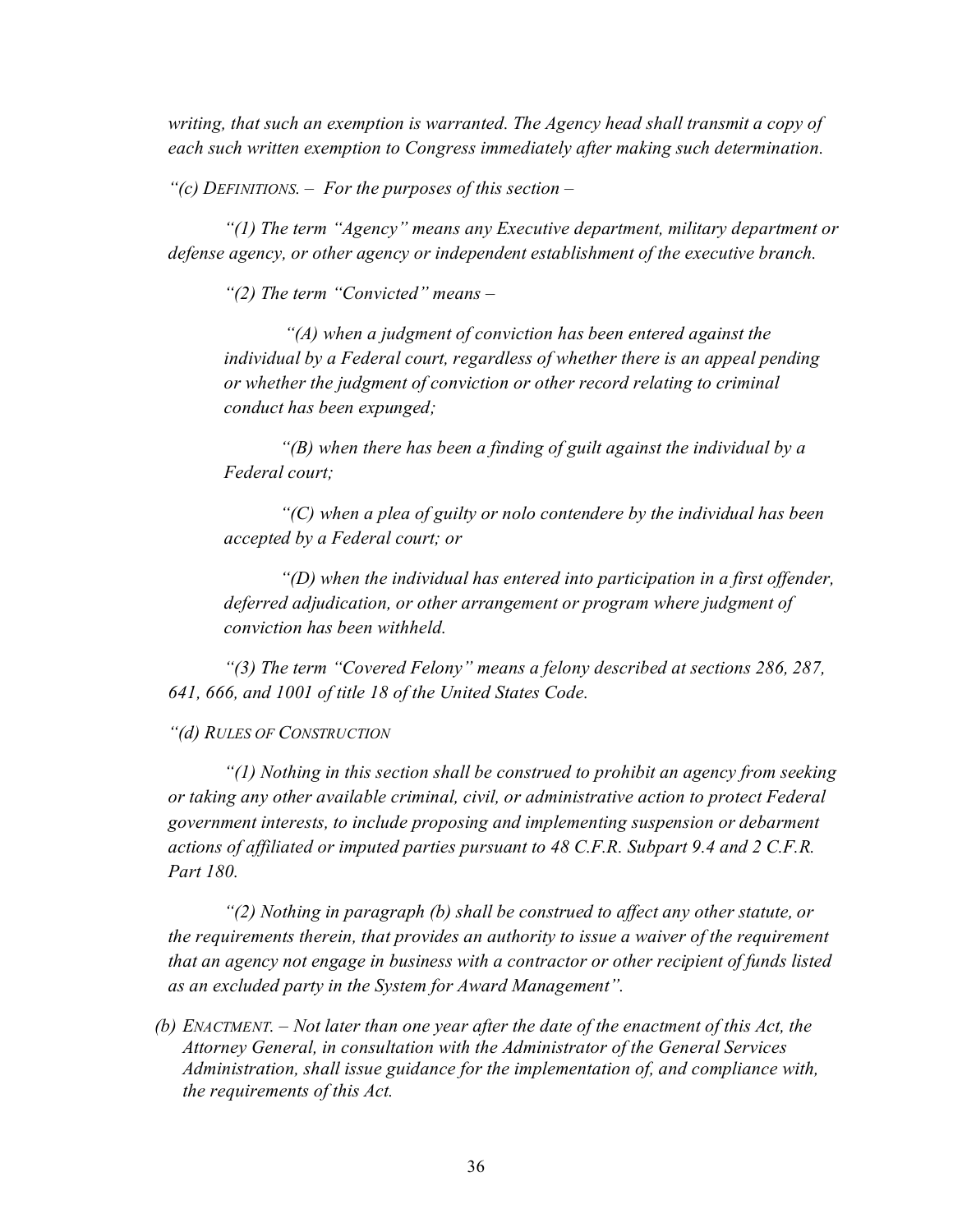#### Supporting Statement:

CIGIE proposes enhancing existing law by making exclusion actions automatic for those convicted of violating certain felony fraud statutes involving any agency contract, grant, cooperative agreement, loan, or other financial assistance. Under current law, there is no mandatory exclusion for individuals convicted of, or who plead guilty to felony fraud against the government. Instead, both the Federal Acquisition Regulation and the Non-Procurement Common Rule allow agencies to take discretionary, time-limited actions to exclude felony fraud convicts from receiving Federal grants and contracts through government-wide suspensions or debarments.

Many felony fraud convictions involving Federal program funds do not result in suspension or debarment action against the felon. An analysis of 250 felony fraud convictions involving Federal program funds over a 4-year period found that over 70% of those convicted were not suspended or debarred from doing business with the government. While a lack of resources or information may also be to blame, the current law has allowed many felony fraud convicts to remain eligible to receive Federal funds after their criminal activities involving Federal funds.

CIGIE proposes to establish a floor by which such individuals are automatically prohibited from receiving additional Federal program funds for 3 years. Further, applying the mandatory exclusion to a limited number of felony convictions involving government programs ensures that the individual has already been provided due process for the underlying misconduct in the Federal criminal justice system and that the misconduct involved a question of integrity with respect to Federal programs.

Similar mandatory actions are already required in other contexts, though they are typically focused on fraud or misconduct relating to particular operations or programs or may be limited in the scope of the exclusion. [18](#page-36-0) CIGIE recommends that this authority not diminish those other authorities or the authorities held by both the agency heads and agency suspension and debarment officials. CIGIE also recommends that this authority expressly protect the authorities and requirements in other exclusion authorities which, for example, may allow the head of an Agency to exempt an individual from exclusion under those authorities or require notifications when an exemption is granted. Further, while CIGIE believes this particular authority can be limited to individuals, it would not restrict or interfere with the authority of agencies to take discretionary actions against companies and to address affiliated individuals or businesses.

With respect to due process concerns, this proposal could be limited to individuals who are convicted of certain covered criminal felonies pertaining specifically to the use of Federal funds in Federal Court under Title 18 of the United States Code. By doing, it can be assured that individuals subject to the authority have already been provided due process during the criminal proceedings before Article III courts. The FAR already recognizes this fact in the current discretionary authority and, pursuant to 48 C.F.R. 9.406-3(b)-(c), specifically provides that additional due process procedures do not apply in administrative proceedings when the debarment is based upon convictions, or even civil, judgments. This specific issue was discussed

<span id="page-36-0"></span><sup>18</sup> E.g., 10 U.S.C. § 2408 (providing for limited 5-year exclusion of individuals who are convicted of fraud or any other felony arising out of a defense contract); 15 U.S.C. § 645 (Misrepresentation of size or status in order to obtain small business preferences); 38 U.S.C. § 8127 (Misrepresentation of small business owned and controlled by veteran/service-disabled veteran).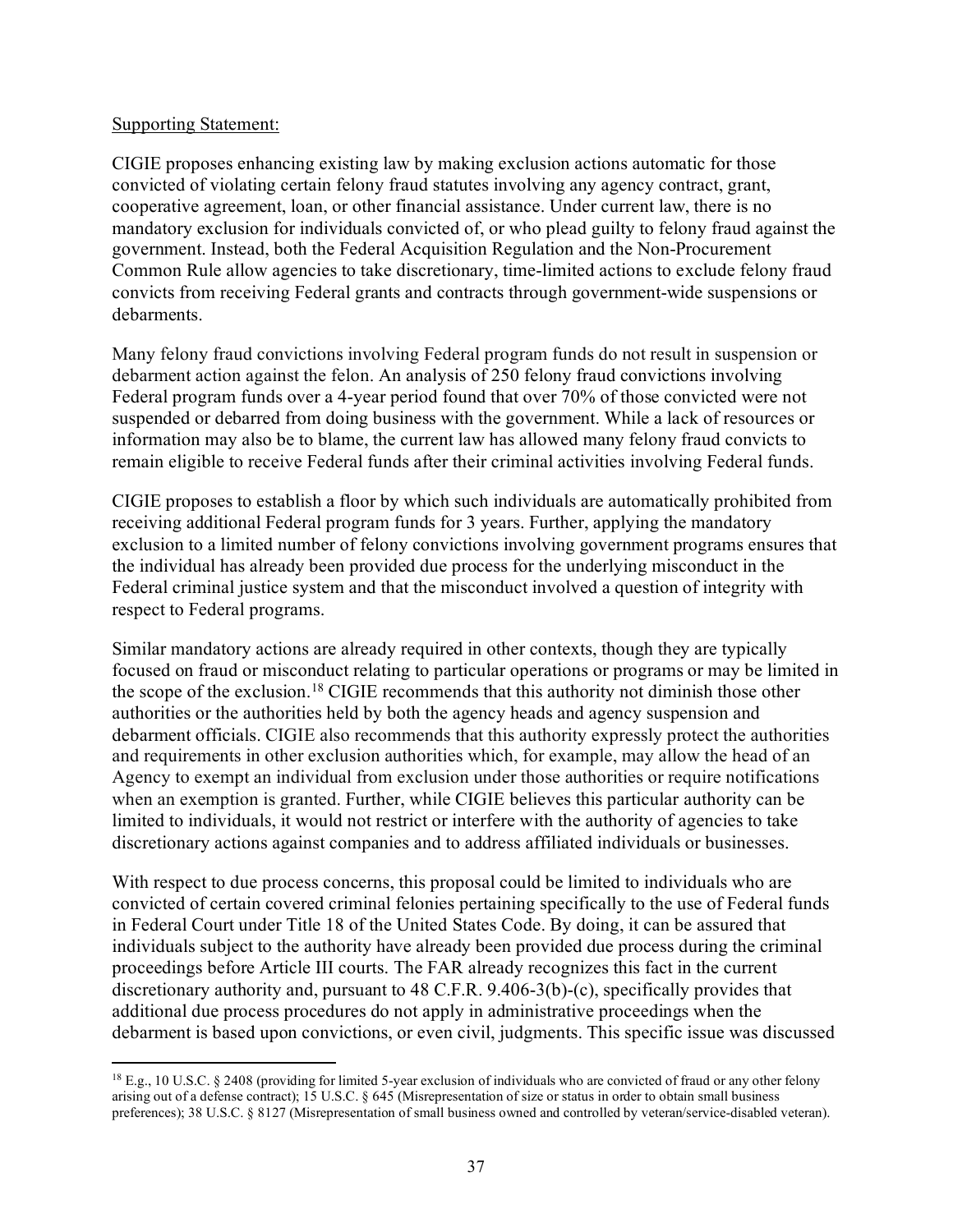on page 16, note 90 of the Congressional Research Service, "Procurement Debarment and Suspension of Government Contractors: Legal Overview", stating that general procedures of notice and opportunity for a hearing before being debarred do not apply where the debarment is based upon convictions or civil judgments. "In such cases, the process that the contractors received in their criminal or civil trial is deemed to constitute due process for purposes of debarment". Similarly, 2 C.F.R. 180.830 does not permit the respondent to challenge underlying facts when the debarment is based upon a conviction or civil judgment. Ultimately, by applying the mandatory exclusion to a limited number of felony convictions involving government programs, the proposal ensures that the individual has already been provided due process for the underlying misconduct in the Federal criminal justice system and that the misconduct involved a question of integrity with respect to Federal programs.

Finally, to address resource challenges and improve efficiencies, CIGIE proposes placing responsibility for administering the new authority on the Administrator of the General Services Administration, which oversees the national database of excluded parties, and the Attorney General.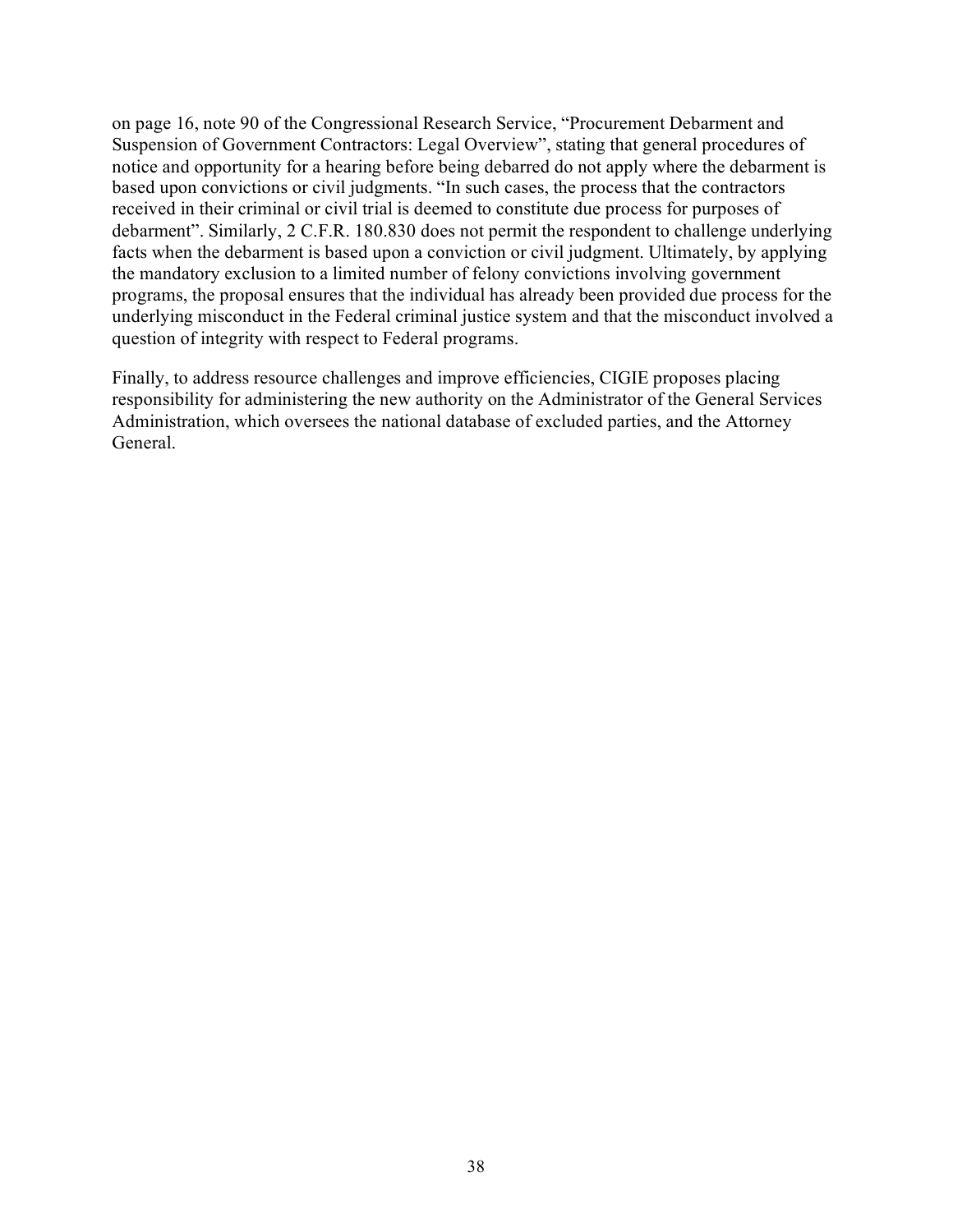## <span id="page-38-0"></span>**C. Enhancing CIGIE's Role in Recommending Inspector General Candidates**

#### Legislative Proposal:

#### Sec. 000

- a) Strike subparagraph (c)(1)(F) of Section 11, Inspector General Act of 1978 (5 U.S.C. App), and renumber subparagraphs " $(G)$ ", " $(H)$ ", and " $(I)$ " of paragraph  $(c)(1)$  as " $(F)$ ", " $(G)$ ", and "(H)", respectively.
- b) Following subsection (d), add the following:
	- *"(e) Inspector General Candidate Panel--*

*(1) Establishment. — The Council shall maintain an Inspector General Candidate Panel, which shall—*

- *(A) interview individuals being considered for any appointment to an office of Inspector General described under subsection (b)(1)(A)(i) or (B);*
- *(B) submit recommendations of individuals to the appropriate appointing authority for any appointment to an office of Inspector General described under subsection (b)(1)(A)(i) or (B); and*
- *(C) provide support to any appointing authority making an appointment to an office of Inspector General described under (b)(1)(A)(ii).*
- *(2) Membership —*
	- *(A) In general. — The Inspector General Candidate Panel shall consist of five Inspectors General, including -*
		- *(i) four Inspectors General described in subparagraph (A) or (B) of subsection (b)(1) appointed by the Chairperson of the Council, representing both establishments and designated Federal entities (as that term is defined in section 8G(a)); and*
		- *(ii) the Vice Chairperson, appointed pursuant to subsection (b)(3)(B)(iii), who will lead the Panel.*
- *(3) Recommendations and Consultation.—*
	- *(A) Recommendation requirement.— Whenever a vacancy in the position of Inspector General occurs, the Inspector General Candidate Panel shall, within 30 days of such vacancy, recommend at least 2 individuals who meet the requirements of Section 3(a) or of this Act, or Sections 3033(c)(2) or 3517(b)(1) of Title 50 U.S.C., as applicable, to the appropriate appointing authority for any appointment to an office of Inspector General described under subsection (b)(1)(A)(i) or (B);*
	- *(B) Consultation requirement.-- In addition to any support provided pursuant to subparagraph (C) of subsection (e)(1), whenever a vacancy occurs in the position of Inspector General of an Office of Inspector General described under subsection (b)(1)(A)(ii), the appropriate appointing authority shall consult with*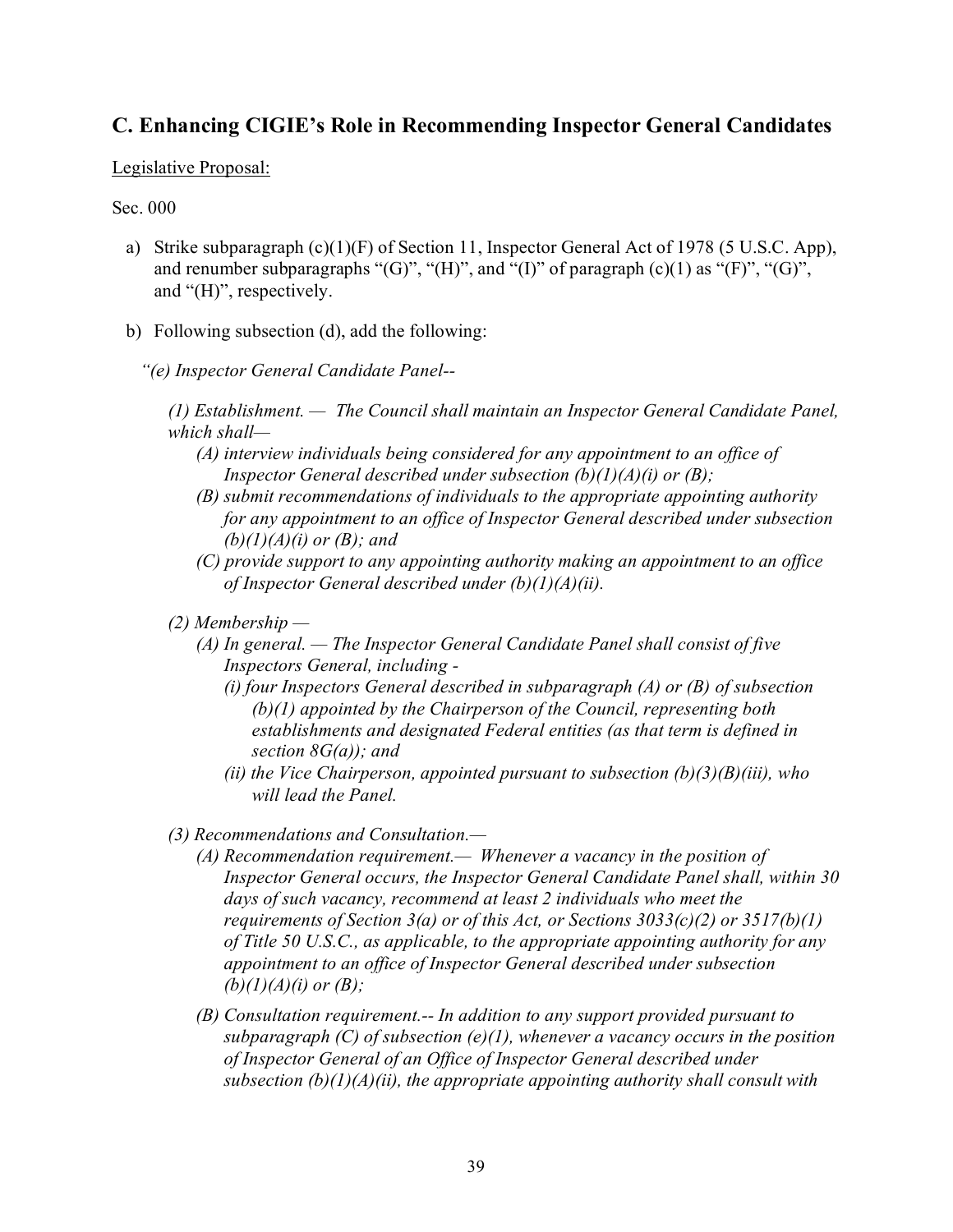*the Panel on best practices and other advice for seeking and identifying candidates that meet the requirements of Section 8G(e) of this Act.*

- *(C) Interviews.—*
	- *(i) the Inspector General Candidate Panel shall establish a process for identifying qualified individuals to be interviewed for the position of Inspector General;*
	- *(ii) Any recommendation of an individual for an Inspector General position that is submitted to an appointing authority by the Inspector General Candidate Panel shall be based on an interview of that individual to assess the individual's qualifications under section 3(a) of this Act.*
- *(4) Congressional Notification.—*
	- *(A) Requirement.-- If the appropriate appointing authority nominates an individual to be the Inspector General in an office of Inspector General described under subsection (b)(1)(A)(i) or (B) and that individual has not been interviewed by the Inspector General Candidate Panel, or if the appropriate appointing authority fails to consult with the Panel pursuant to subparagraph (B) of subsection (e)(3), the Council shall notify in writing–*
		- *(i) the appropriate committees of jurisdiction of the Senate and the House of Representatives;*
		- *(ii) the Committee on Homeland Security and Governmental Affairs of the Senate; and*
		- *(iii) the Committee on Oversight and Reform of the House of Representatives.*
	- *(B) Content. – Any notification made under subparagraph (A) shall include —*
		- *(i) notice that such nomination or appointment has been made without the individual having been interviewed by the Inspector General Candidate Panel; and*
		- *(ii) any other information about the appointment or nomination that the Council believes is appropriate to provide.*
	- *(C) Timing. – Any notification made under subparagraph (A) shall be made within 30 days of the nomination or appointment.*

#### Supporting Statement:

Over a decade ago, the Inspector General Reform Act of 2008 required the then newly created Council of the Inspectors General on Integrity and Efficiency (CIGIE) to "submit recommendations of individuals to the appropriate appointing authority for any appointment to an office of Inspector General". In January 2009, CIGIE established the Inspector General Candidate Recommendations Panel, which began considering and recommending candidates for both Inspectors General that are appointed by the President and confirmed by the Senate and those who are appointed by the head of their respective agency. After a decade of experience, CIGIE recommends further statutory enhancements to better help those who appoint IGs, and those who confirm them, to quickly identify and consider IG candidates "without regard to political affiliation and solely on the basis of integrity and demonstrated ability in accounting,